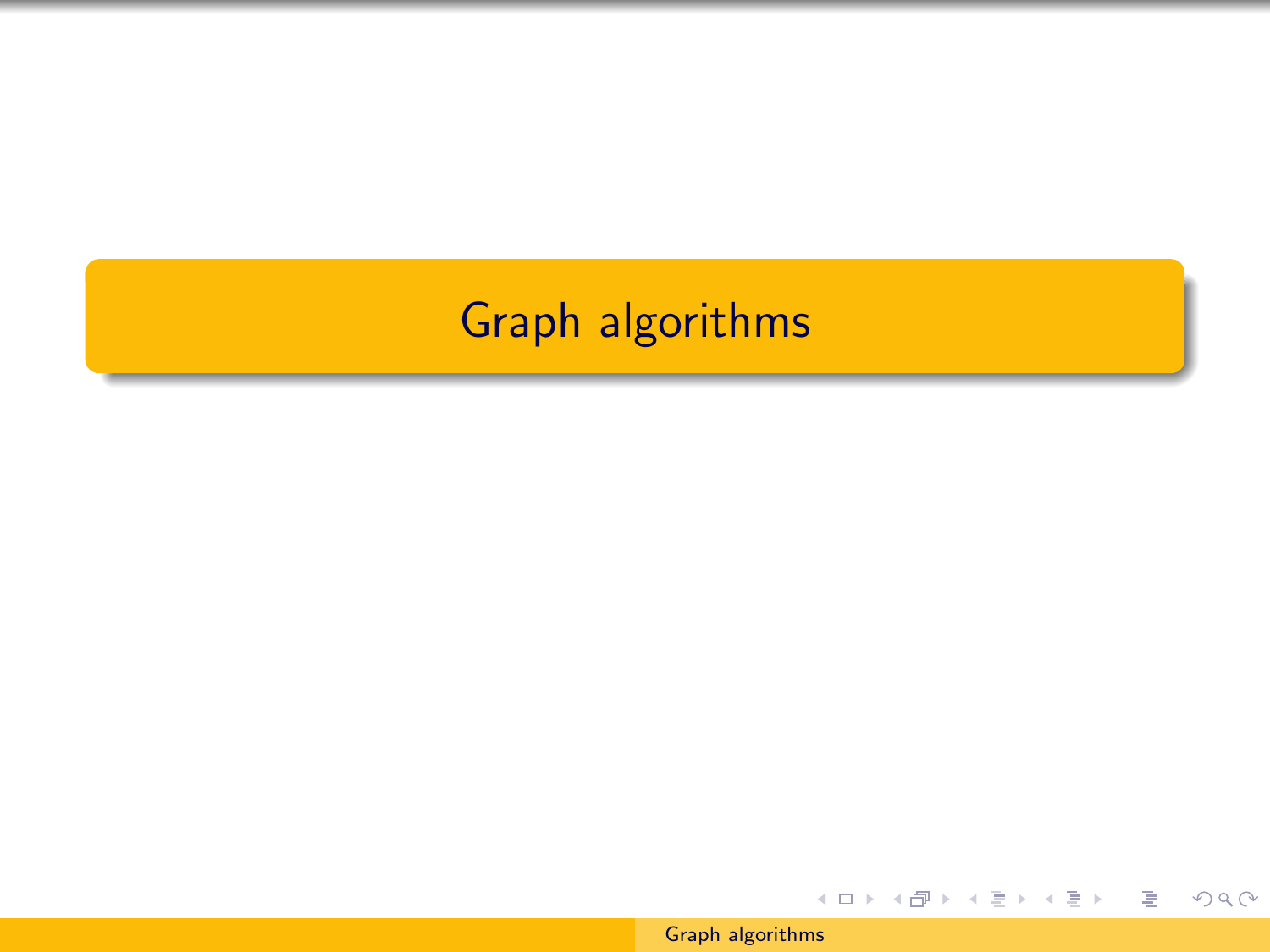- Counting triangles
- An interlude: probabilistic counters
- Computing distances [and geometric centralities] in large graphs using HyperBall
- HyperBall on Facebook (a Milgram-like experiment)
- Other applications of distances (in particular: robustness)

イロト イ部 トイ君 トイ君 トー

 $OQ$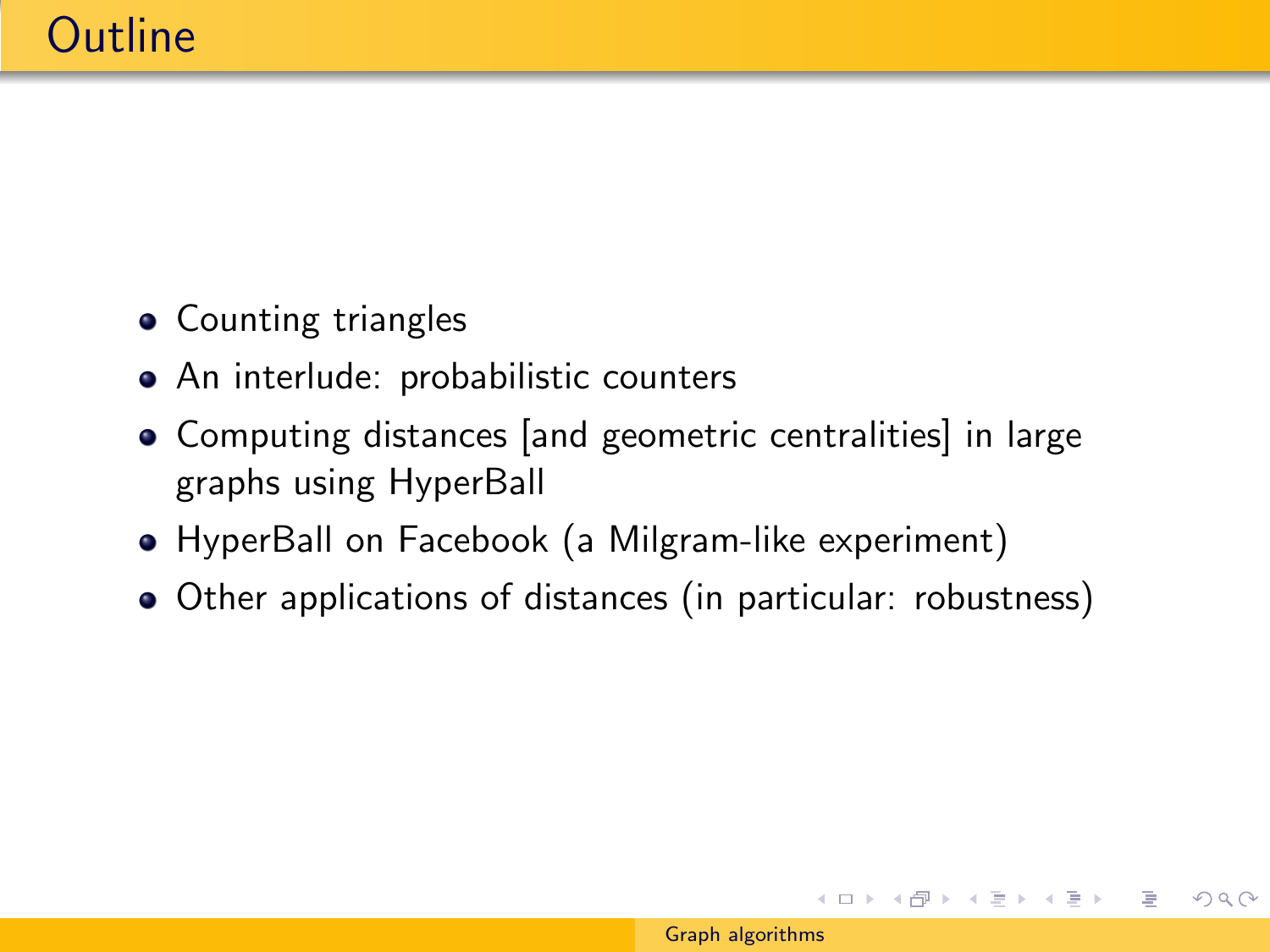## Counting triangles

[Counting triangles](#page-0-0)

イロト イ部 トイ君 トイ君 トー

目

 $2Q$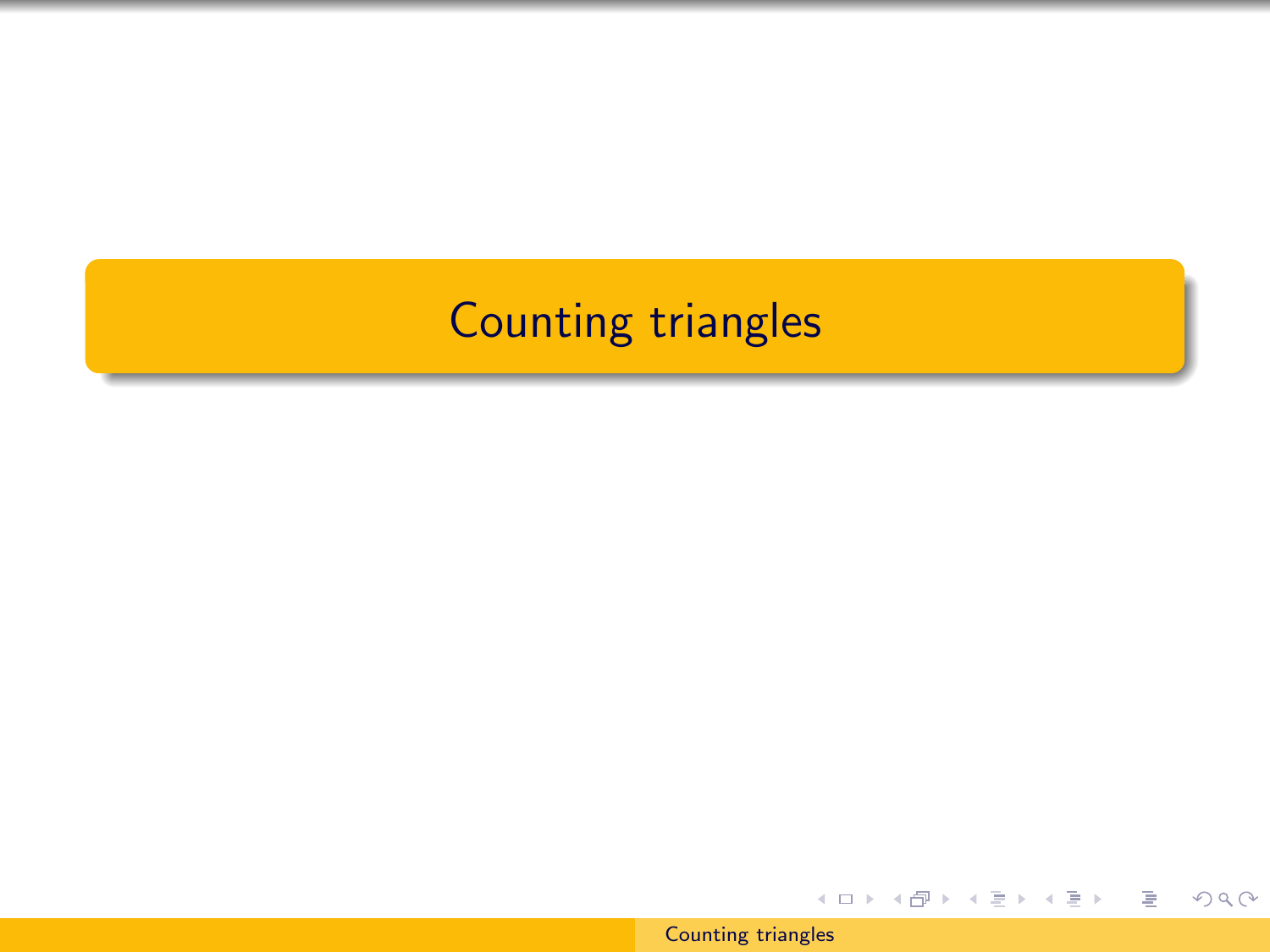$\leftarrow$   $\Box$   $\rightarrow$ 

メタトメ ミトメ ミト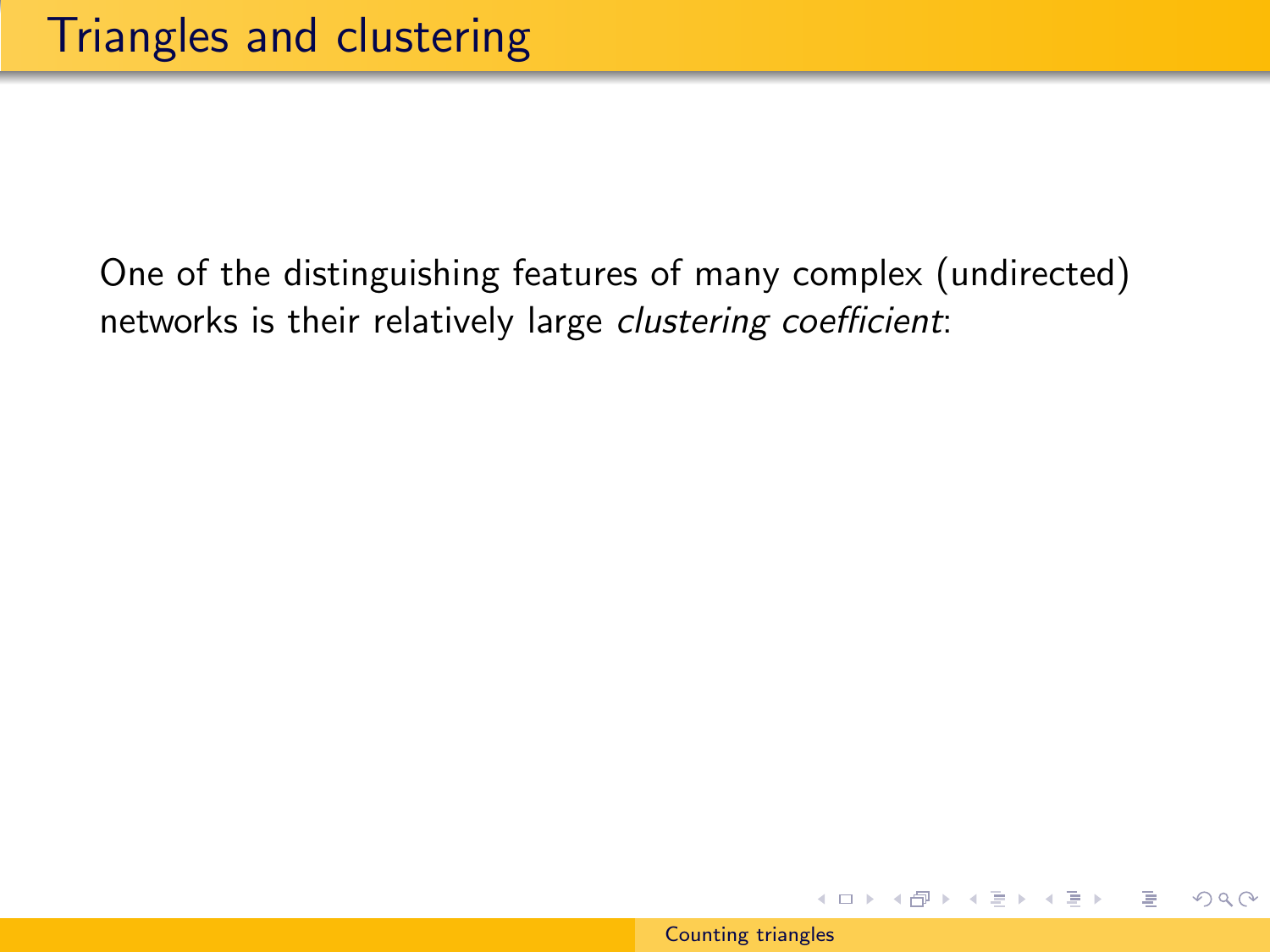$\bullet$  the clustering coefficient of a vertex x is the fraction of its pairs of neighbors that are neighbors of each other

メ 何 メ メ ヨ メ ス ヨ メー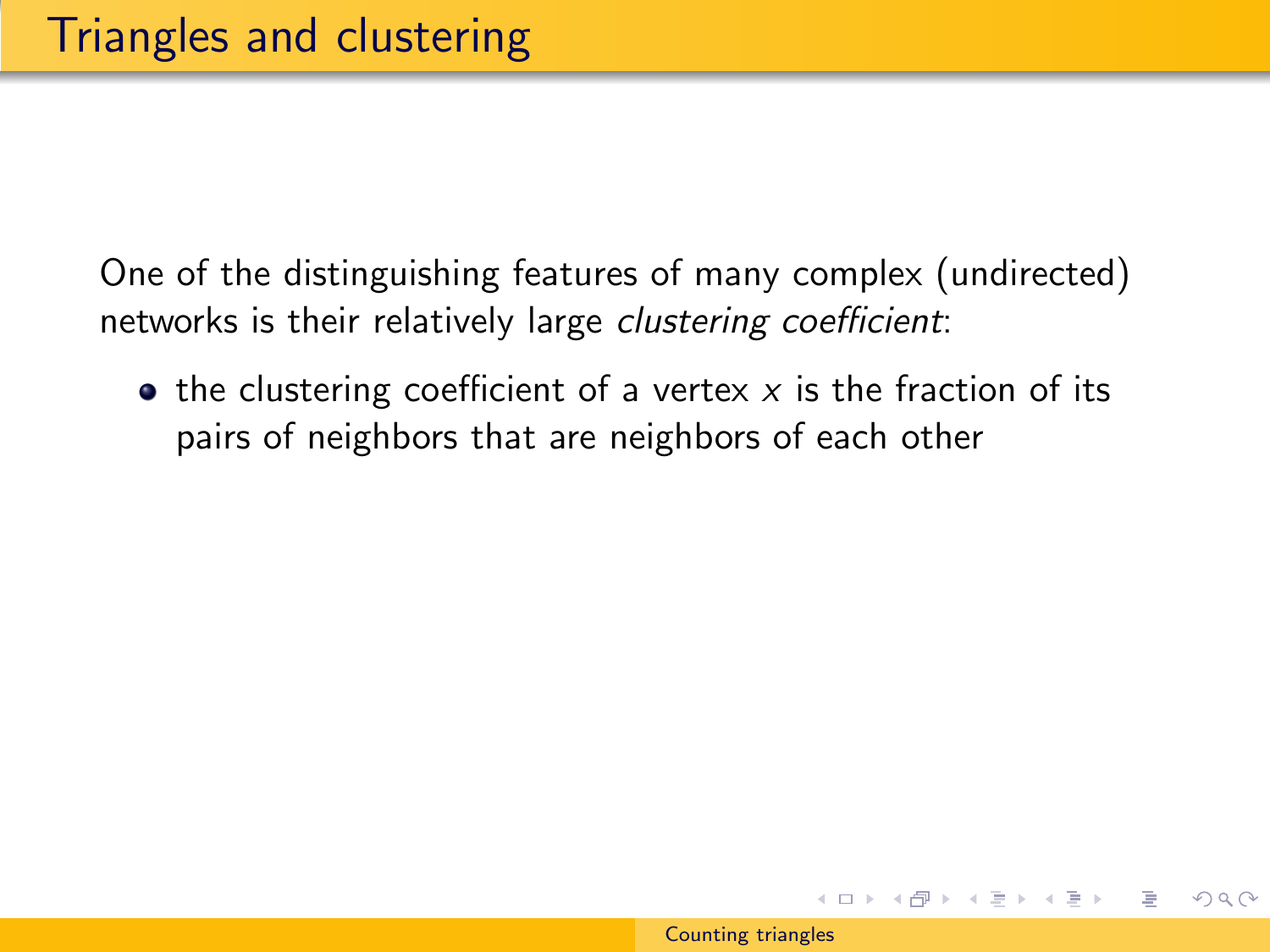- $\bullet$  the clustering coefficient of a vertex x is the fraction of its pairs of neighbors that are neighbors of each other
- i.e., the fraction of triples  $(y_1, x, y_2)$  formed by two edges that form themselves a triangle.

イロト イ部 トイ君 トイ君 トー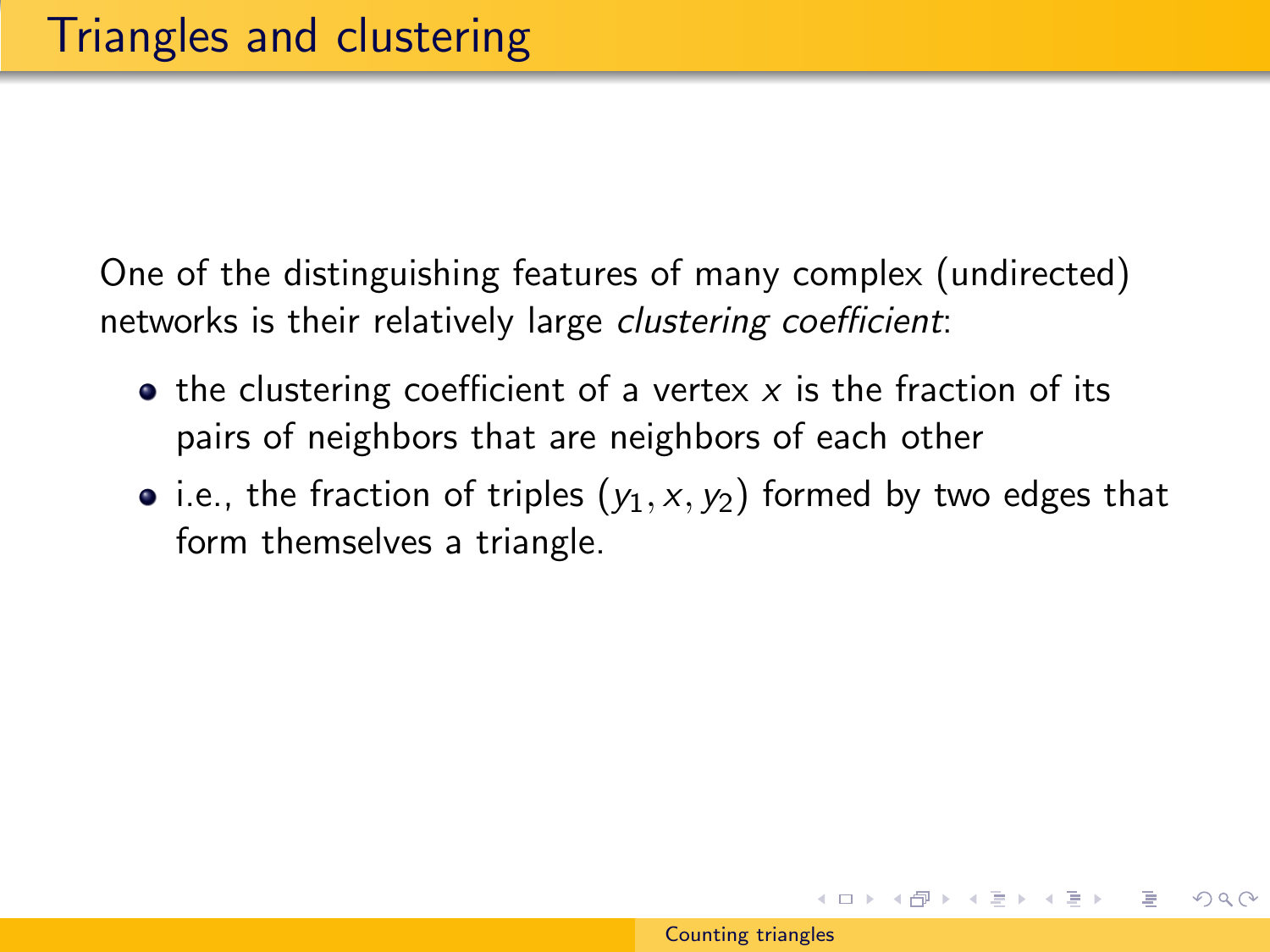- $\bullet$  the clustering coefficient of a vertex x is the fraction of its pairs of neighbors that are neighbors of each other
- i.e., the fraction of triples  $(y_1, x, y_2)$  formed by two edges that form themselves a triangle.
- Social networks exhibit a relatively large clustering coefficient, compared to their diameter.

イロン イ母ン イヨン イヨン 一手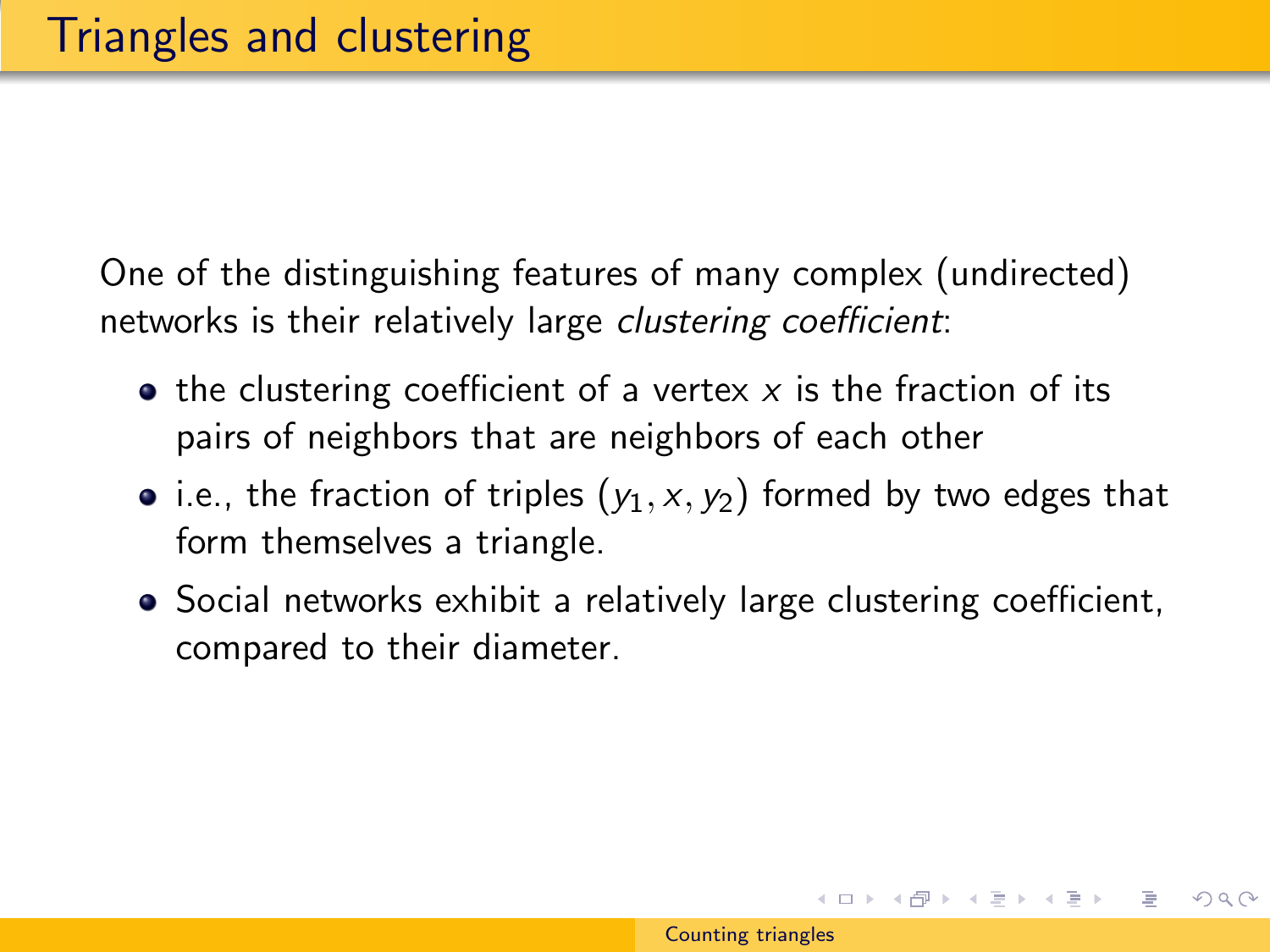### Local vs. global clustering coefficient

As we said, the local clustering coefficient of a vertex  $x$  is

$$
cc(x) = \frac{|\{\{y,z\}|y,z \in N(x), y \neq z, y \in N(z)\}|s}{\binom{d(x)}{2}}
$$

イロメ イ部メ イモメ イモメー

 $OQ$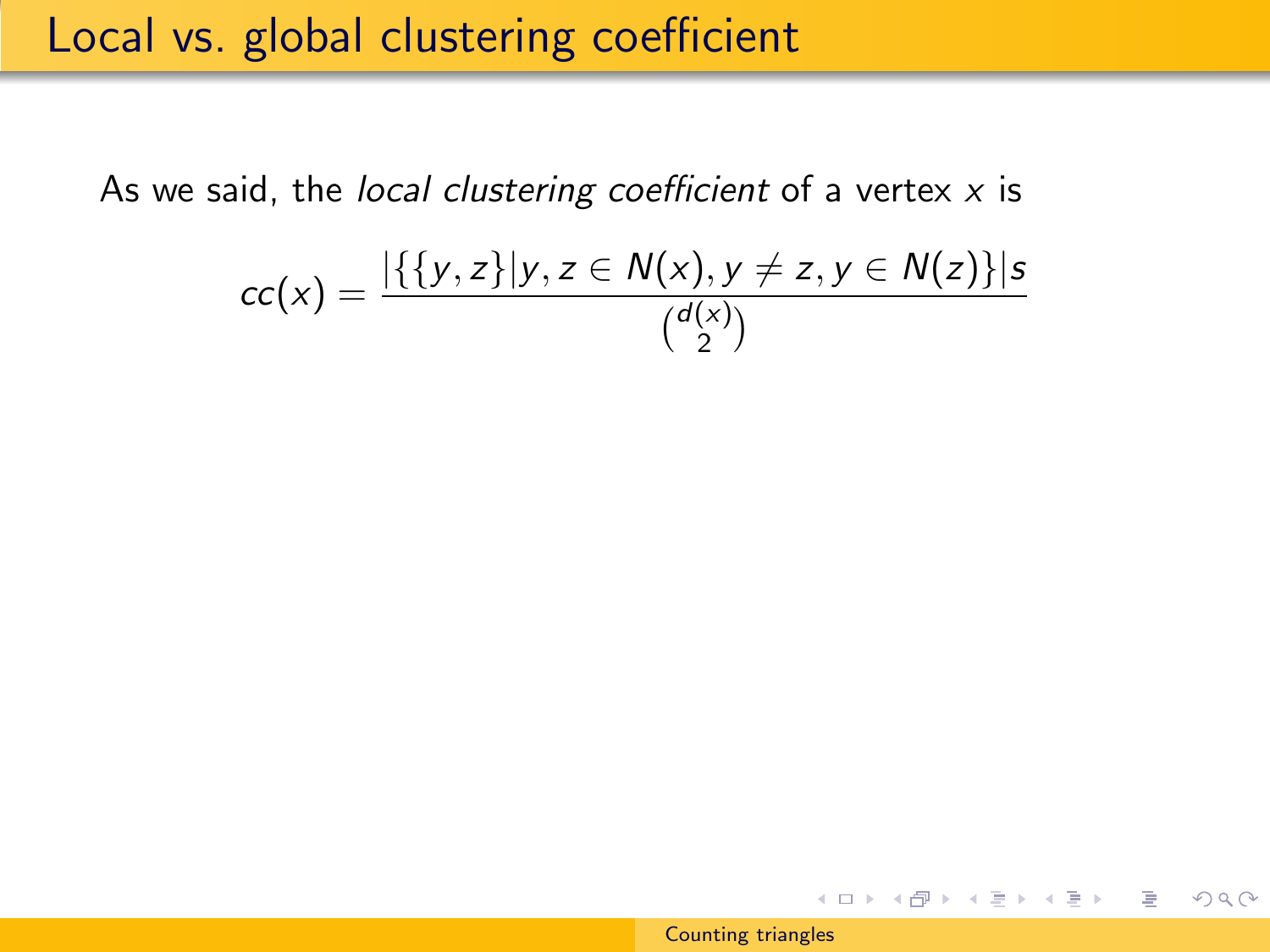As we said, the local clustering coefficient of a vertex  $x$  is

$$
cc(x) = \frac{|\{\{y,z\}|y,z \in N(x), y \neq z, y \in N(z)\}|s}{\binom{d(x)}{2}}
$$

A related notion is that of global clustering coefficient

$$
cc_G = \frac{\sum_x cc(x)}{n},
$$

the average clustering coefficient of its vertices.

イロメ イ押メ イヨメ イヨメー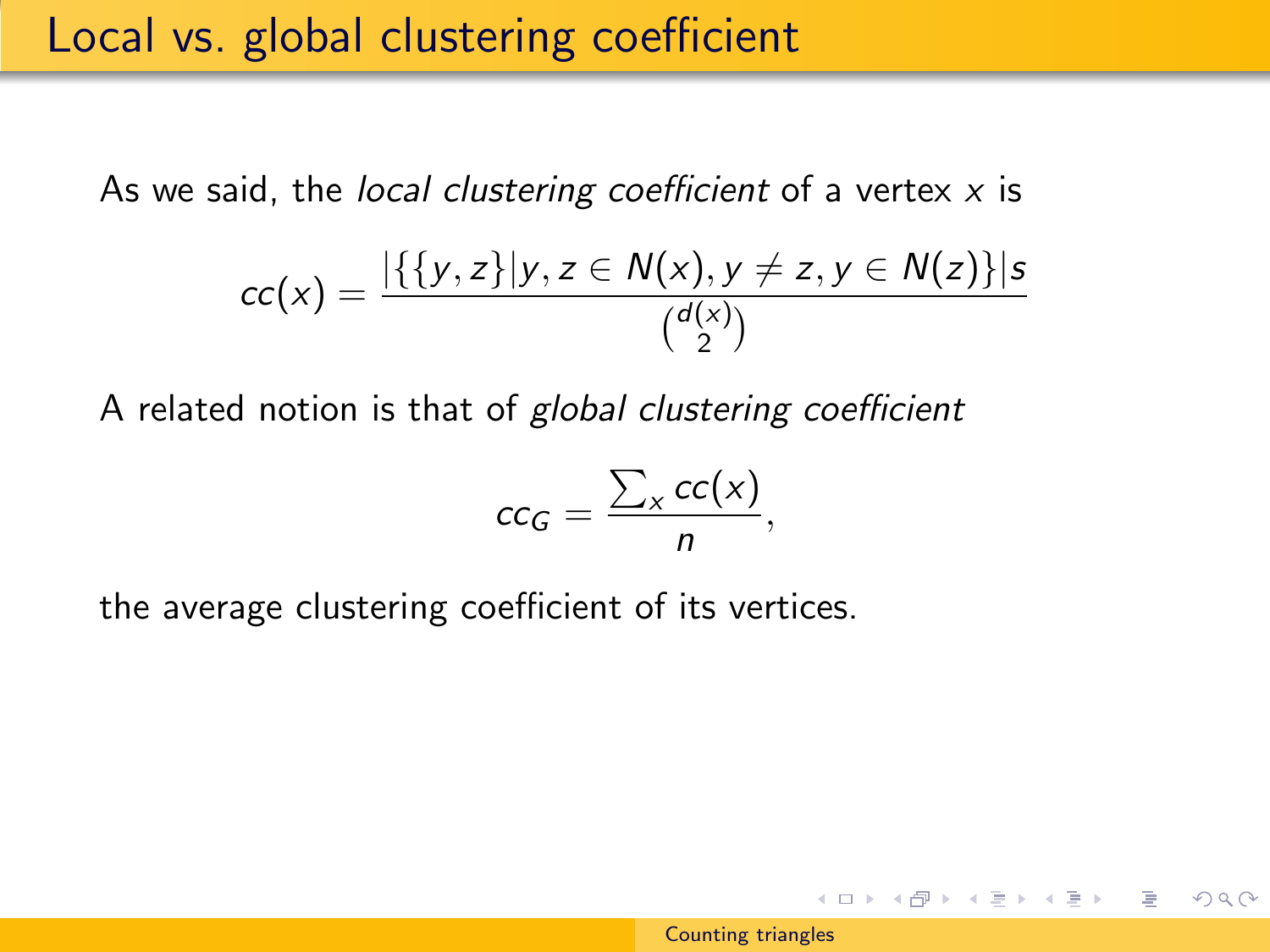As we said, the local clustering coefficient of a vertex  $x$  is

$$
cc(x) = \frac{|\{\{y,z\}|y,z \in N(x), y \neq z, y \in N(z)\}|s}{\binom{d(x)}{2}}
$$

A related notion is that of global clustering coefficient

$$
cc_G = \frac{\sum_x cc(x)}{n},
$$

the average clustering coefficient of its vertices.

• How can one efficiently compute or approximate the local/global clustering coefficient?

イロメ イ押メ イヨメ イヨメー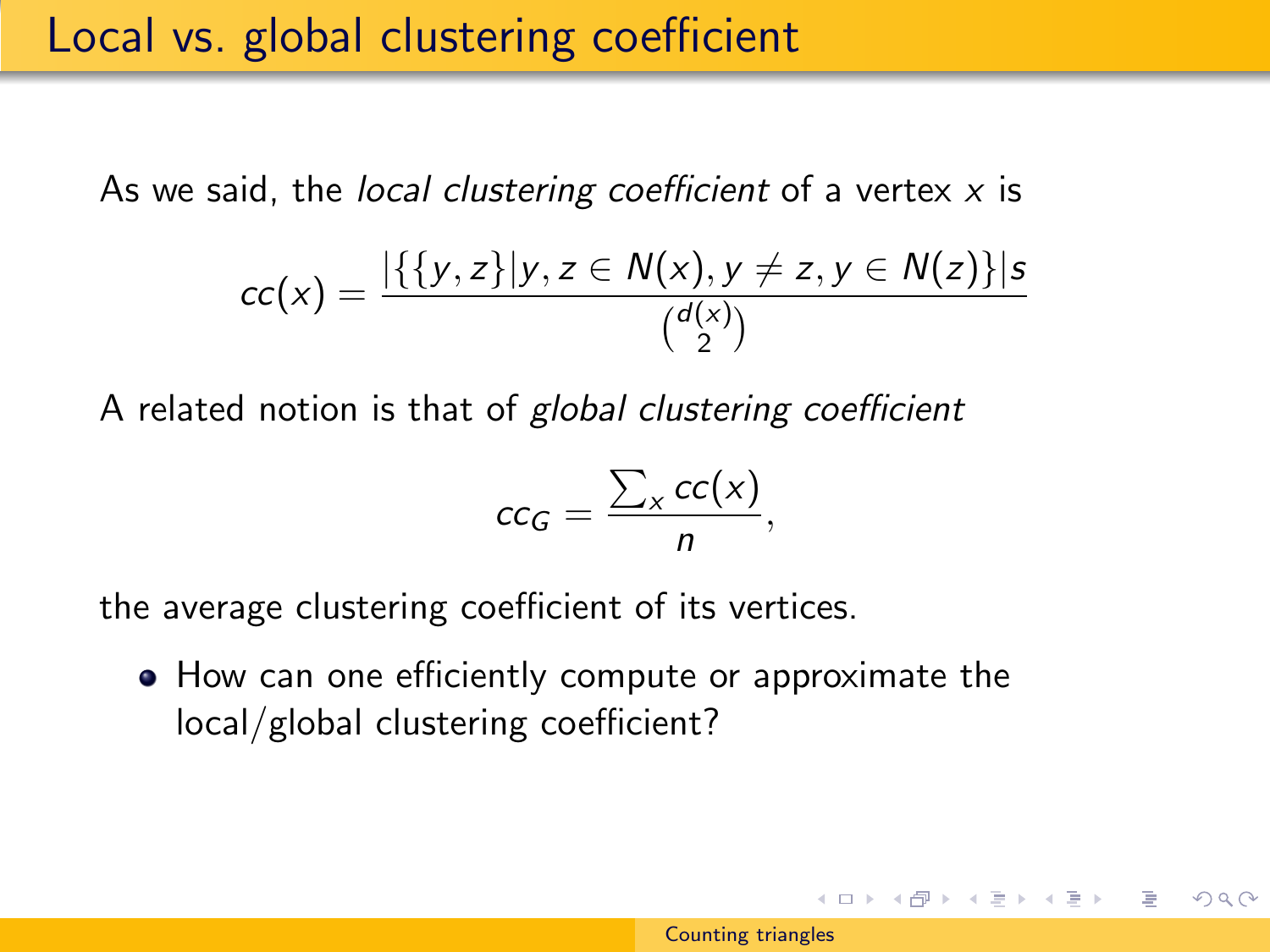As we said, the *local clustering coefficient* of a vertex  $x$  is

$$
cc(x) = \frac{|\{\{y,z\}|y,z \in N(x), y \neq z, y \in N(z)\}|s}{\binom{d(x)}{2}}
$$

A related notion is that of global clustering coefficient

$$
cc_G = \frac{\sum_x cc(x)}{n},
$$

the average clustering coefficient of its vertices.

- How can one efficiently compute or approximate the local/global clustering coefficient?
- **Here we consider the local case**

イロト イ部 トイ君 トイ君 トー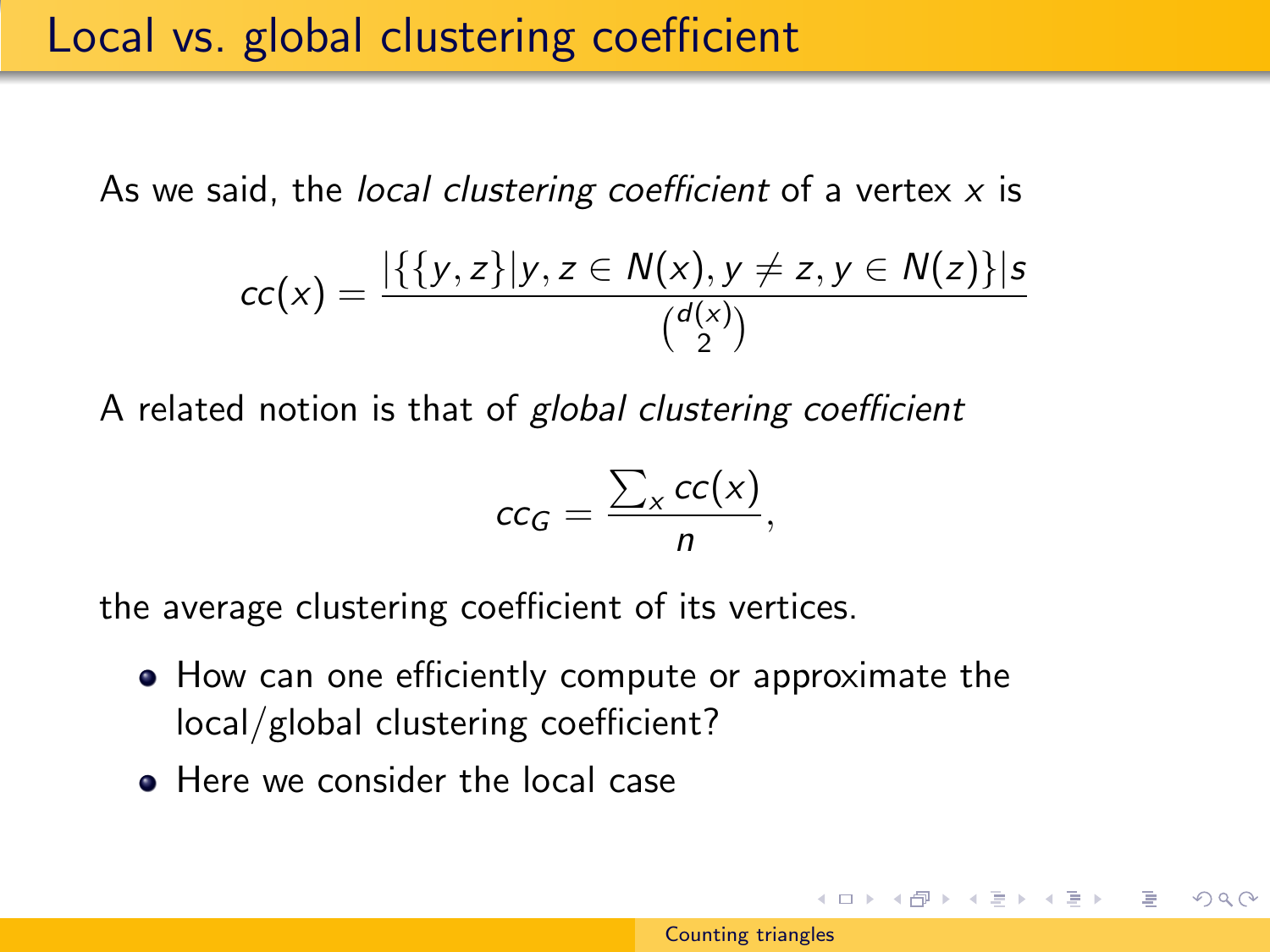## Triangles of an edge

Define, for every edge yz

 $T(yz) = |N(y) \cap N(z)|$ .

イロト イ部 トイモト イモトー

 $\equiv$ 

 $2Q$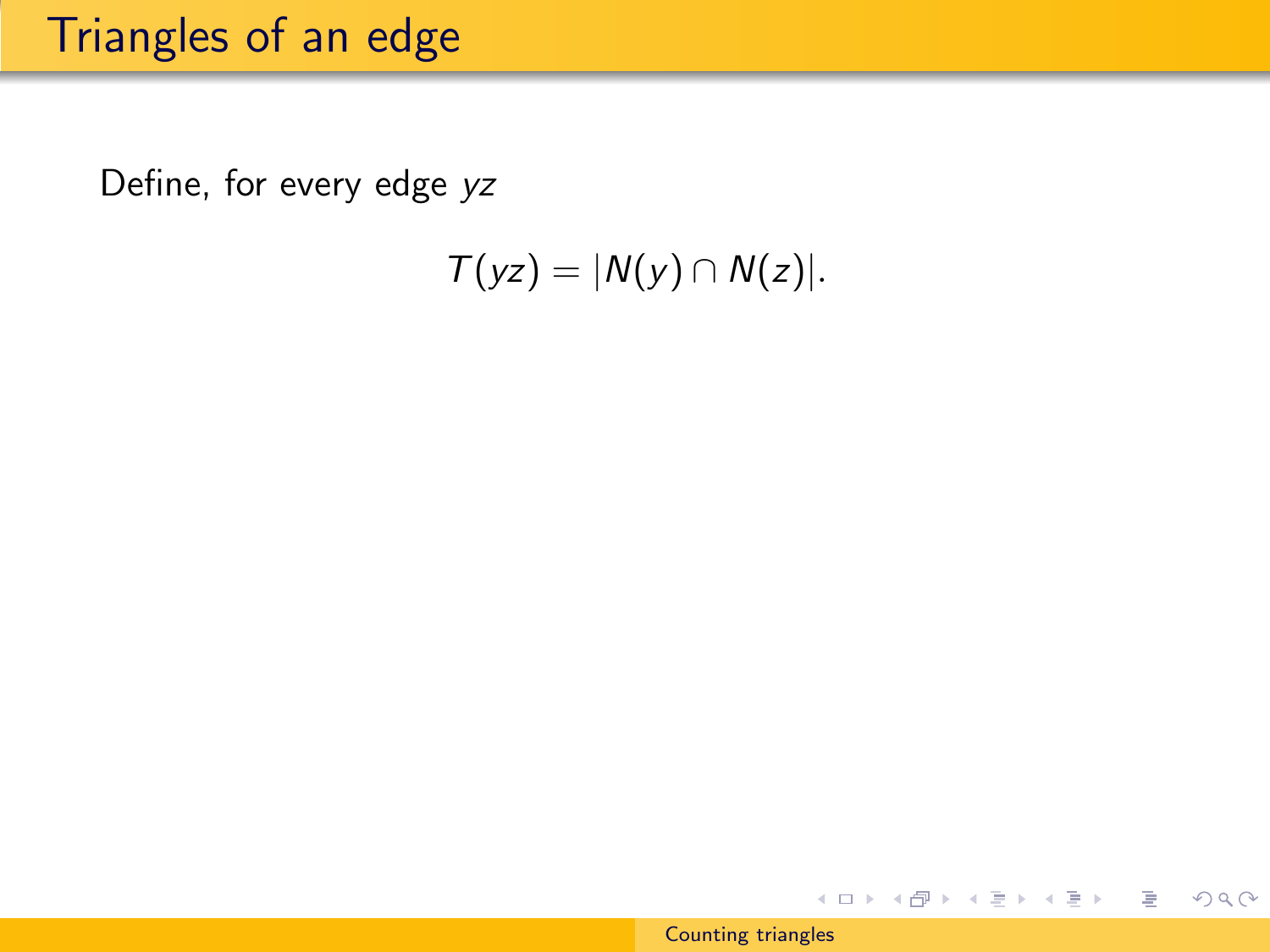## Triangles of an edge

Define, for every edge yz

$$
T(yz)=|N(y)\cap N(z)|.
$$

This is the number of triangles that the edge yz closes.

イロン イ部ン イミン イミン

 $PQQ$ 

∍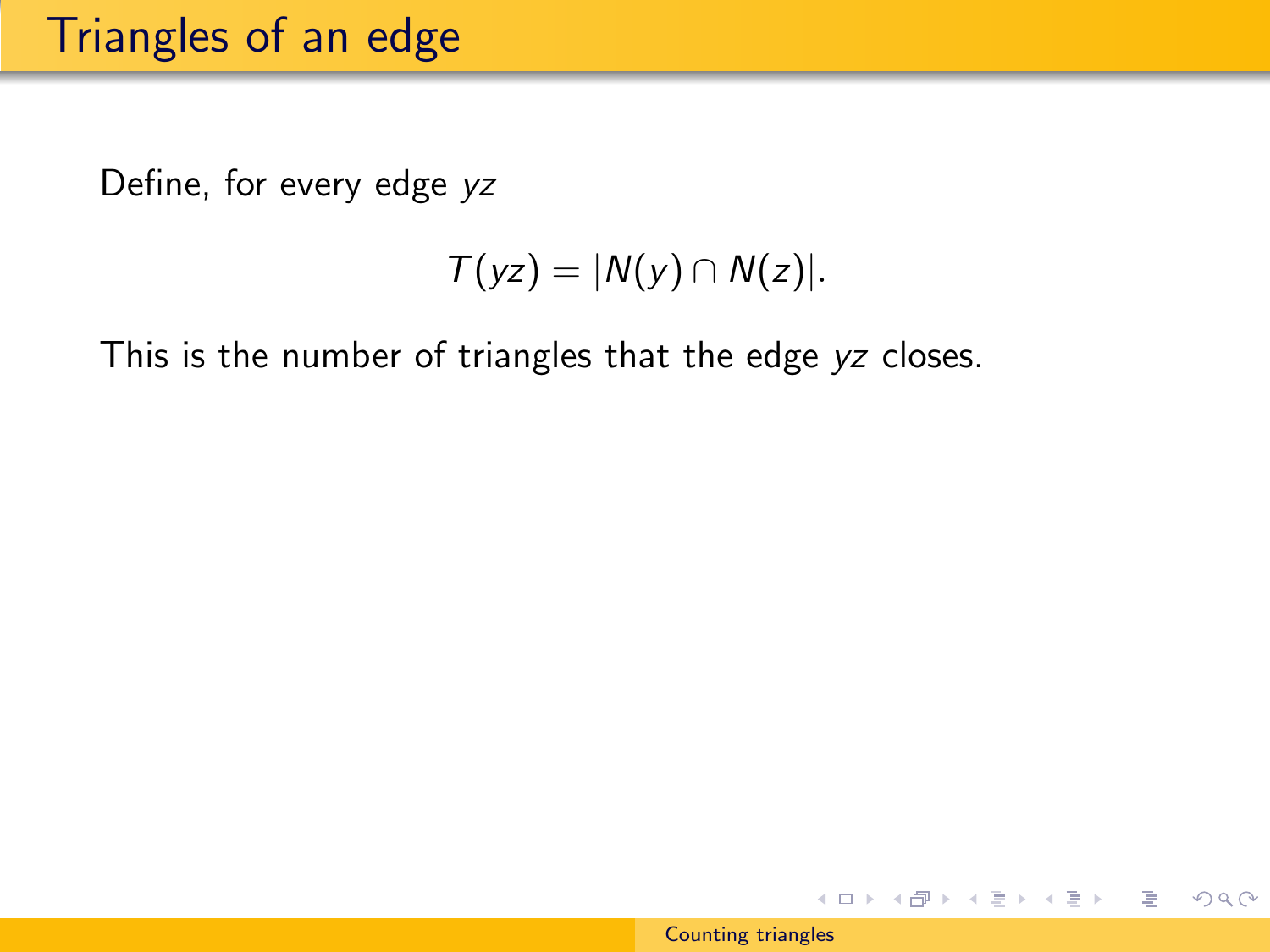Define, for every edge yz

$$
T(yz)=|N(y)\cap N(z)|.
$$

This is the number of triangles that the edge yz closes. From this, you can define

$$
T(x) = \sum_{y \in N(x)} T(xy),
$$

イロン イ部ン イミン イミン

 $OQ$ 

∍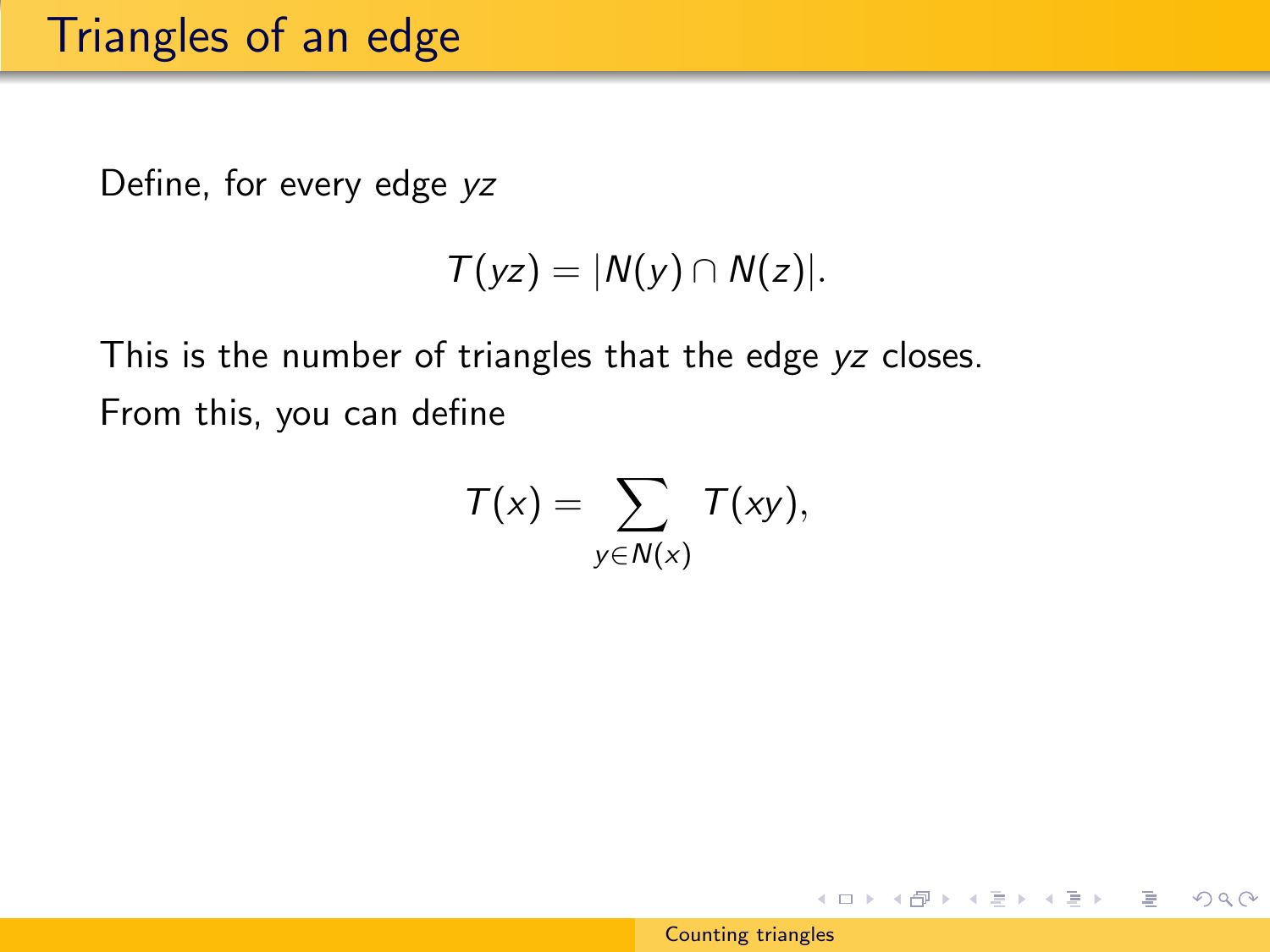Define, for every edge yz

$$
T(yz)=|N(y)\cap N(z)|.
$$

This is the number of triangles that the edge yz closes. From this, you can define

$$
T(x) = \sum_{y \in N(x)} T(xy),
$$

hence

$$
cc(x) = \frac{T(x)}{2\binom{d(x)}{2}}
$$

because  $T(x)$  counts every triangle twice...

イロン イ部ン イミン イミン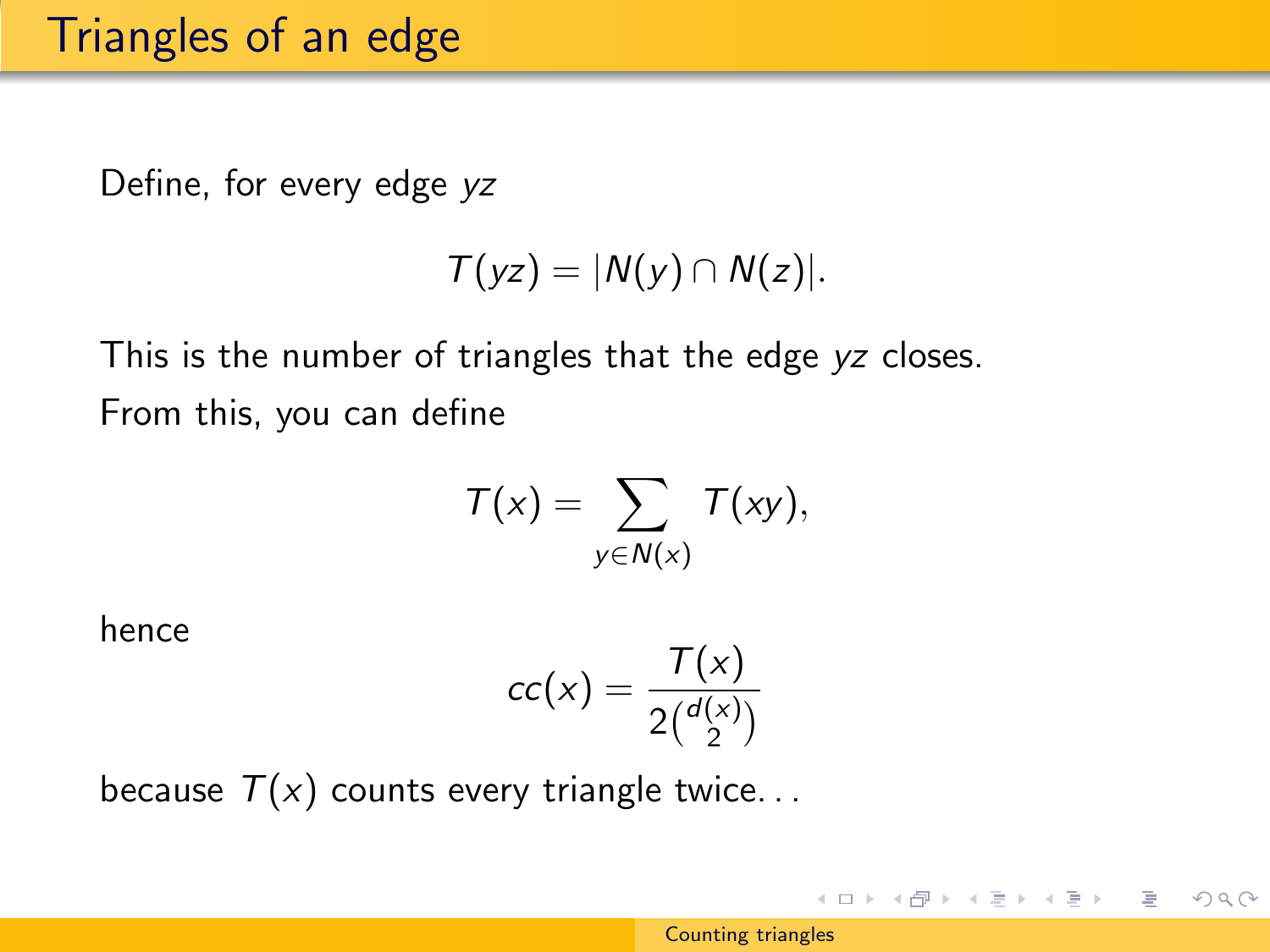The problem thus can be reduced to computing, for every edge yz,

 $T(yz) = |N(y) \cap N(z)|$ .

K ロ ▶ K @ ▶ K ミ ▶ K ミ ▶ │ 글 │ K 9 Q @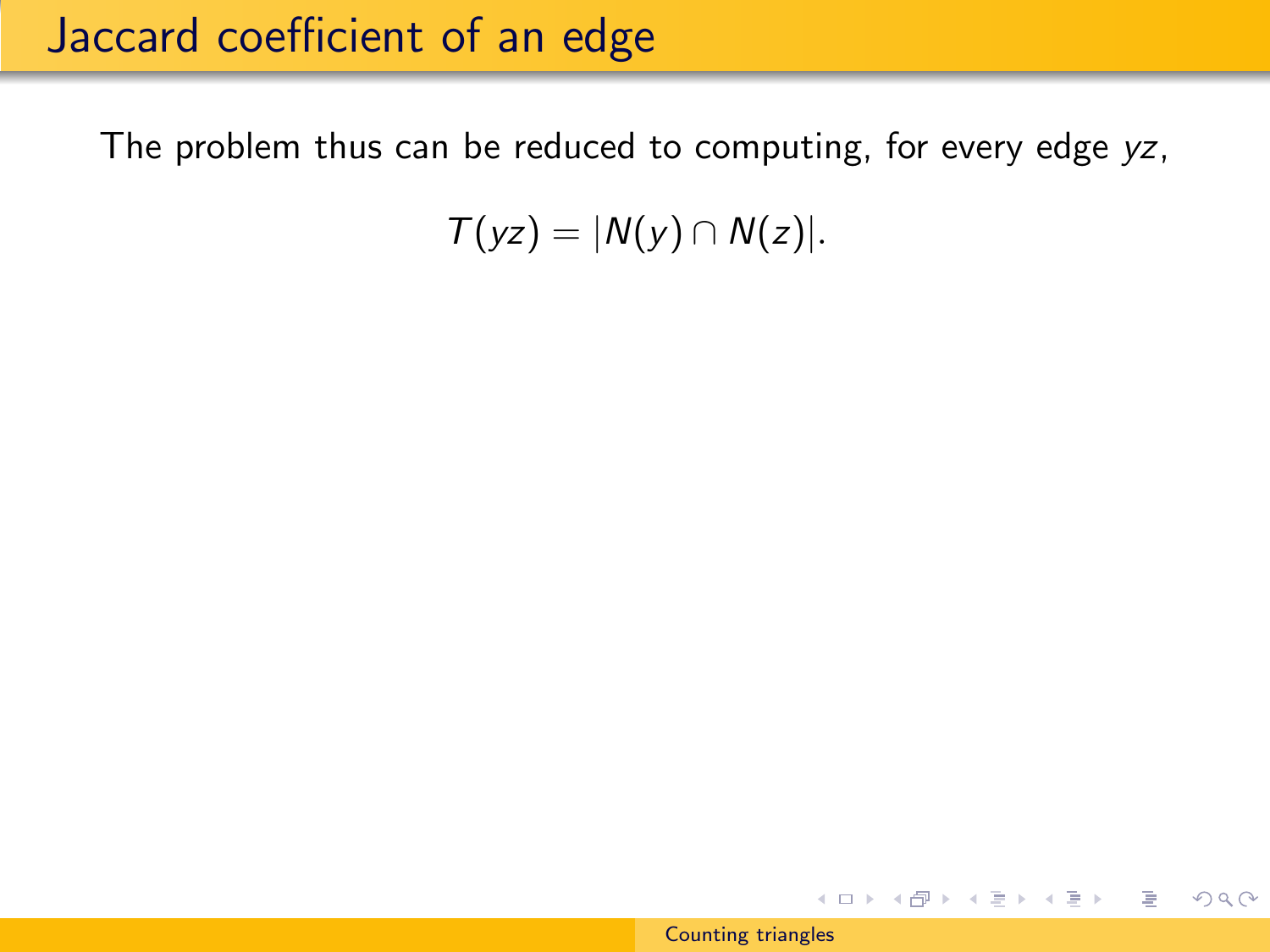The problem thus can be reduced to computing, for every edge yz,

 $T(yz) = |N(y) \cap N(z)|$ .

Recall the notion of Jaccard coefficient:

$$
J(A, B) = \frac{|A \cap B|}{|A \cup B|}
$$

K ロ > K 何 > K ミ > K ミ > → ミ → の Q Q →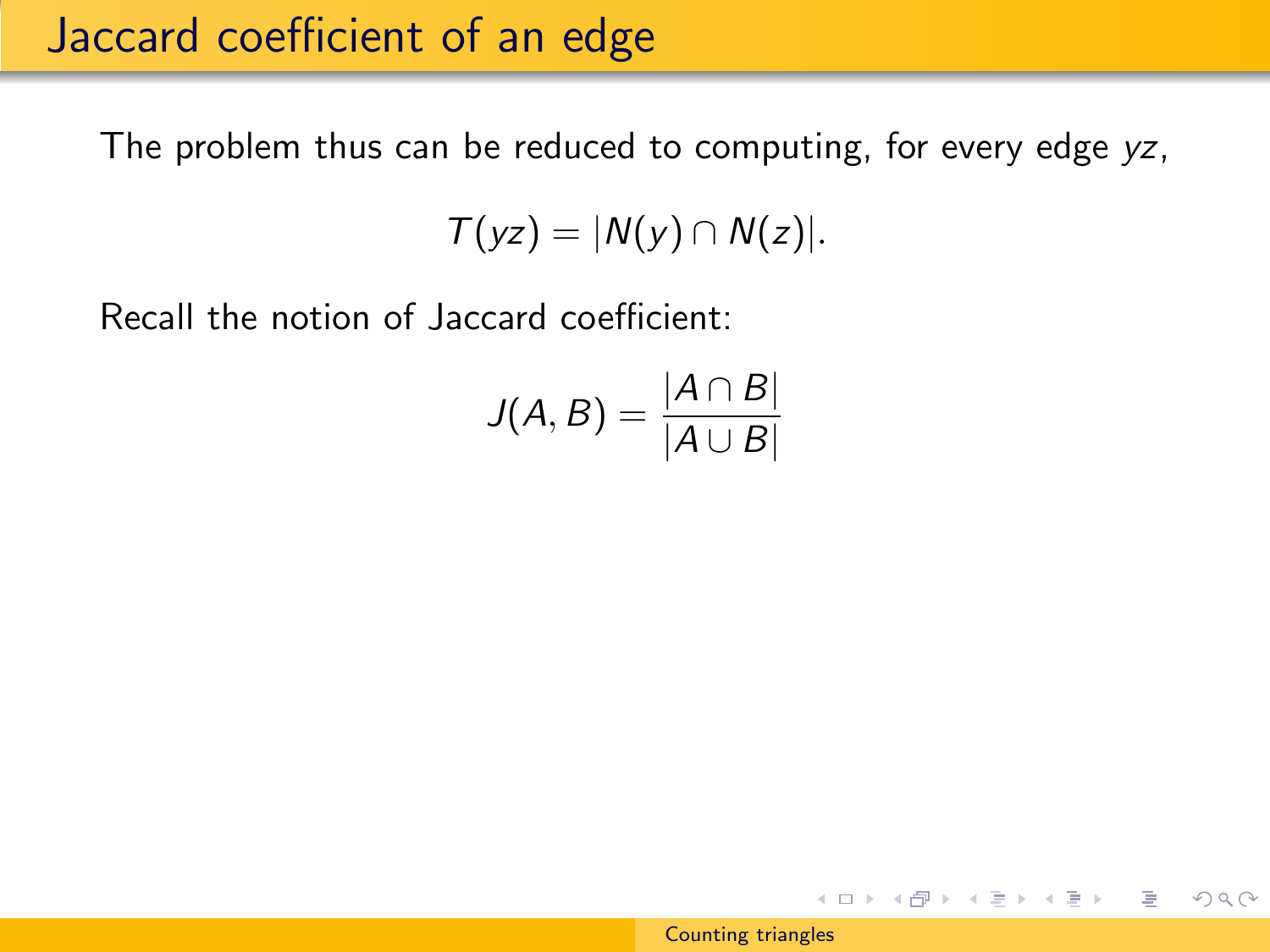The problem thus can be reduced to computing, for every edge yz,

 $T(yz) = |N(y) \cap N(z)|$ .

Recall the notion of Jaccard coefficient:

$$
J(A, B) = \frac{|A \cap B|}{|A \cup B|}
$$

Equivalently:

$$
\frac{1}{J(A,B)} = \frac{|A \cup B|}{|A \cap B|} = \frac{|A| + |B| - |A \cap B|}{|A \cap B|} = \frac{|A| + |B|}{|A \cap B|} - 1.
$$

K ロ ▶ K @ ▶ K ミ ▶ K ミ ▶ │ 글 │ K 9 Q @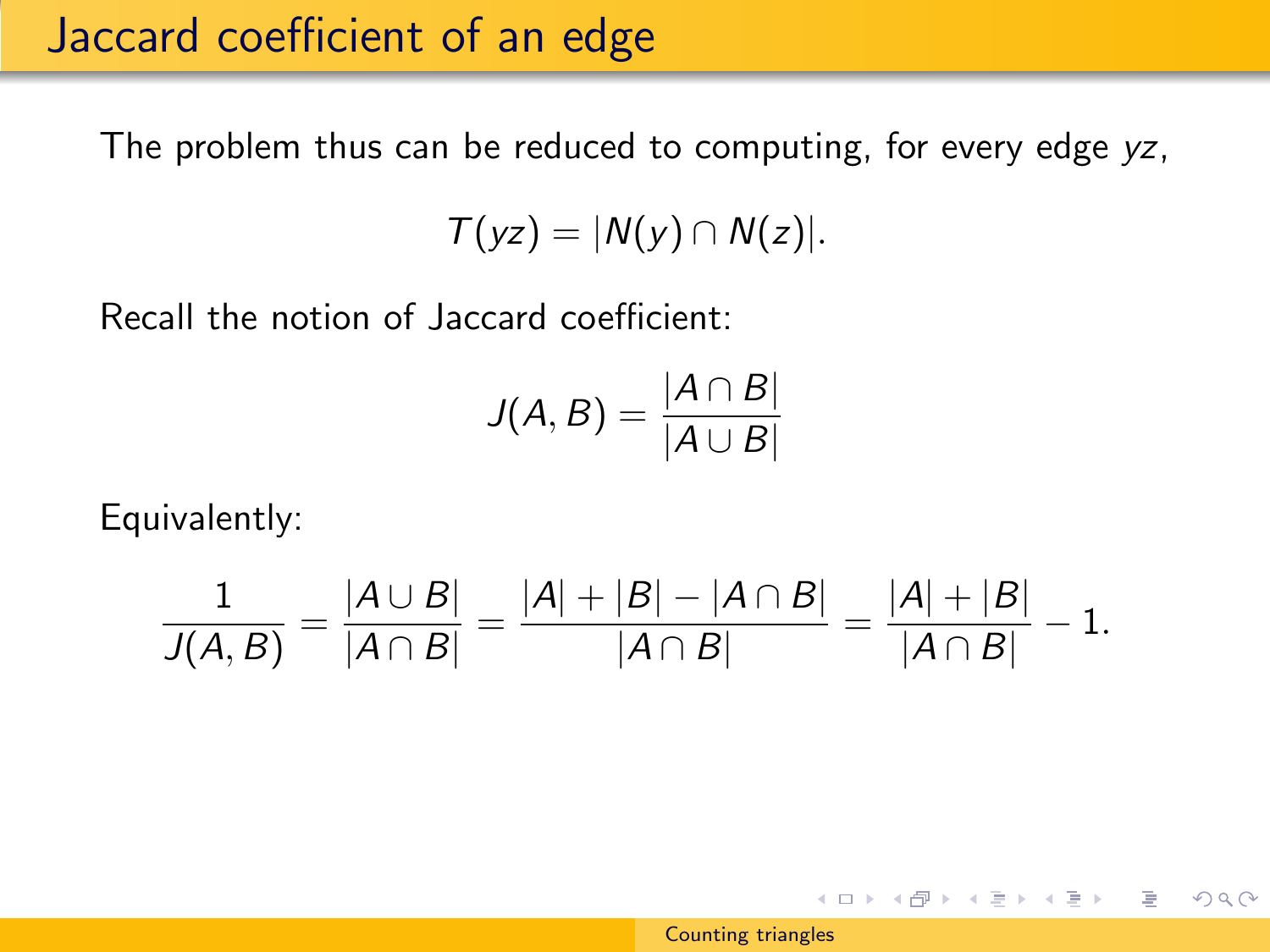The problem thus can be reduced to computing, for every edge yz,

 $T(yz) = |N(y) \cap N(z)|$ .

Recall the notion of Jaccard coefficient:

$$
J(A, B) = \frac{|A \cap B|}{|A \cup B|}
$$

Equivalently:

$$
\frac{1}{J(A,B)} = \frac{|A \cup B|}{|A \cap B|} = \frac{|A| + |B| - |A \cap B|}{|A \cap B|} = \frac{|A| + |B|}{|A \cap B|} - 1.
$$

Hence

$$
|A \cap B| = \frac{|A| + |B|}{1 + \frac{1}{J(A,B)}}.
$$

K ロ > K @ > K ミ > K ミ > → ミ → の Q Q <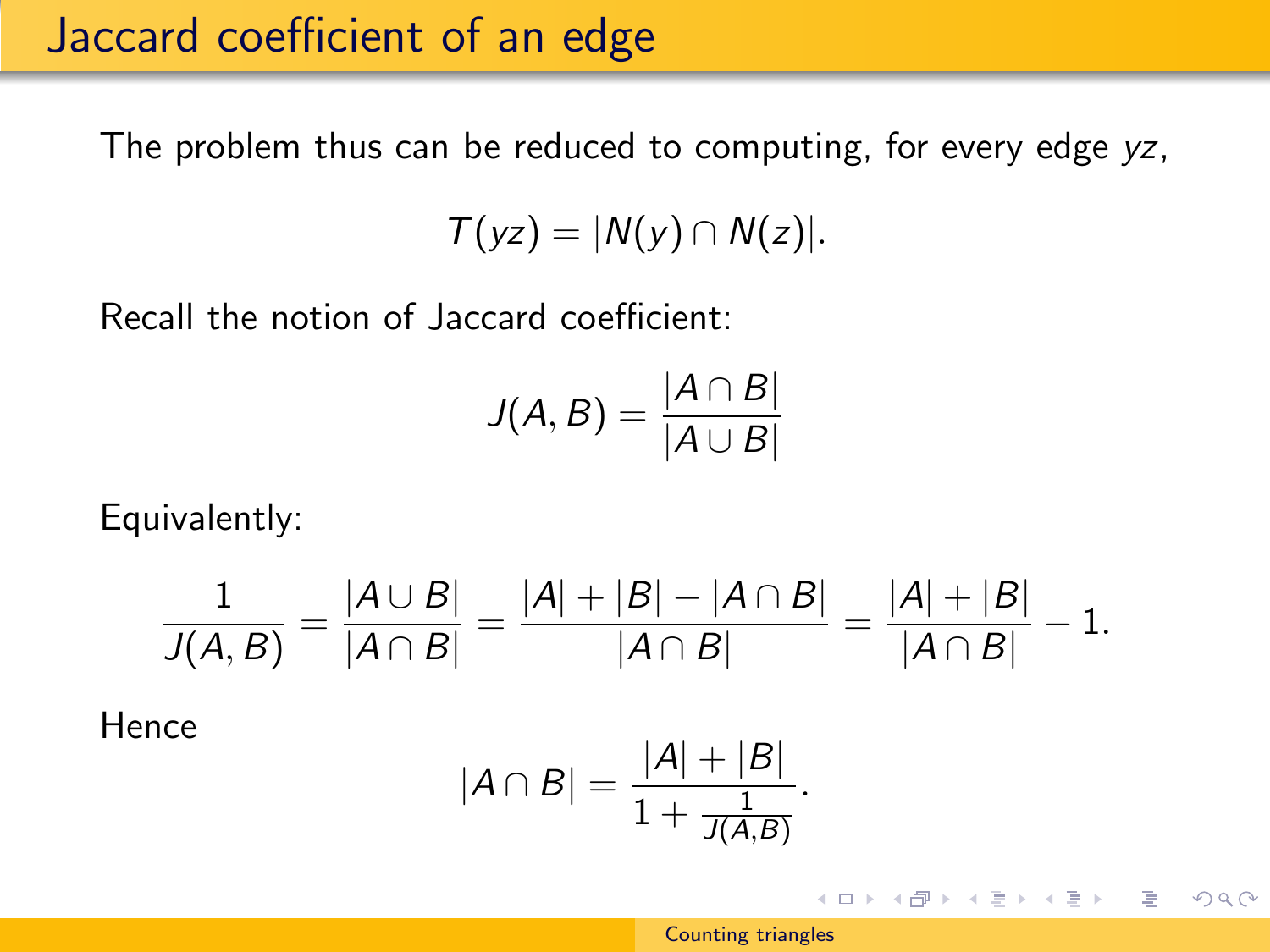#### Jaccard coefficient through min-wise permutations

So the problem is further reduced to computing, for every edge yz,

$$
J(yz)=J(N(y),N(z)),
$$

after which

$$
\mathcal{T}(yz)=\frac{d(y)+d(z)}{1+\frac{1}{J(yz)}}.
$$

イロメ イ団メ イモメ イモメー

 $OQ$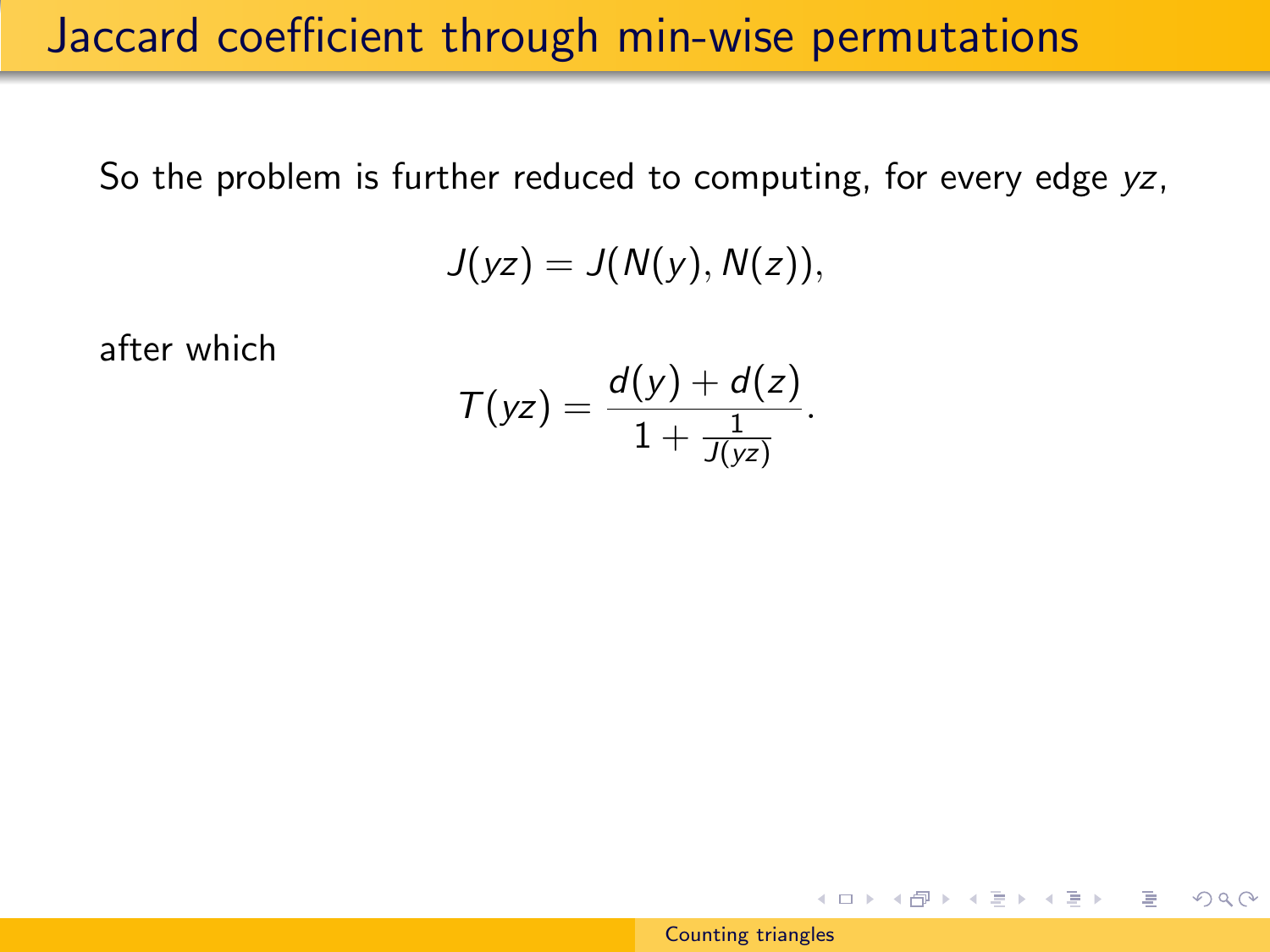#### Jaccard coefficient through min-wise permutations

So the problem is further reduced to computing, for every edge yz,

$$
J(yz)=J(N(y),N(z)),
$$

after which

$$
T(yz) = \frac{d(y) + d(z)}{1 + \frac{1}{J(yz)}}.
$$

Recall that

[Counting triangles](#page-0-0)

イロト イ部 トイ君 トイ君 トー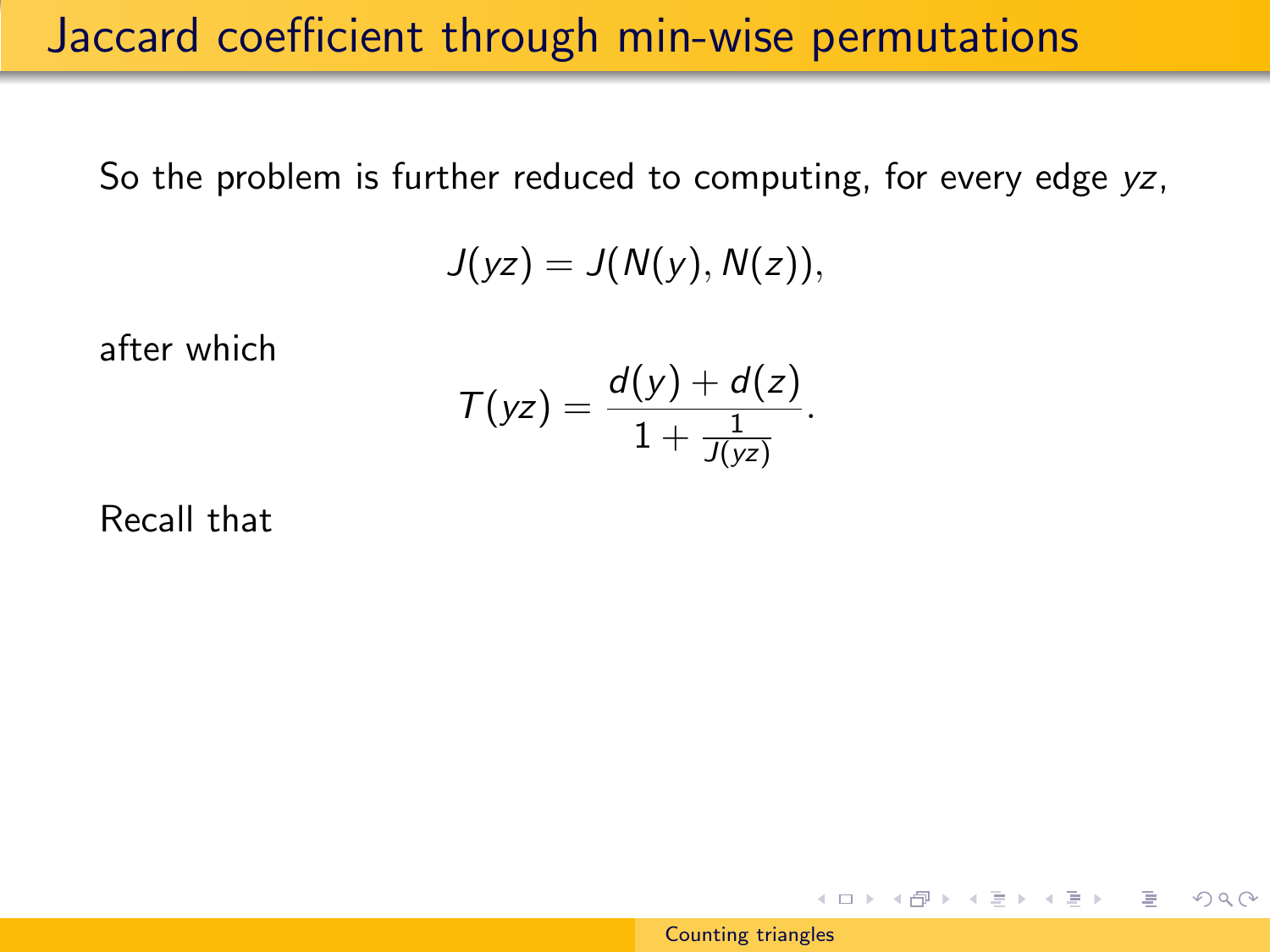### Jaccard coefficient through min-wise permutations

So the problem is further reduced to computing, for every edge yz,

$$
J(yz)=J(N(y),N(z)),
$$

after which

$$
\mathcal{T}(yz)=\frac{d(y)+d(z)}{1+\frac{1}{J(yz)}}.
$$

Recall that

Theorem

Let  $A, B \subseteq \Omega = \{0, 1, \ldots, M - 1\}$ , and let  $\Pi$  be the set of all M! permutations of  $\Omega$ . If  $\pi$  is drawn uniformly at random from  $\Pi$ 

 $P[\min(\pi(A)) = \min(\pi(B))] = J(A, B).$ 

→ イ母 ト イヨ ト イヨ ト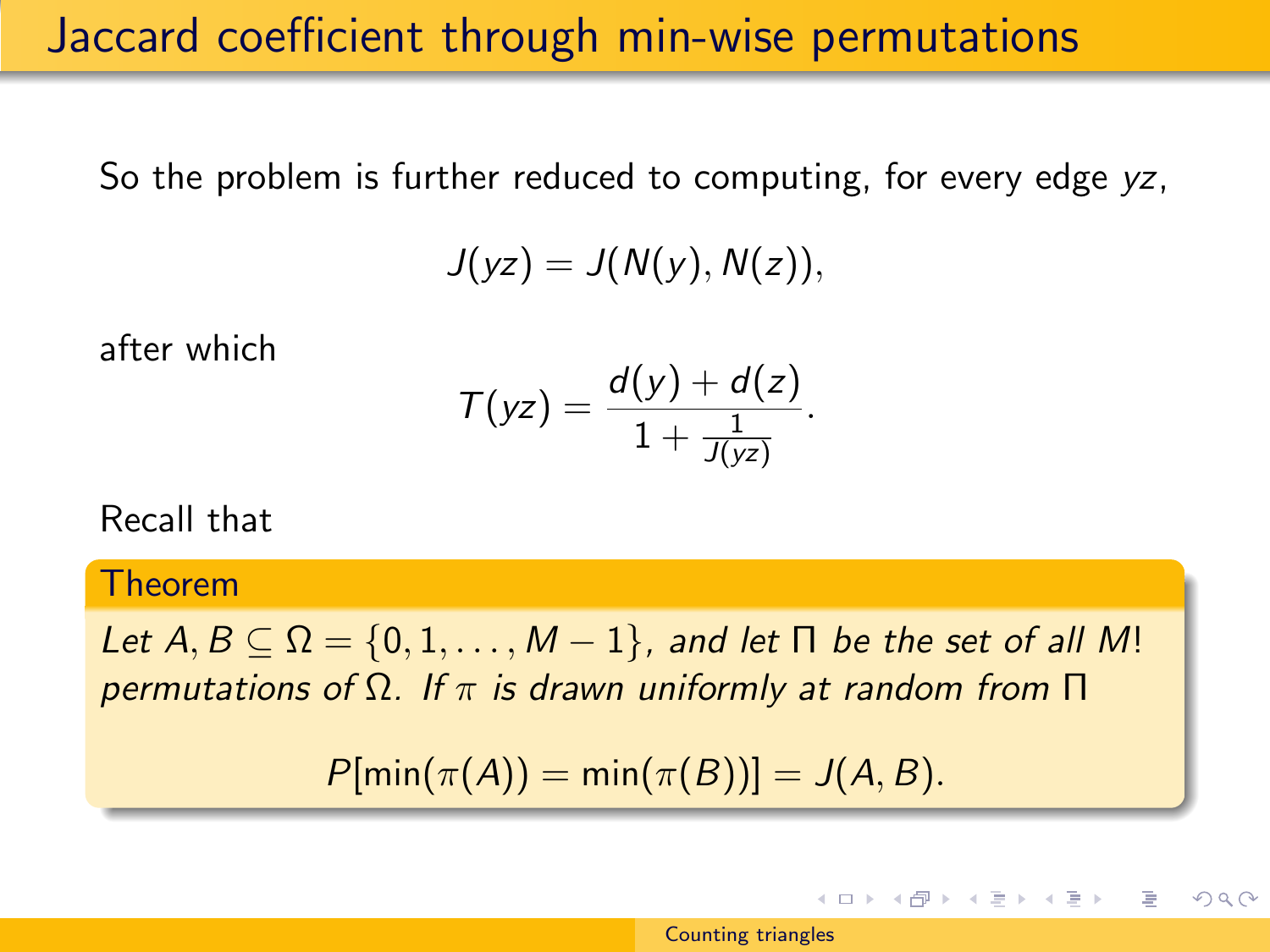イロト イ部 トイモト イモトー

 $2Q$ 

∍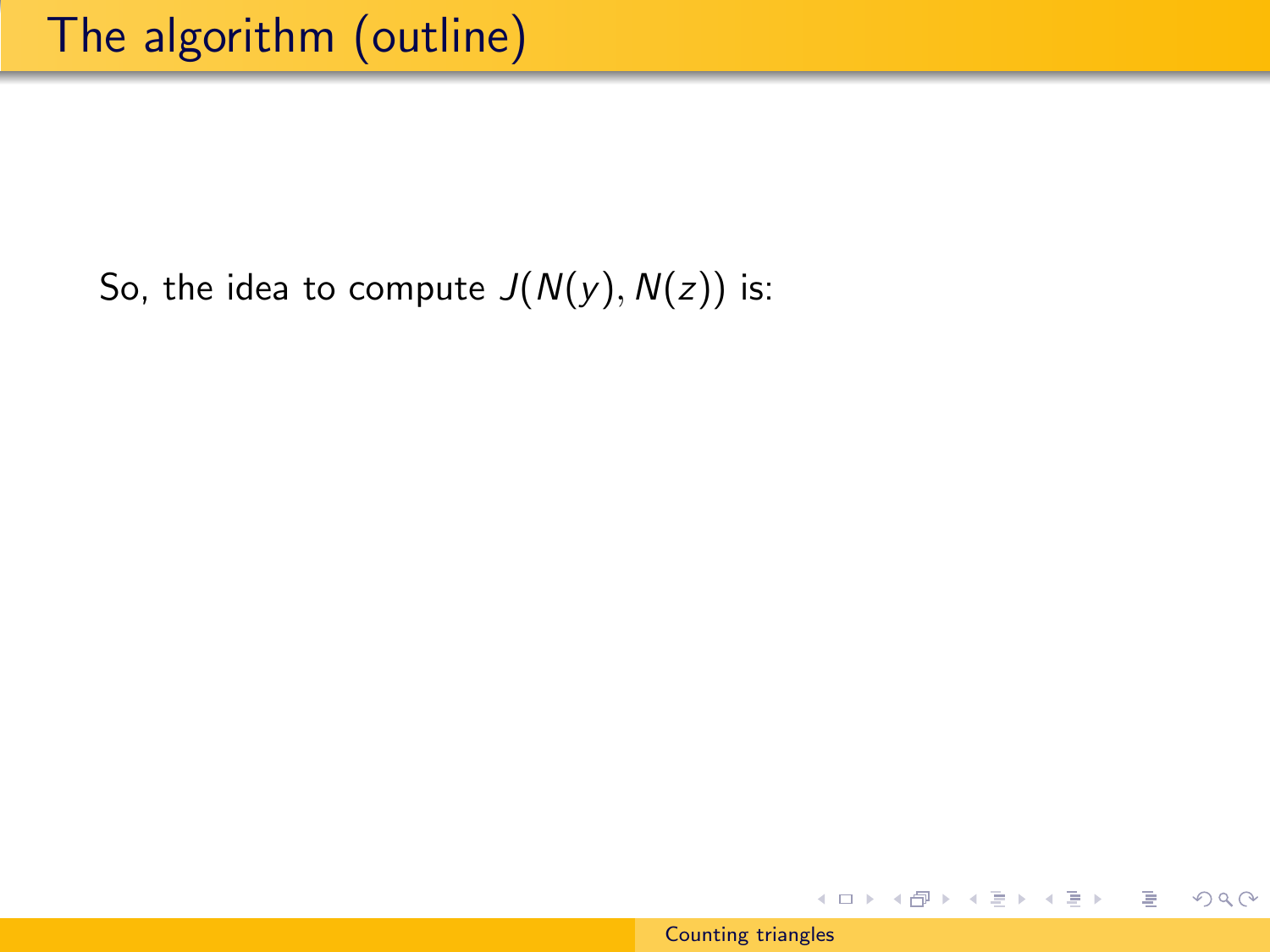- So, the idea to compute  $J(N(y), N(z))$  is:
	- **•** generate a random permutation (i.e., renumbering)  $\pi$  of the nodes

イロト イ部 トイモト イモトー

 $OQ$ 

∍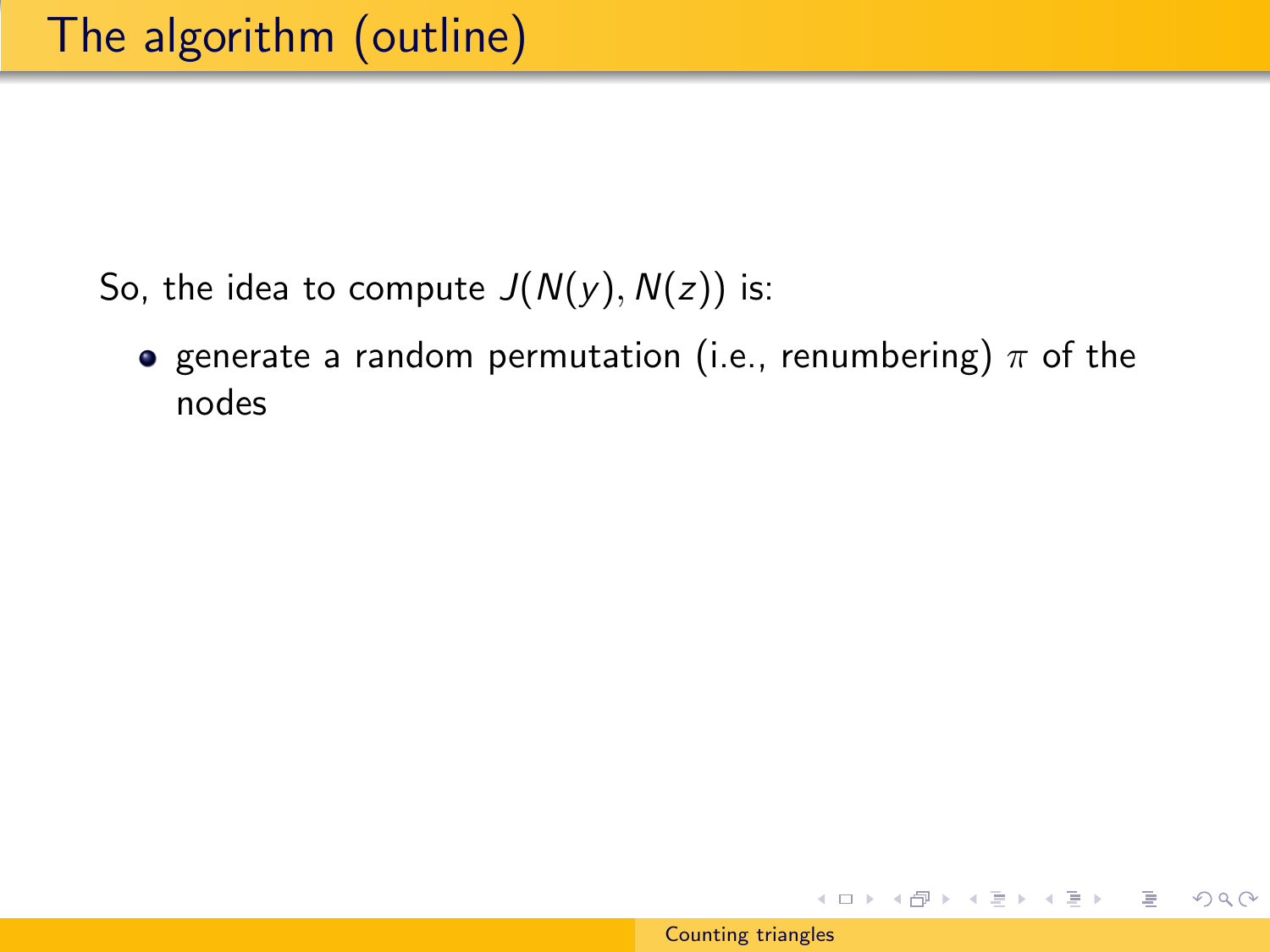- **•** generate a random permutation (i.e., renumbering)  $\pi$  of the nodes
- compute min  $\pi(N(y))$  and min  $\pi(N(z))$

K ロ ▶ K @ ▶ K 경 ▶ K 경 ▶ │ 경

 $\eta$ a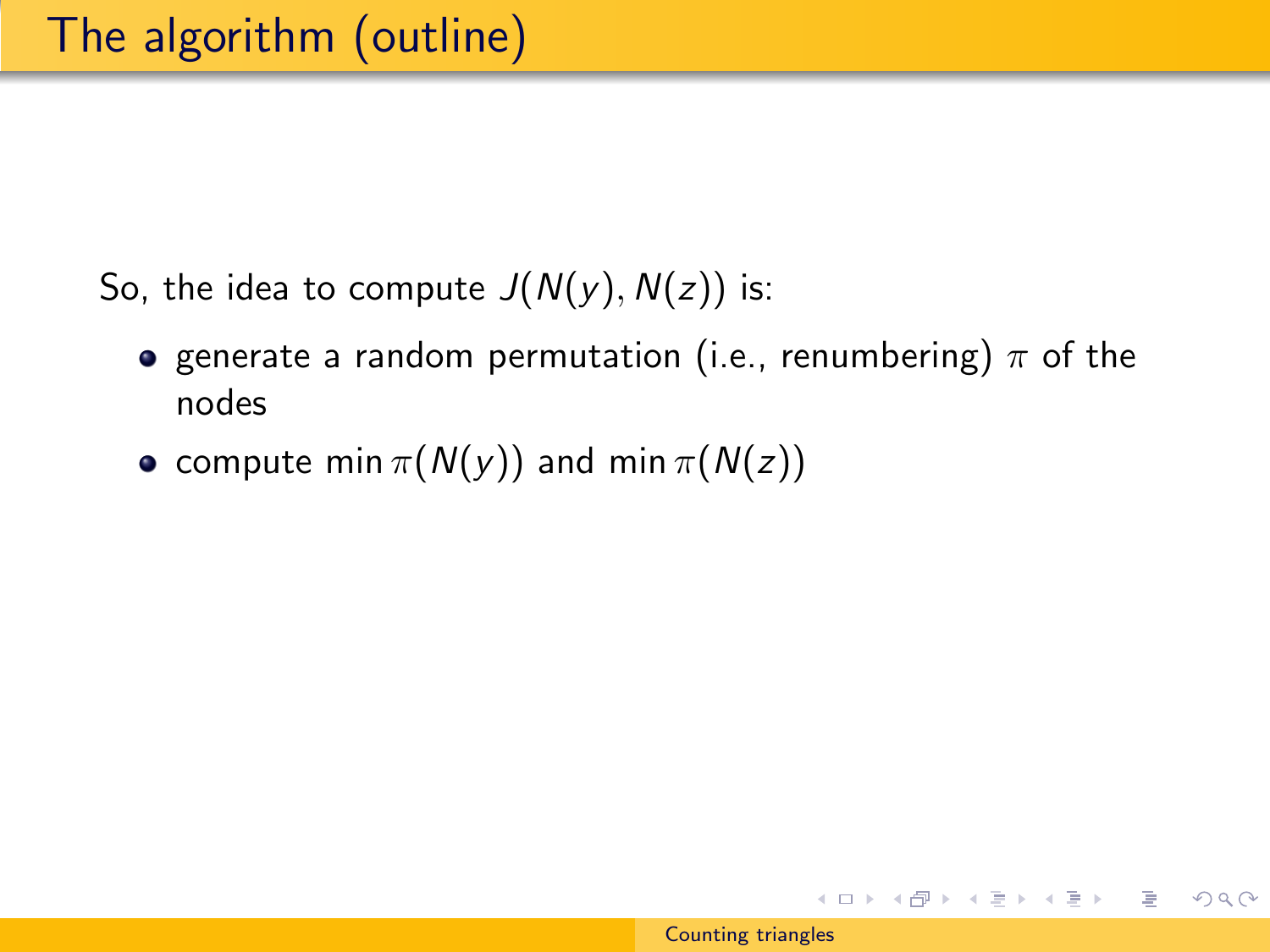- **•** generate a random permutation (i.e., renumbering)  $\pi$  of the nodes
- compute min  $\pi(N(y))$  and min  $\pi(N(z))$
- $\bullet$  if the two values coincide, count  $+1$

イロメ イ部メ イ君メ イ君メー

 $OQ$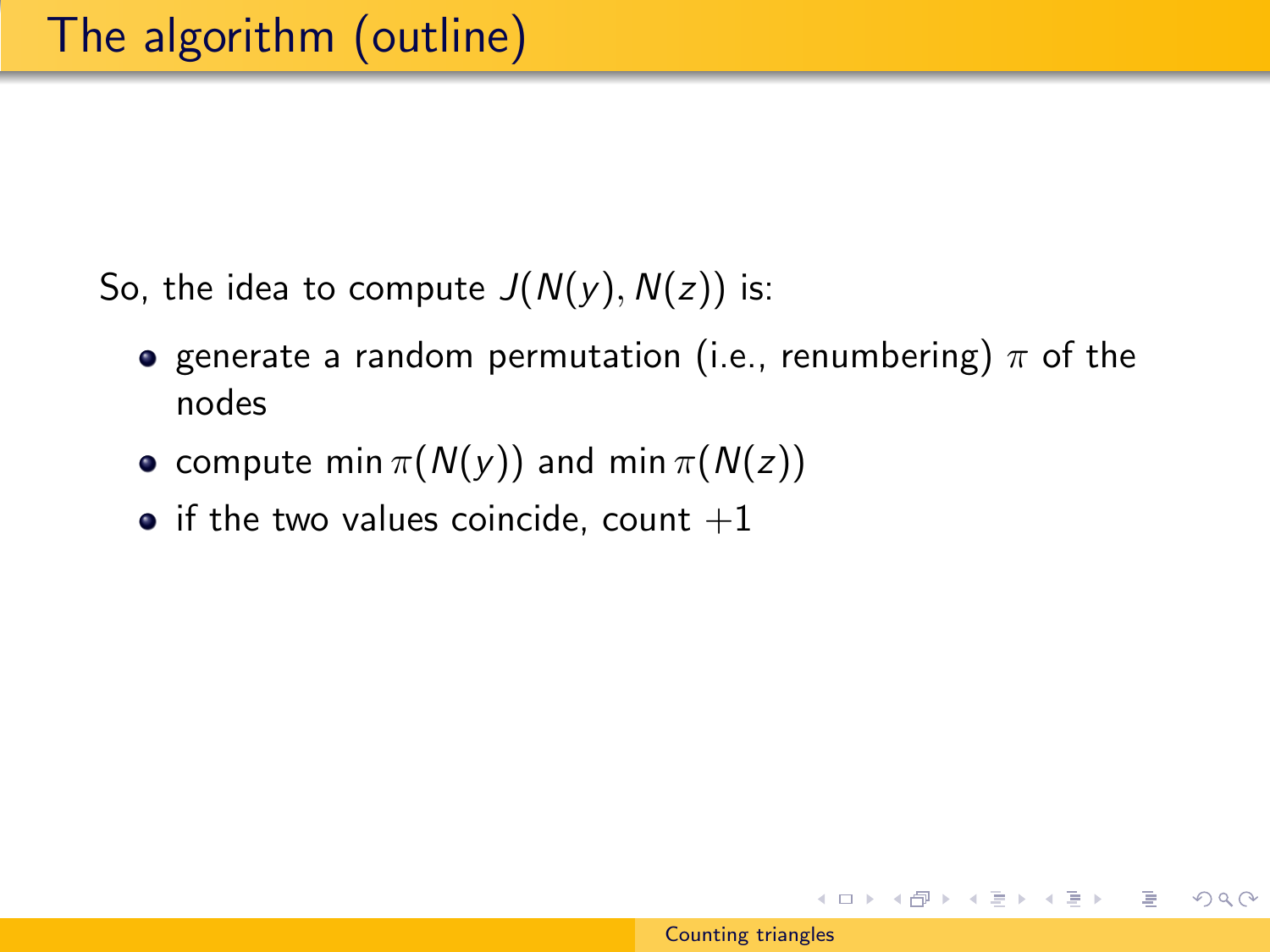- **•** generate a random permutation (i.e., renumbering)  $\pi$  of the nodes
- compute min  $\pi(N(y))$  and min  $\pi(N(z))$
- $\bullet$  if the two values coincide, count  $+1$

Repeat the above procedue many times, and use the fraction of  $+1$ 's to estimate  $J(N(y), N(z))$ .

イロト イ部 トイモト イモト 一番

 $OQ$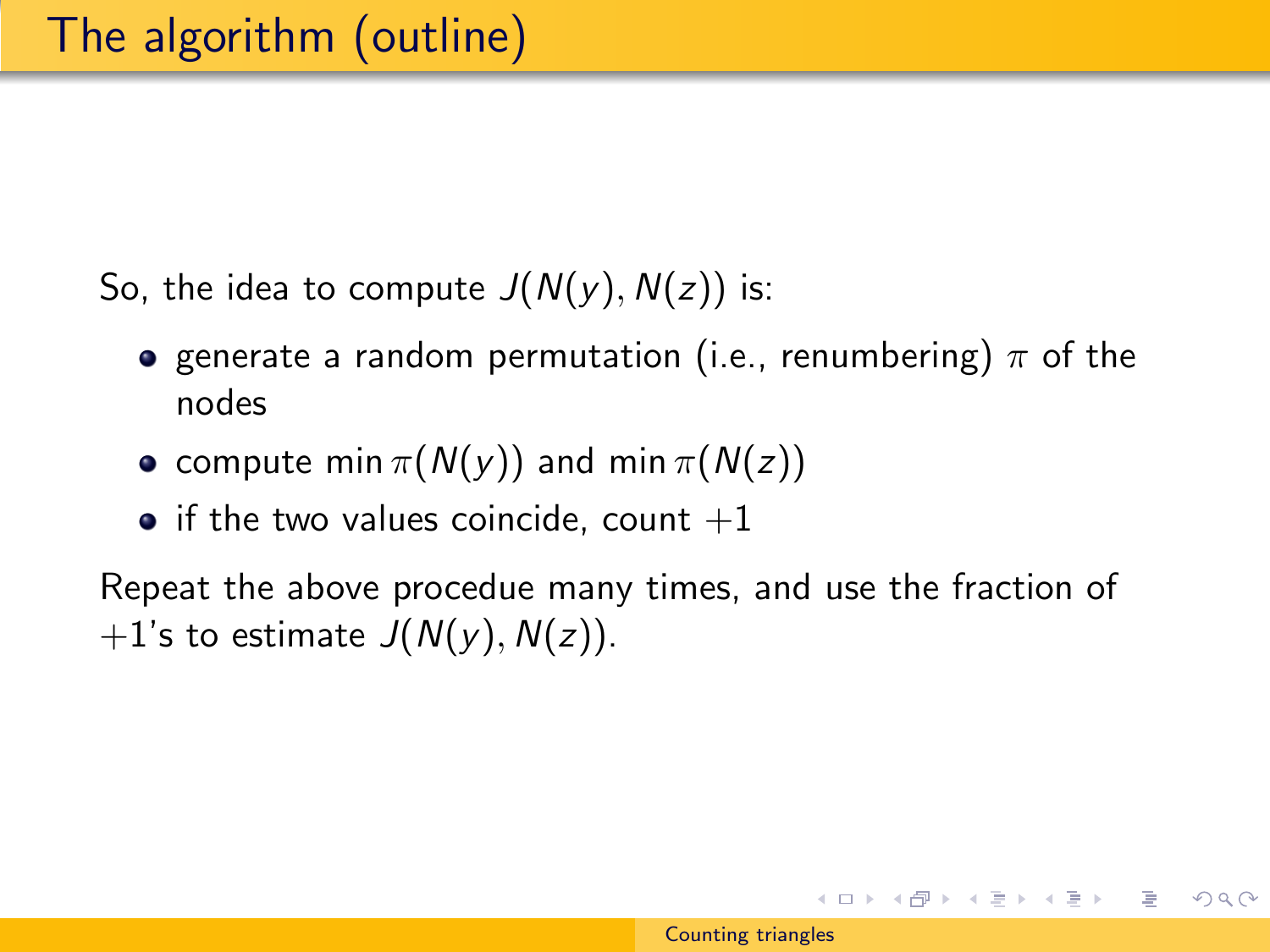## The algorithm (outline)

Some further notes:



イロメ イ部メ イモメ イモメー

目

 $2Q$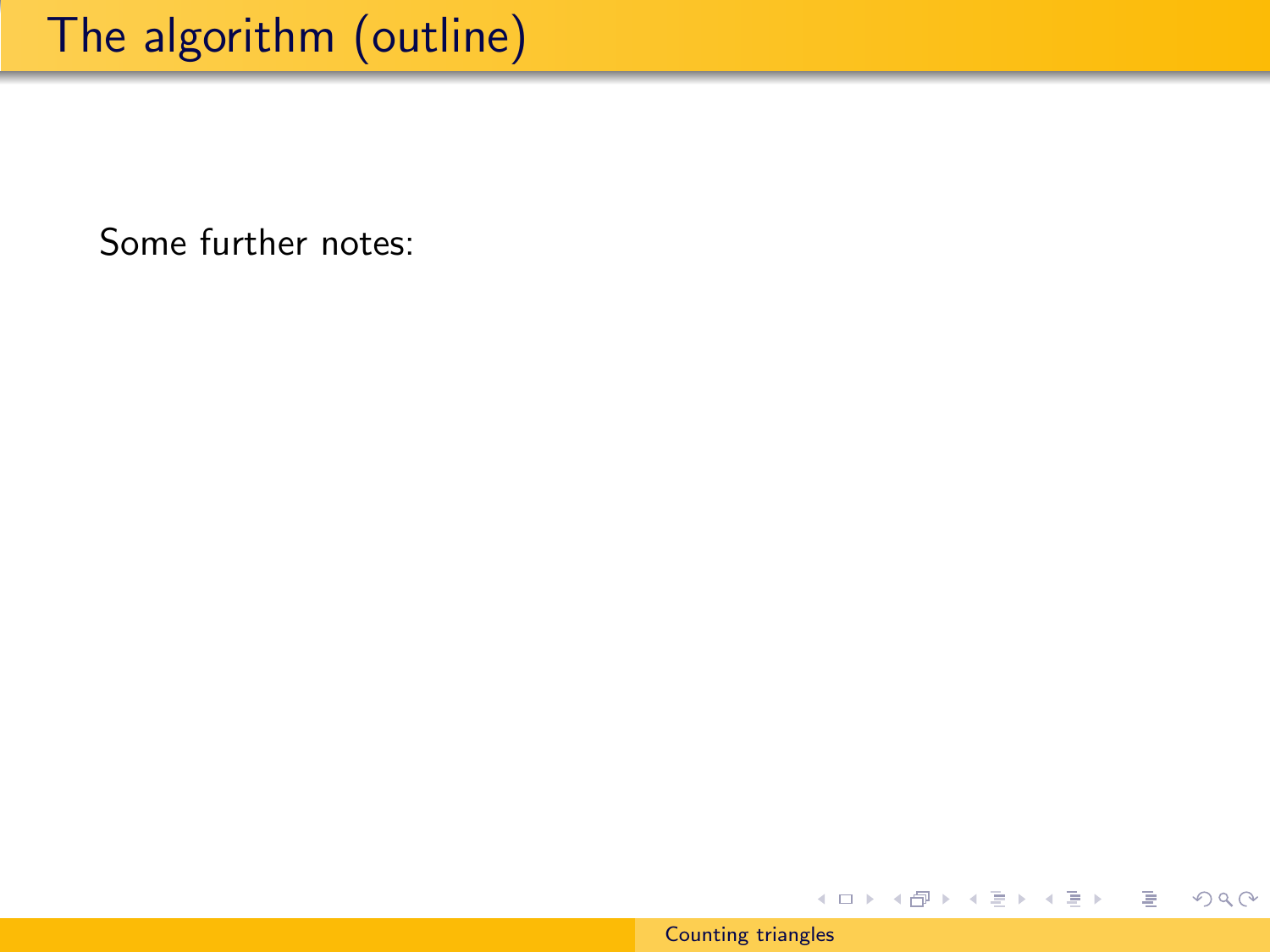• we have a counter per edge  $C[yz]$  (to count the number of  $+1$ 's): we keep them on external memory

イロン イ部ン イミン イミン

 $OQ$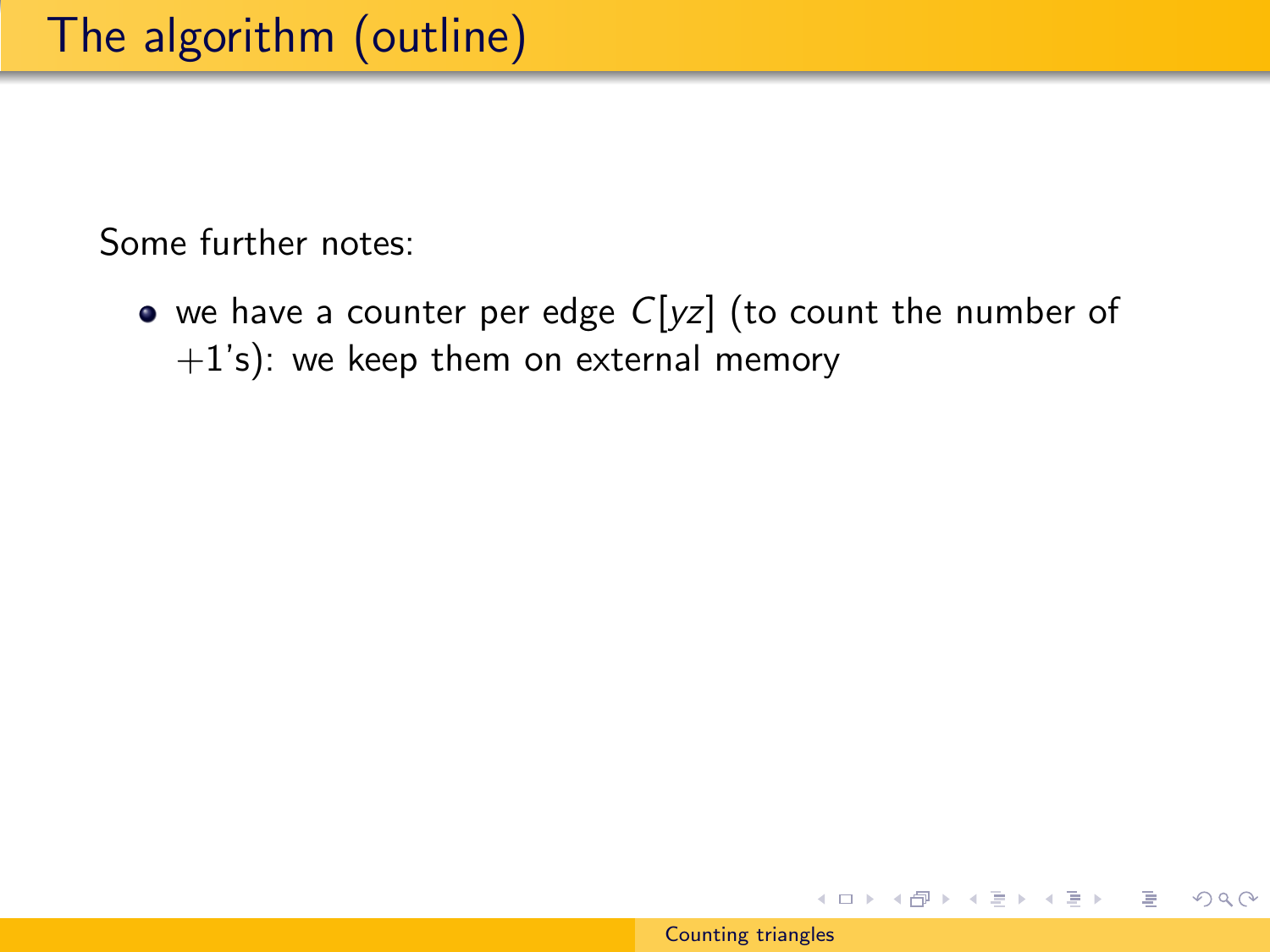- we have a counter per edge  $C[yz]$  (to count the number of  $+1$ 's): we keep them on external memory
- to know if min  $\pi(N(y)) = \min \pi(N(z))$  we must have computed the minima before: we need two passes

イロメ イ押メ イヨメ イヨメー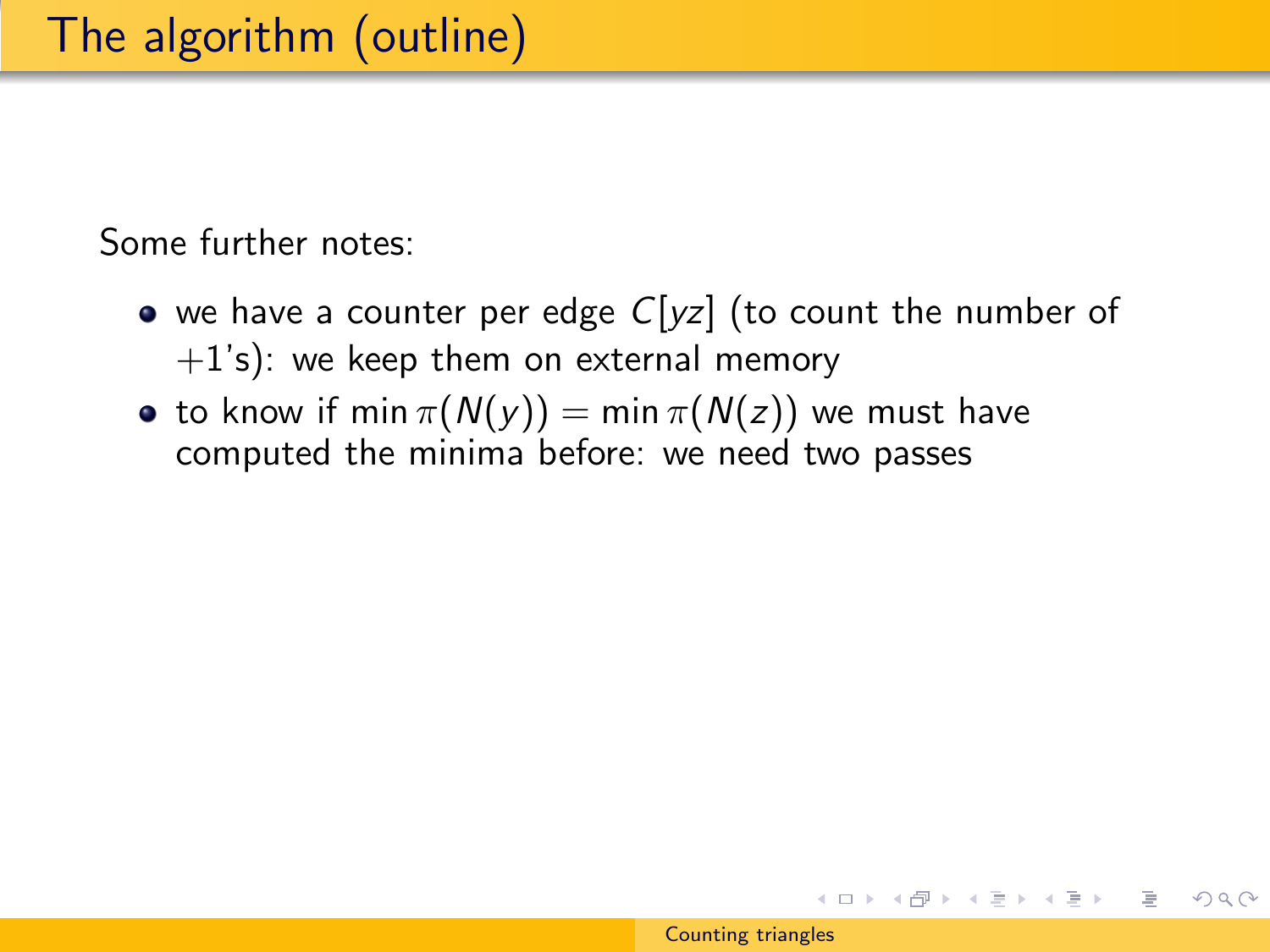- we have a counter per edge  $C[yz]$  (to count the number of  $+1$ 's): we keep them on external memory
- to know if min  $\pi(N(y)) = \min \pi(N(z))$  we must have computed the minima before: we need two passes
	- first pass: generate the permutation  $\pi$  and compute the minima min  $\pi N(-)$ ) (kept in central memory)

イロト イ部 トイモト イモト 一番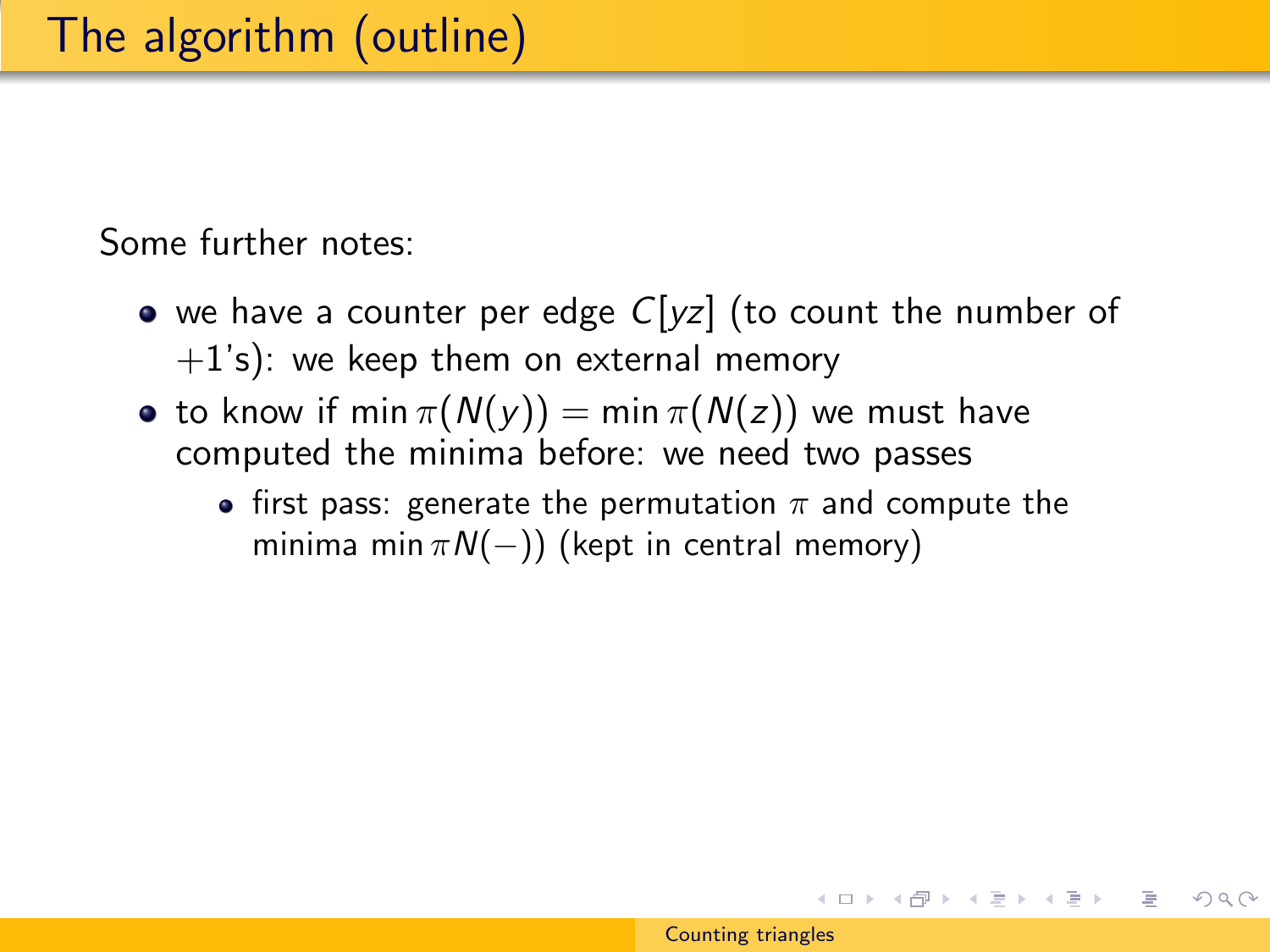- we have a counter per edge  $C[yz]$  (to count the number of  $+1$ 's): we keep them on external memory
- to know if min  $\pi(N(y)) = \min \pi(N(z))$  we must have computed the minima before: we need two passes
	- first pass: generate the permutation  $\pi$  and compute the minima min  $\pi N(-)$ ) (kept in central memory)
	- second pass: increment the counters

イロメ イ部メ イ君メ イ君メー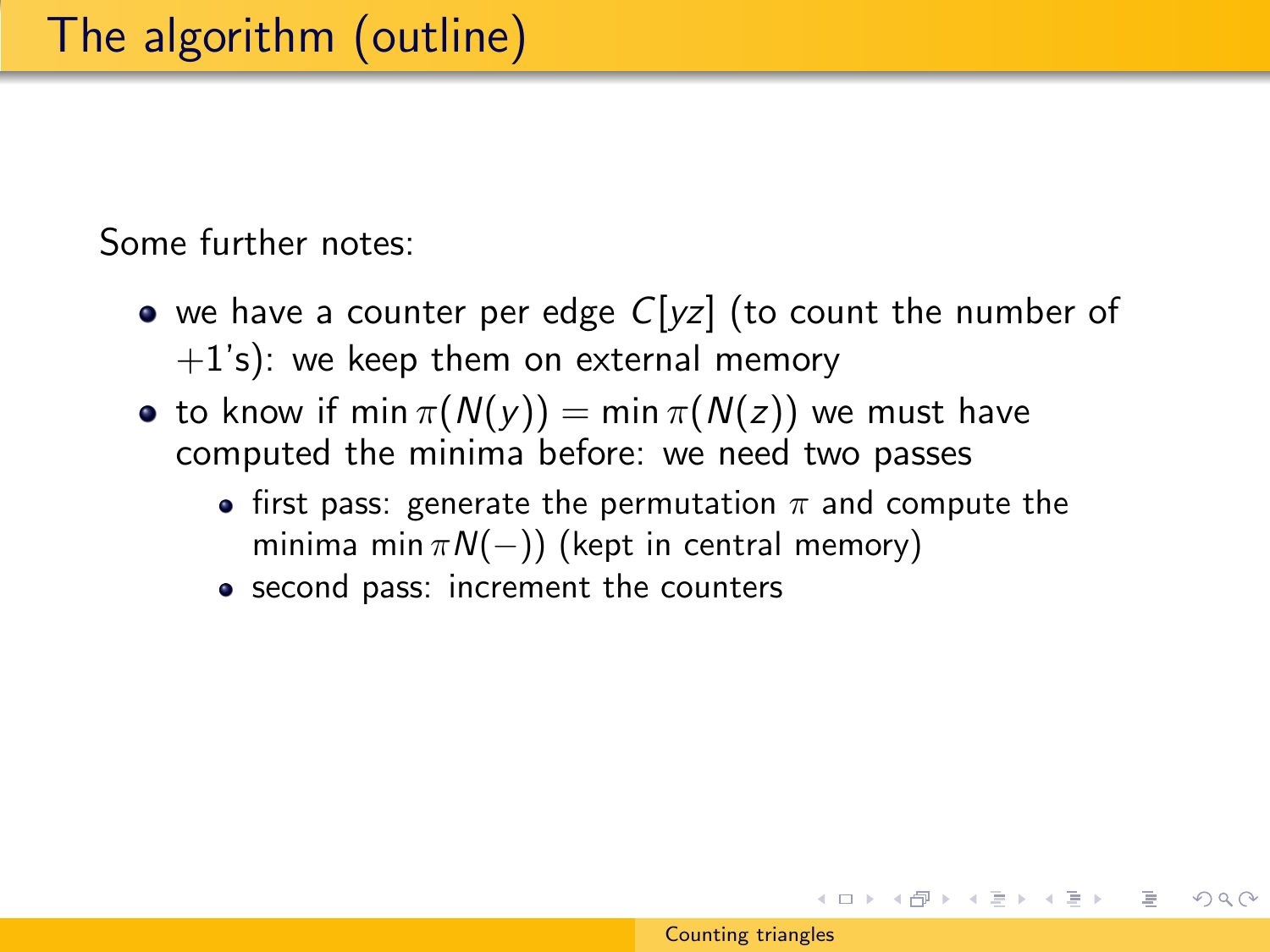- we have a counter per edge  $C[yz]$  (to count the number of  $+1$ 's): we keep them on external memory
- to know if min  $\pi(N(y)) = \min \pi(N(z))$  we must have computed the minima before: we need two passes
	- first pass: generate the permutation  $\pi$  and compute the minima min  $\pi N(-)$ ) (kept in central memory)
	- second pass: increment the counters
- we use hashing instead of permutations (equivalent, provided that the probability of collision is negligible).

イロメ イ部メ イ君メ イ君メー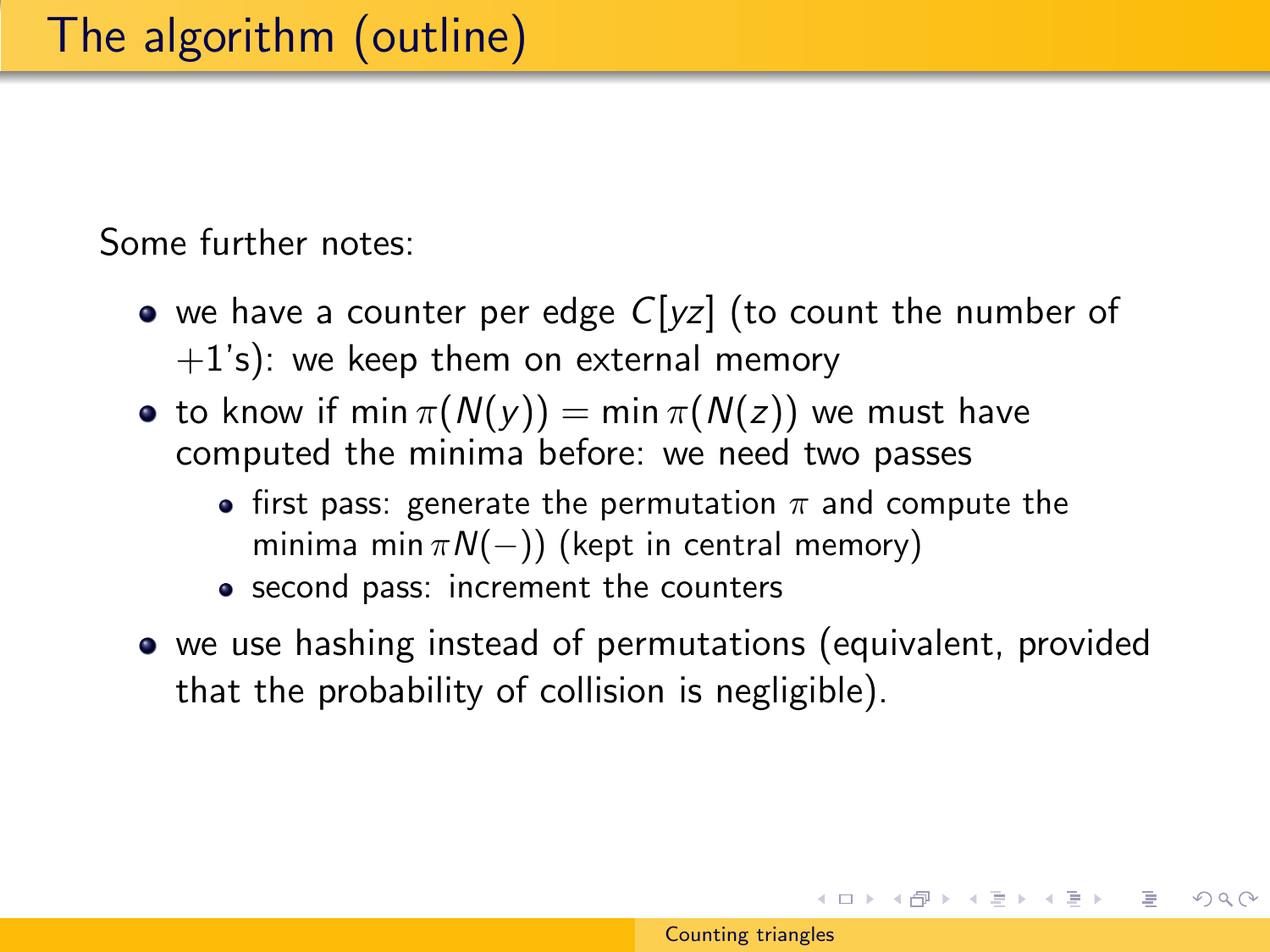# The algorithm (1)

[Counting triangles](#page-0-0)

メロメ メタメ メミメ メミメー

目

 $299$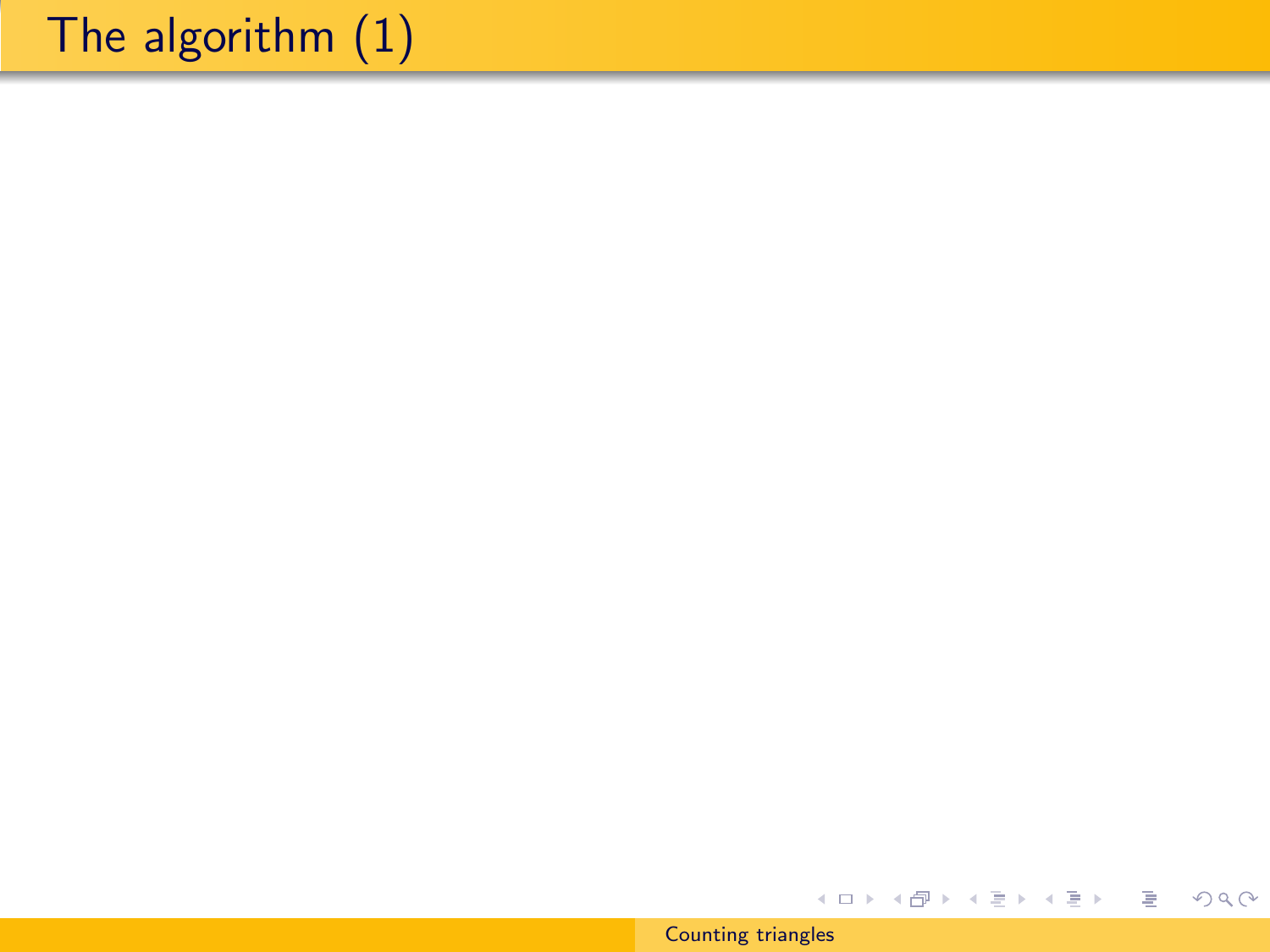# The algorithm (1)

for *K* times do

[Counting triangles](#page-0-0)

イロン イ団ン イミン イミン

€.

 $299$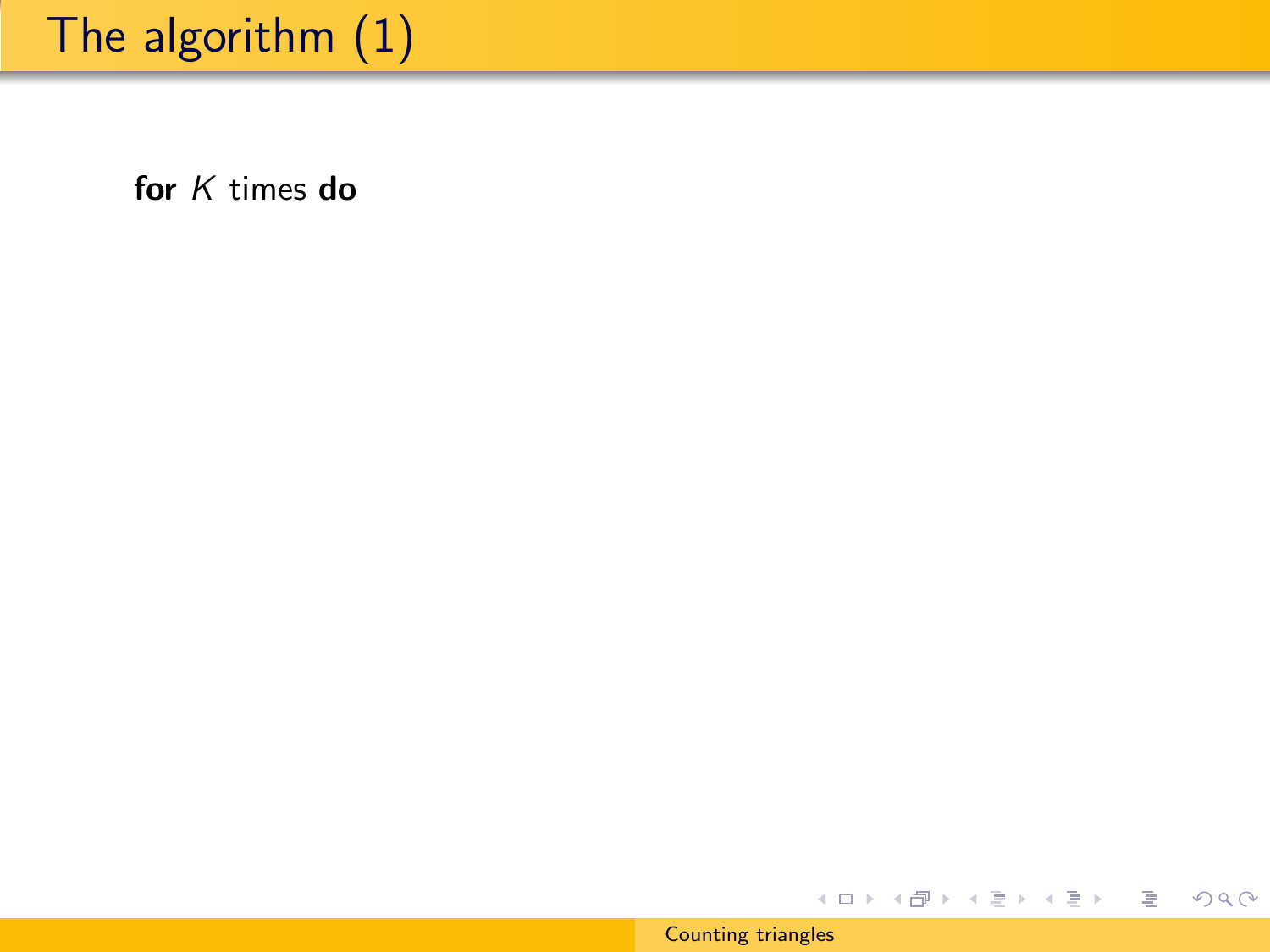# The algorithm (1)

for  $K$  times do generate a hash function  $h: V_G \to \mathbb{N}$ 

★ ロン ★ 御 > ★ 君 > → 君 > ○ 君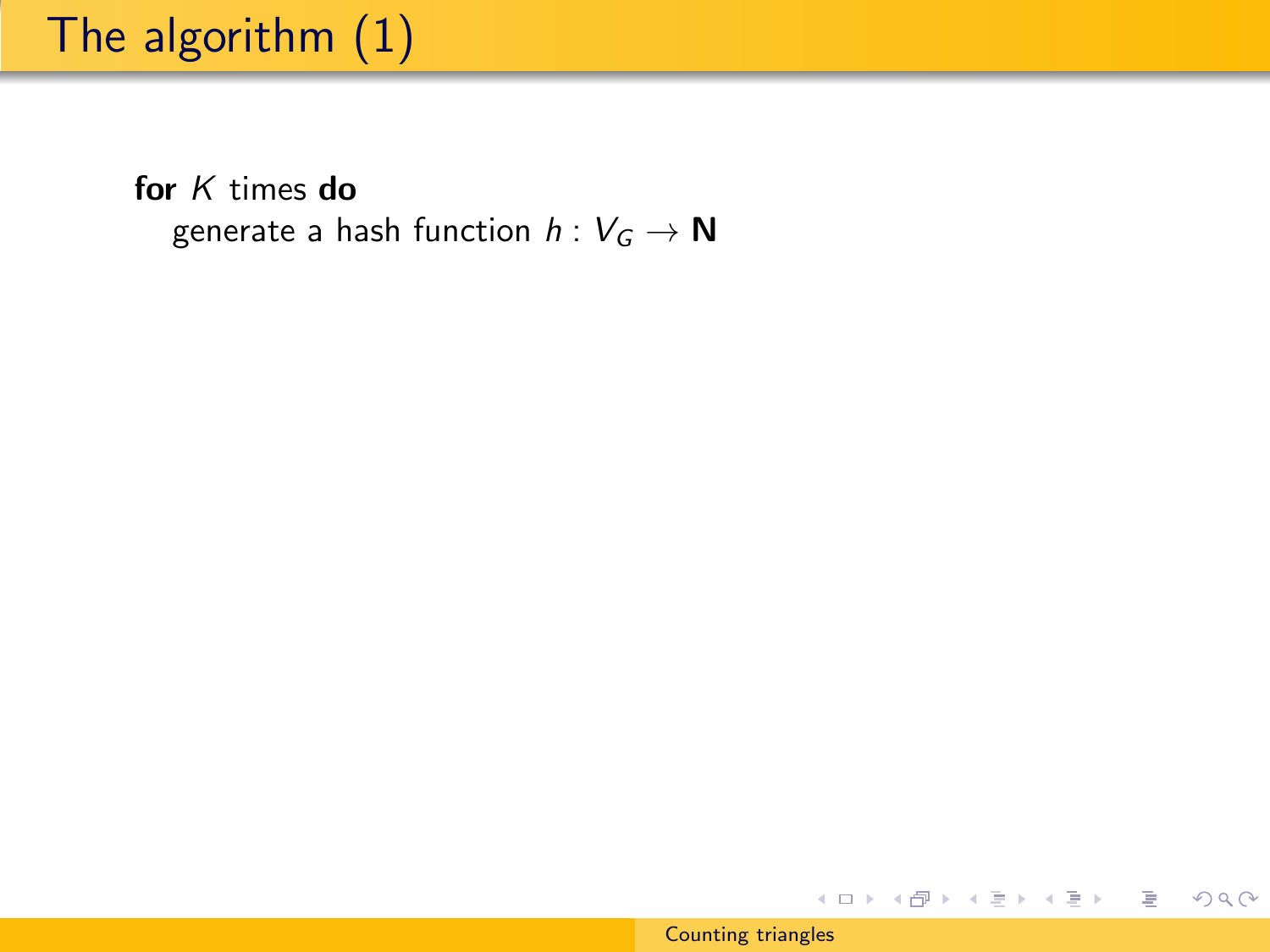for K times do generate a hash function  $h: V_G \to \mathbb{N}$ for each  $x \in V_G$  do

メロメ メタメ メミメ メミメー

 $\equiv$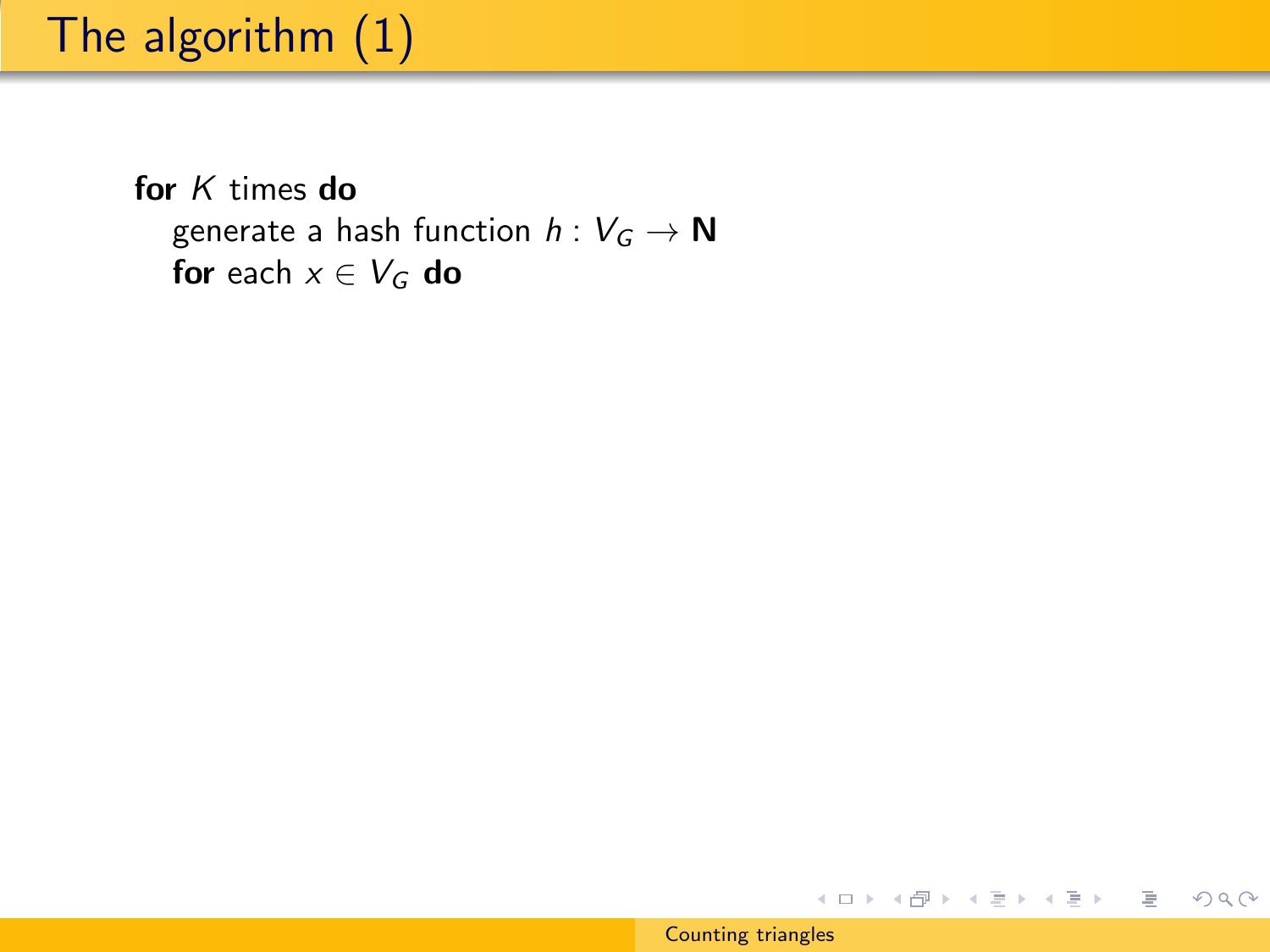```
for K times do
   generate a hash function h: V_G \to \mathbb{N}for each x \in V_G do
      M[x] \leftarrow min_{y \in N(x)} h(y)end for
```
K ロ ▶ K @ ▶ K 경 ▶ K 경 ▶ │ 경

 $OQ$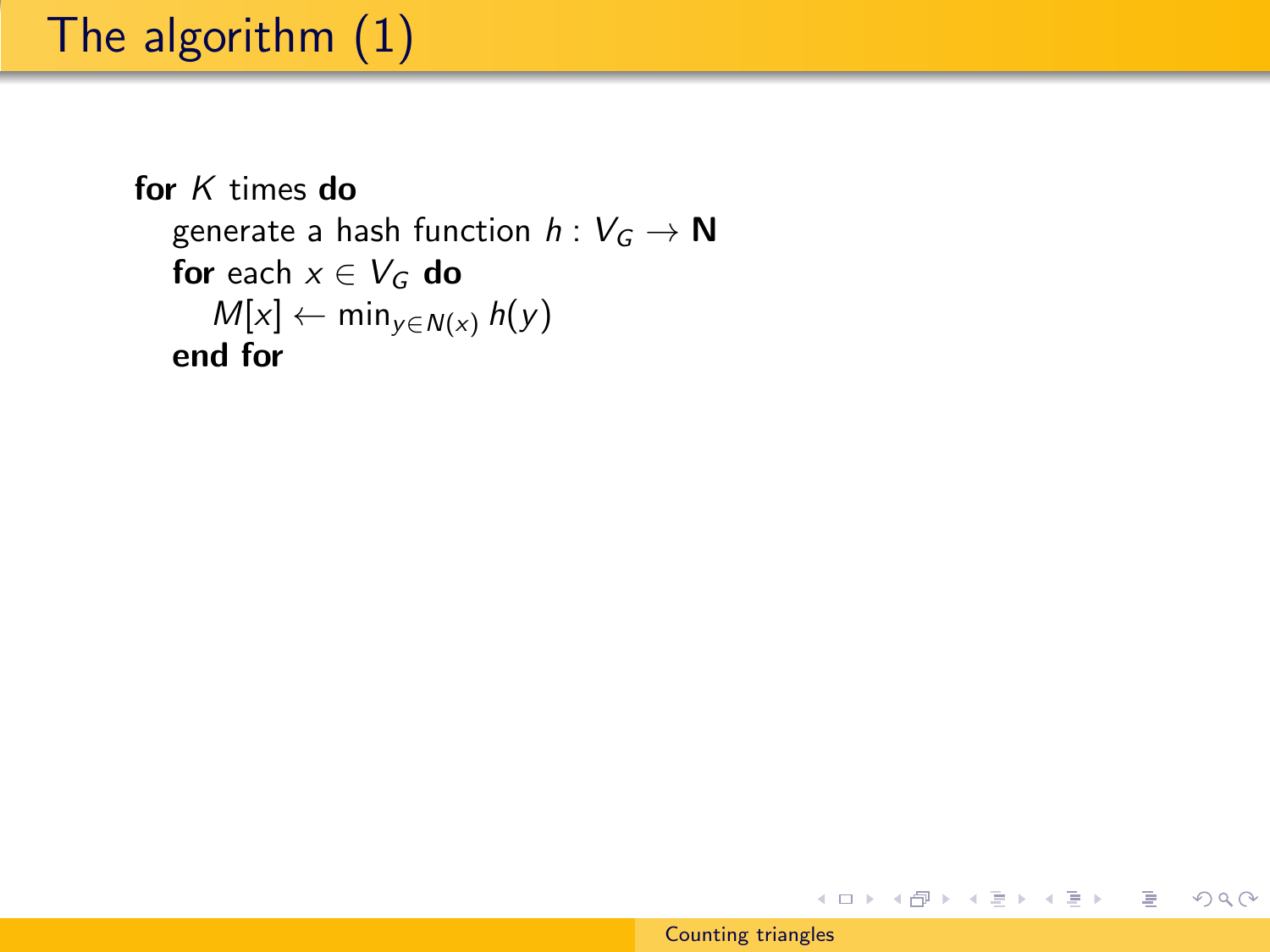```
for K times do
  generate a hash function h: V_G \to \mathbb{N}for each x \in V_G do
     M[x] \leftarrow min_{y \in N(x)} h(y)end for
  for each x \in V_G do
     for each y \in N(x) do
```
イロト イ部 トイモト イモトー

 $OQ$ 

目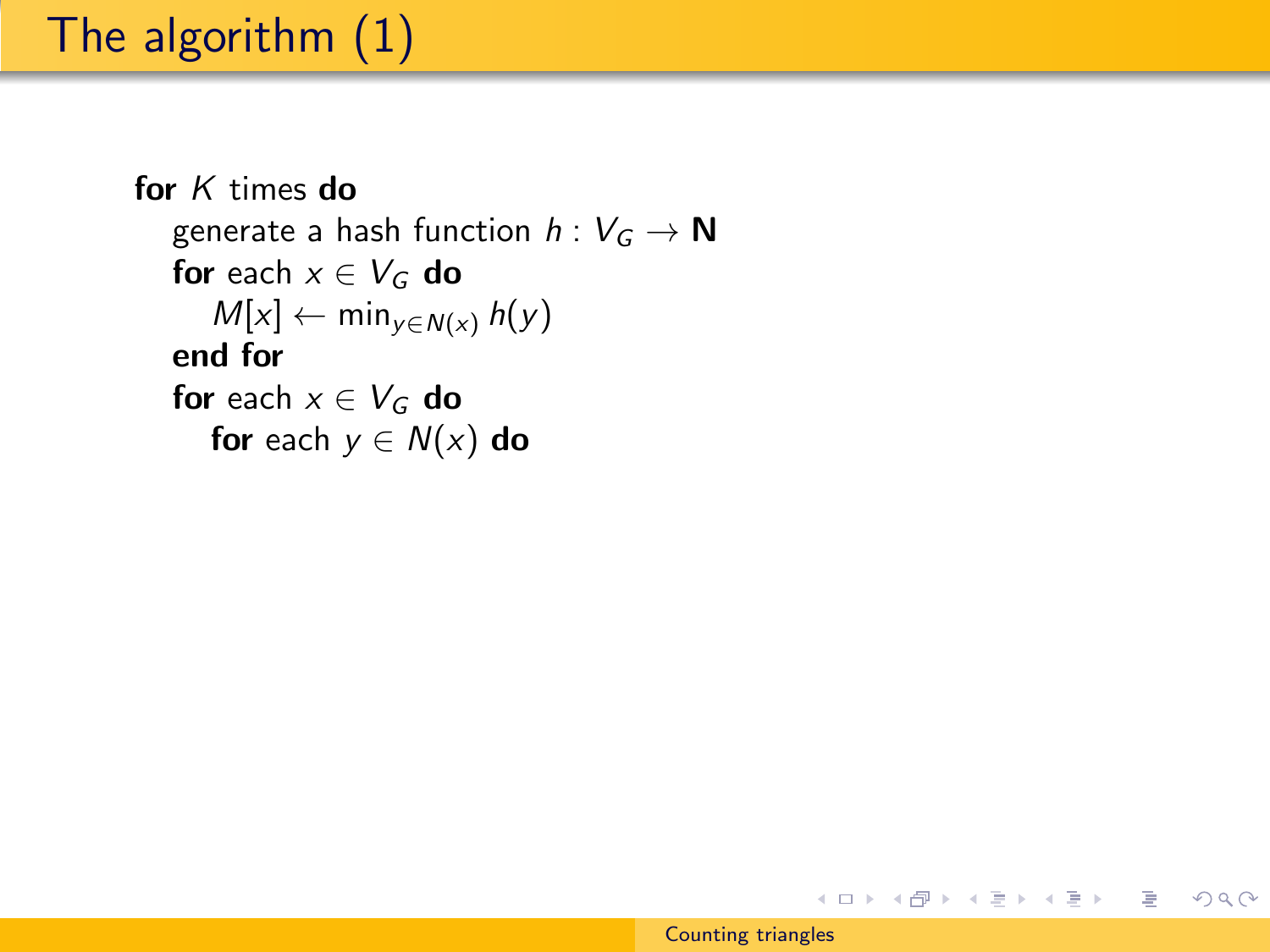```
for K times do
  generate a hash function h: V_G \to \mathbb{N}for each x \in V_G do
     M[x] \leftarrow min_{y \in N(x)} h(y)end for
  for each x \in V_G do
     for each y \in N(x) do
        read C[xy] from disk
```
イロト イ部 トイモト イモトー

 $OQ$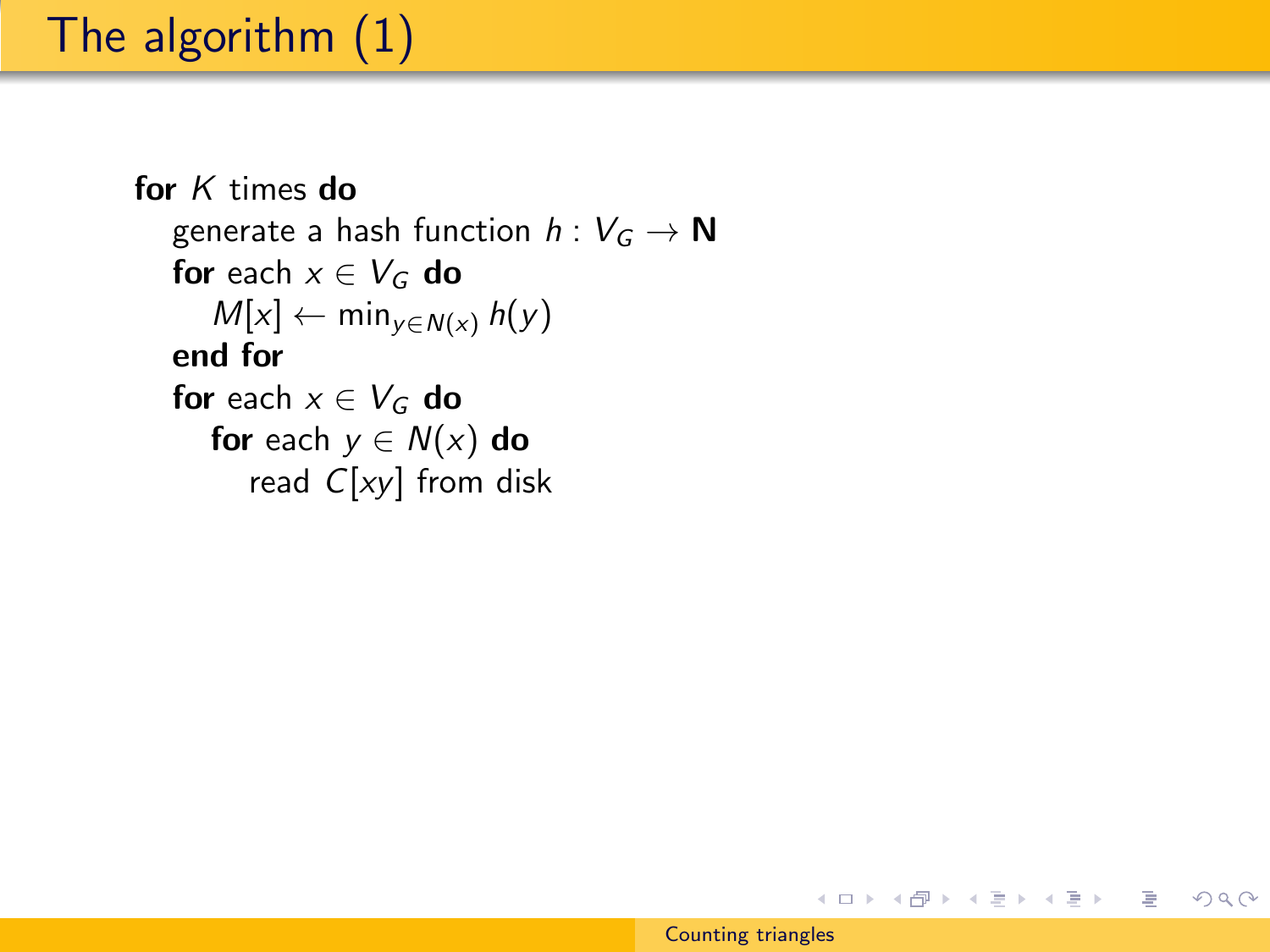```
for K times do
   generate a hash function h: V_G \to \mathbb{N}for each x \in V_G do
     M[x] \leftarrow min_{y \in N(x)} h(y)end for
  for each x \in V_G do
     for each y \in N(x) do
        read C[xy] from disk
        if M[x] = M[y] then
           C[xy] \leftarrow C[xy] + 1end if
```
イロト イ部 トイモト イモトー

∍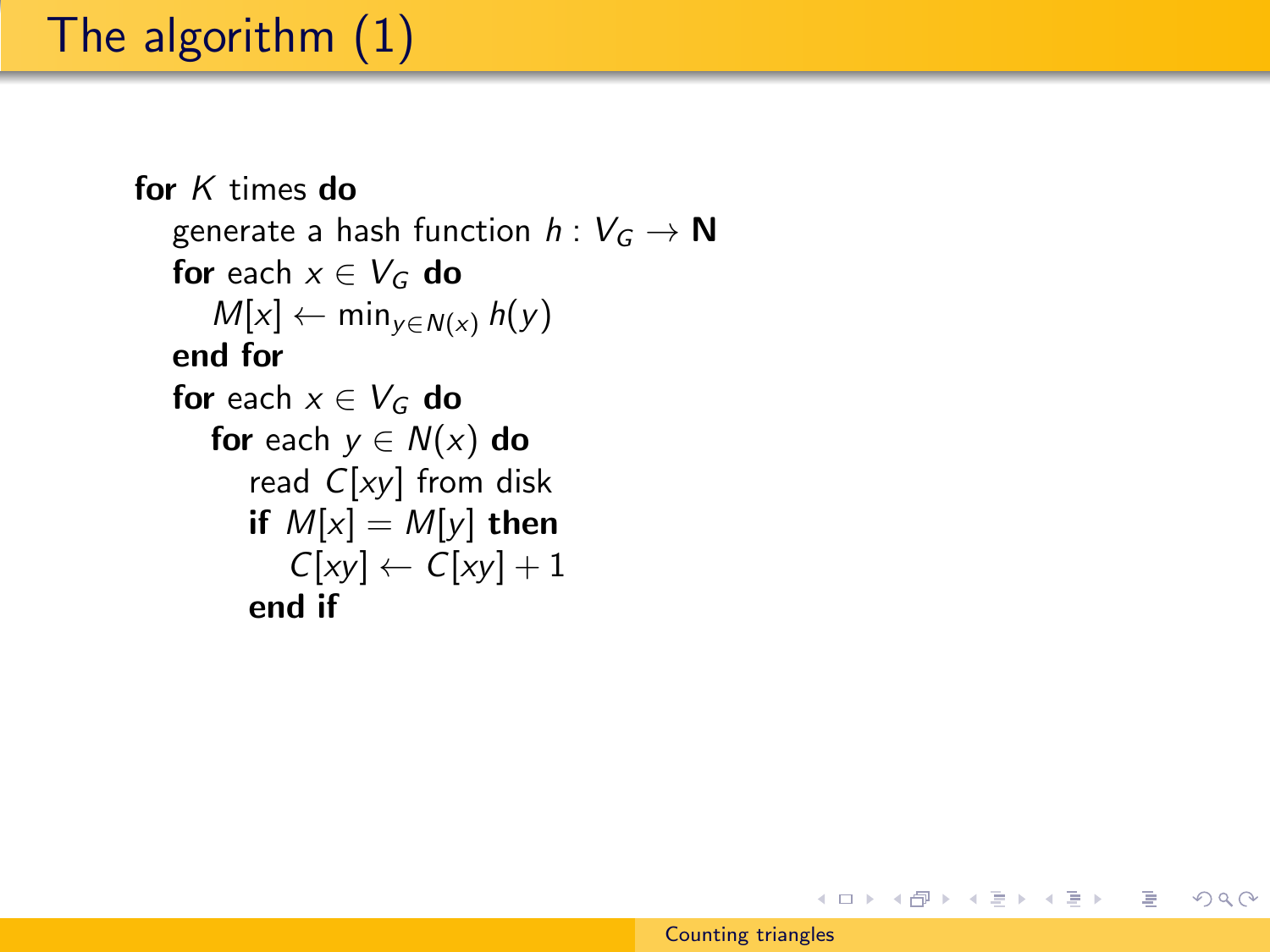```
for K times do
  generate a hash function h: V_G \to \mathbb{N}for each x \in V_G do
     M[x] \leftarrow min_{y \in N(x)} h(y)end for
  for each x \in V_G do
     for each y \in N(x) do
        read C[xy] from disk
        if M[x] = M[y] then
           C[xy] \leftarrow C[xy] + 1end if
        write C[xy] to disk
     end for
  end for
end for
```
イロメ イ母メ イヨメ イヨメート

目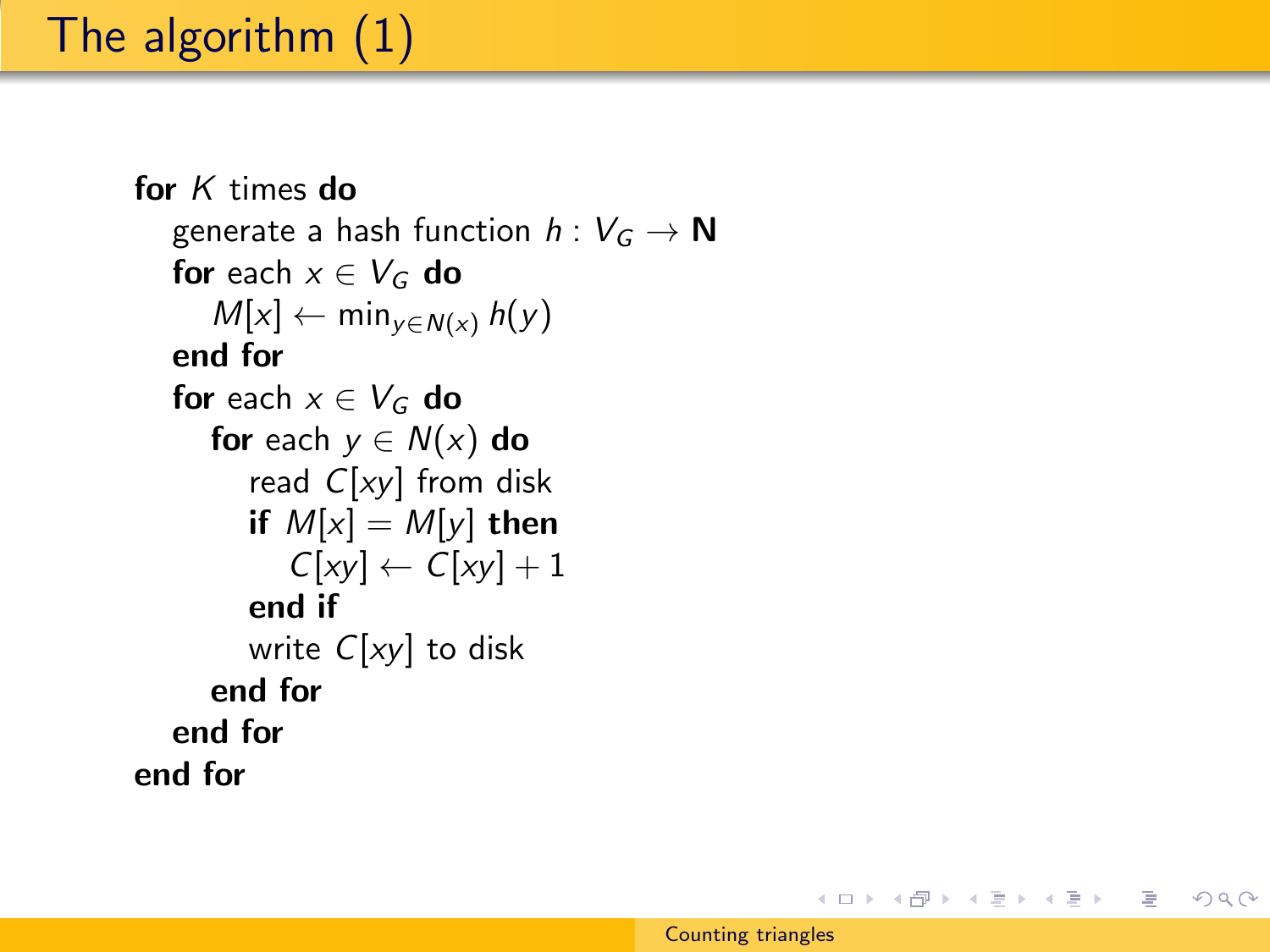[Counting triangles](#page-0-0)

メロメ メタメ メミメ メミメー

目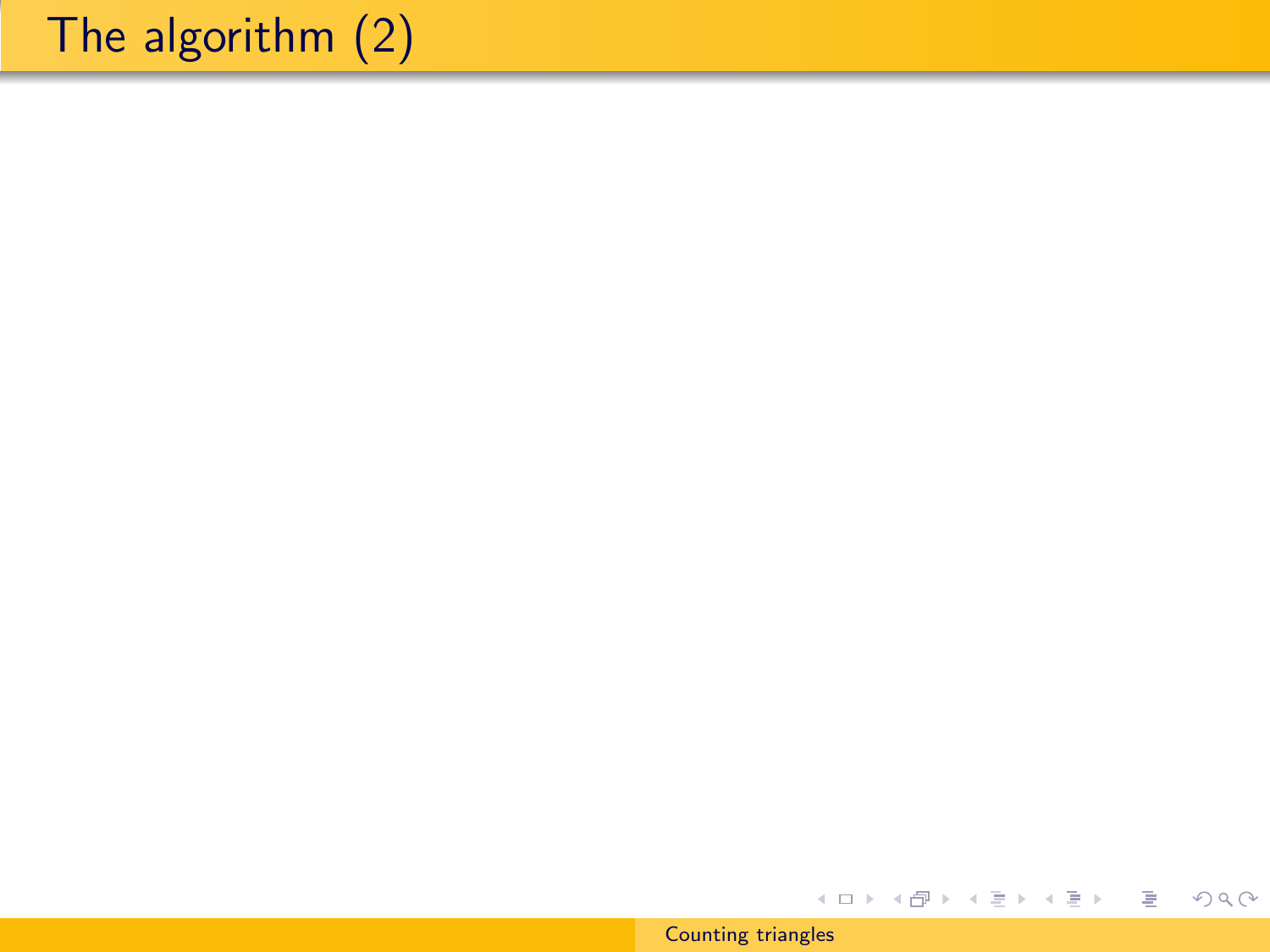for each  $x \in V_G$  do  $T(x) \leftarrow 0$ for each  $y \in N(x)$  do

イロメ イ団メ イモメ イモメー

目

 $2Q$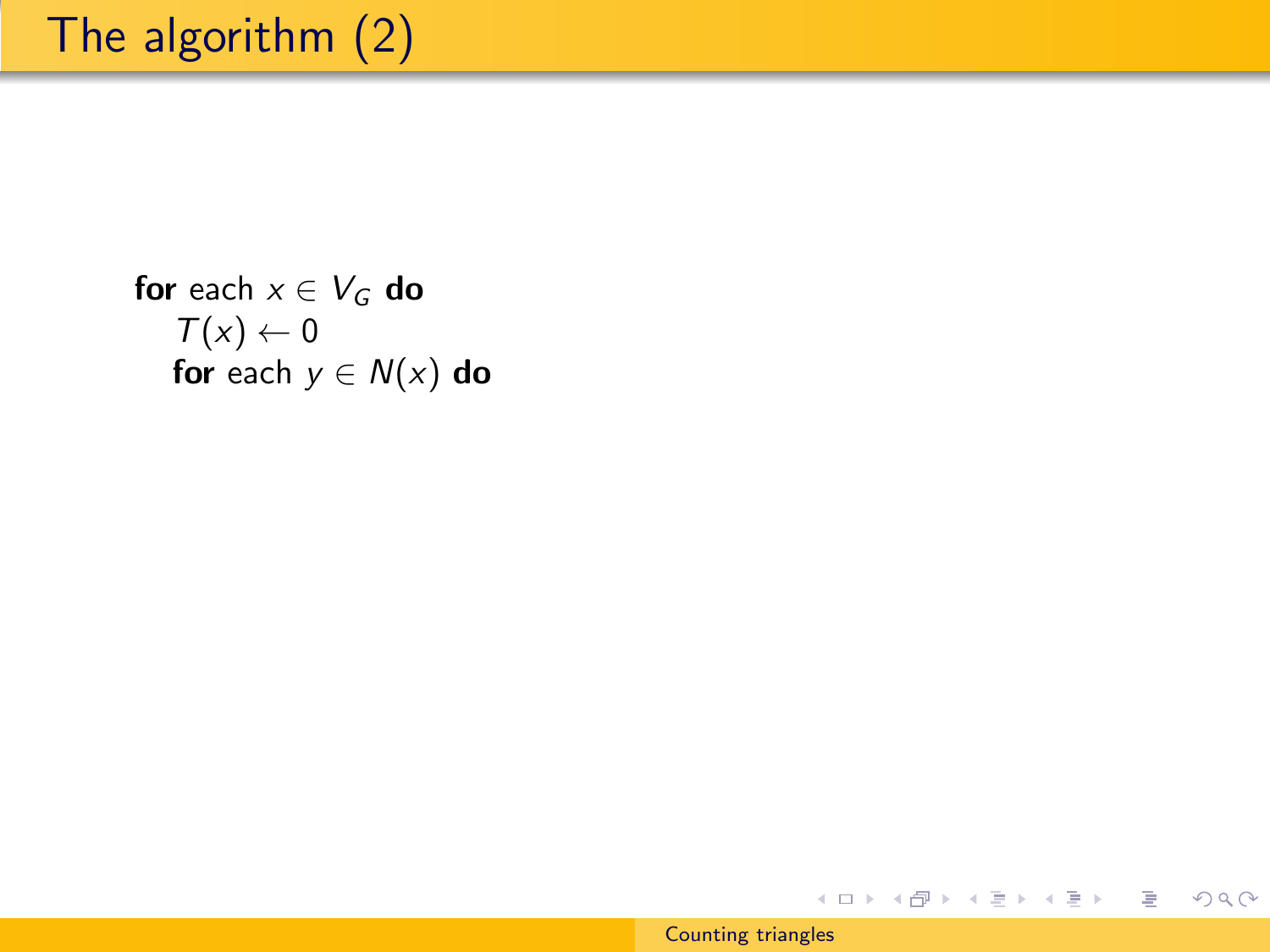for each  $x \in V_G$  do  $T(x) \leftarrow 0$ for each  $y \in N(x)$  do read  $C[xy]$  from disk

#### [Counting triangles](#page-0-0)

イロト イ部 トイ君 トイ君 トー

 $2Q$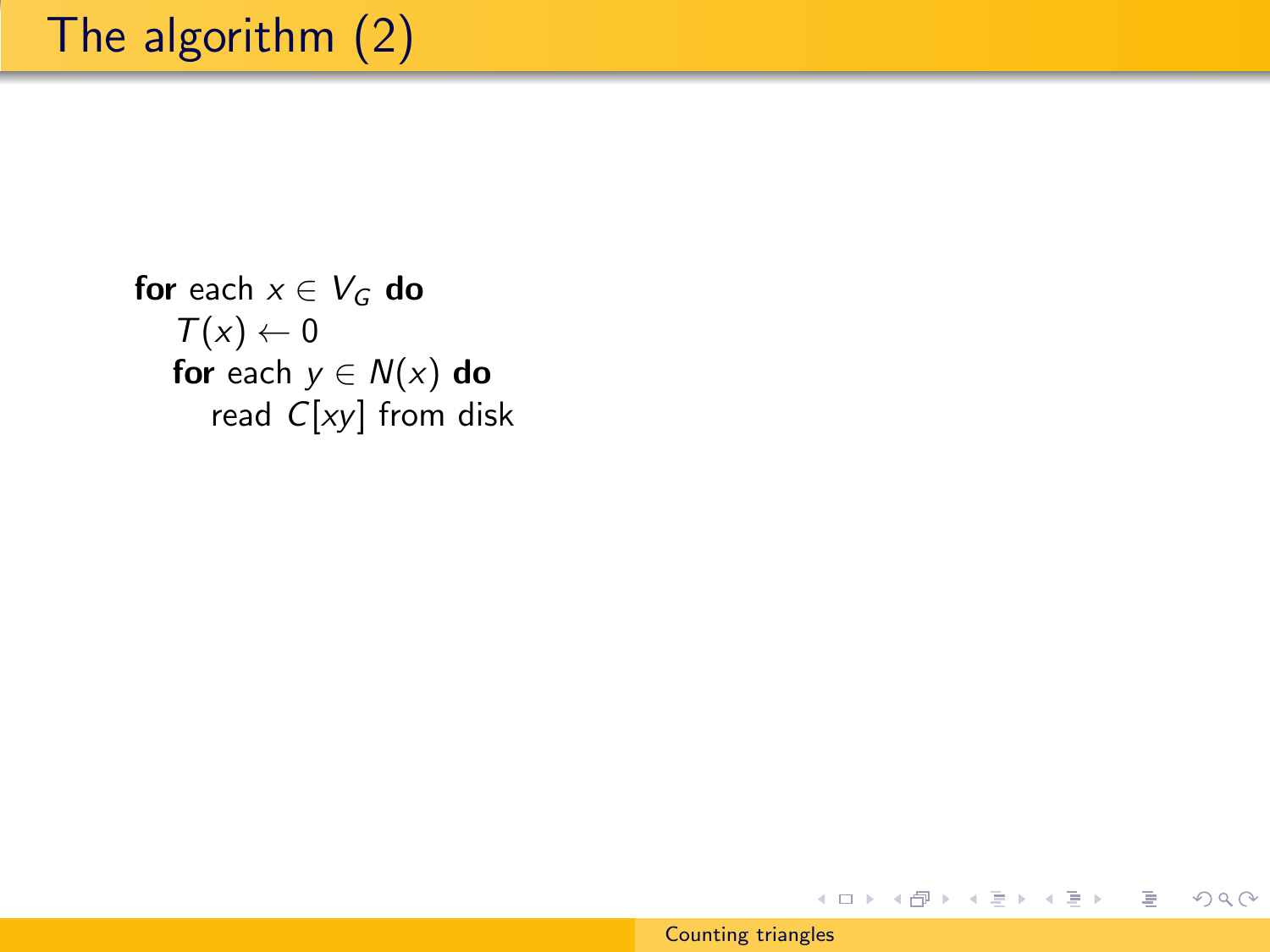**for** each 
$$
x \in V_G
$$
 **do**  
\n $T(x) \leftarrow 0$   
\n**for** each  $y \in N(x)$  **do**  
\nread C[xy] from disk  
\n $T(xy) \leftarrow (d(x) + d(y))/(1 + K/C[xy])$ 

[Counting triangles](#page-0-0)

メロメ メタメ メミメ メミメー

目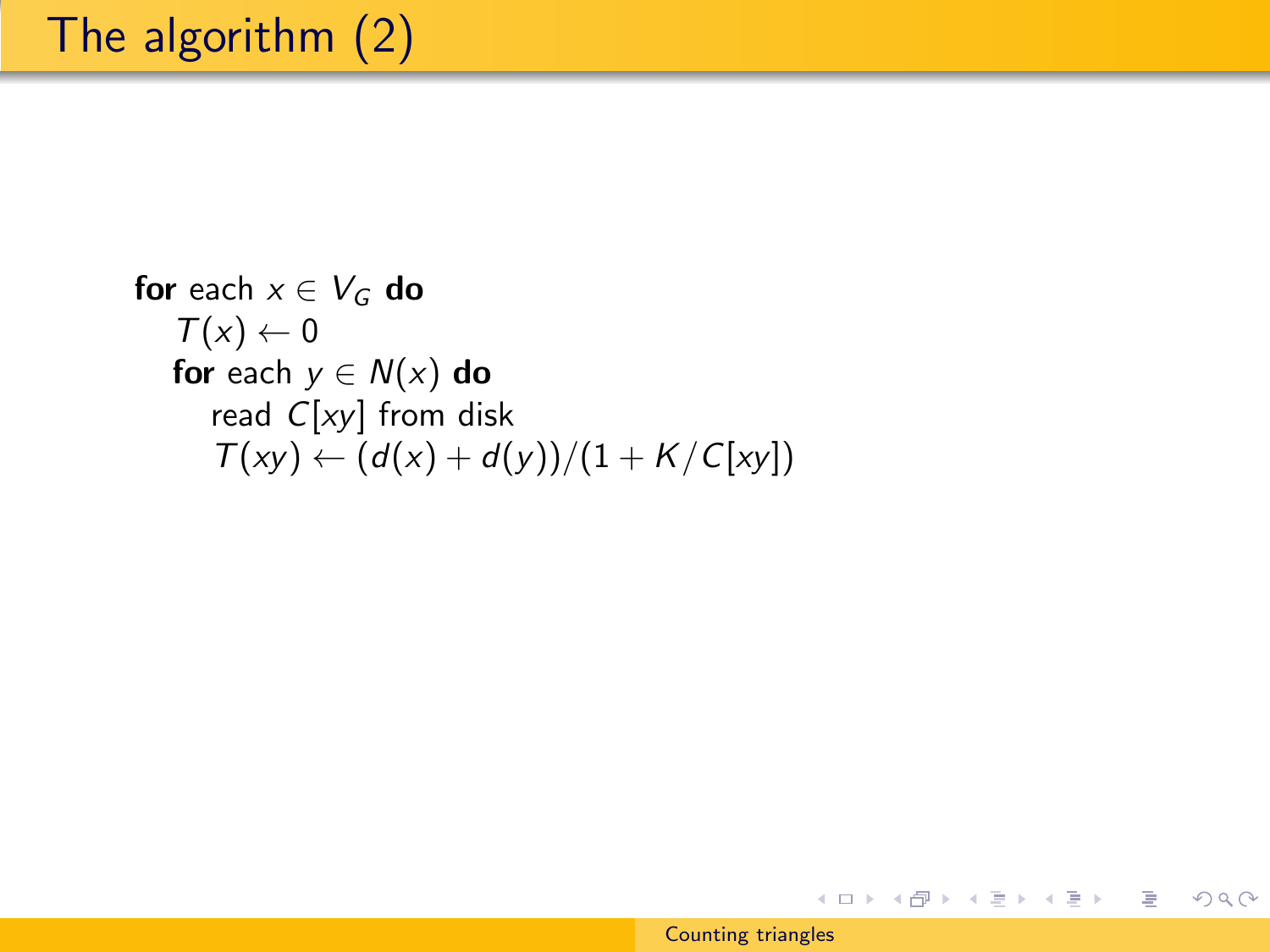\n
$$
\text{for each } x \in V_G \text{ do}
$$
\n

\n\n $T(x) \leftarrow 0$ \n

\n\n $\text{for each } y \in N(x) \text{ do}$ \n

\n\n $\text{read } C[xy] \text{ from disk}$ \n

\n\n $T(xy) \leftarrow \frac{d(x) + d(y)}{1 + K/C[xy]}$ \n

\n\n $T(x) \leftarrow T(xy)$ \n

\n\n $\text{end for}$ \n

メロメ メタメ メミメ メミメー

目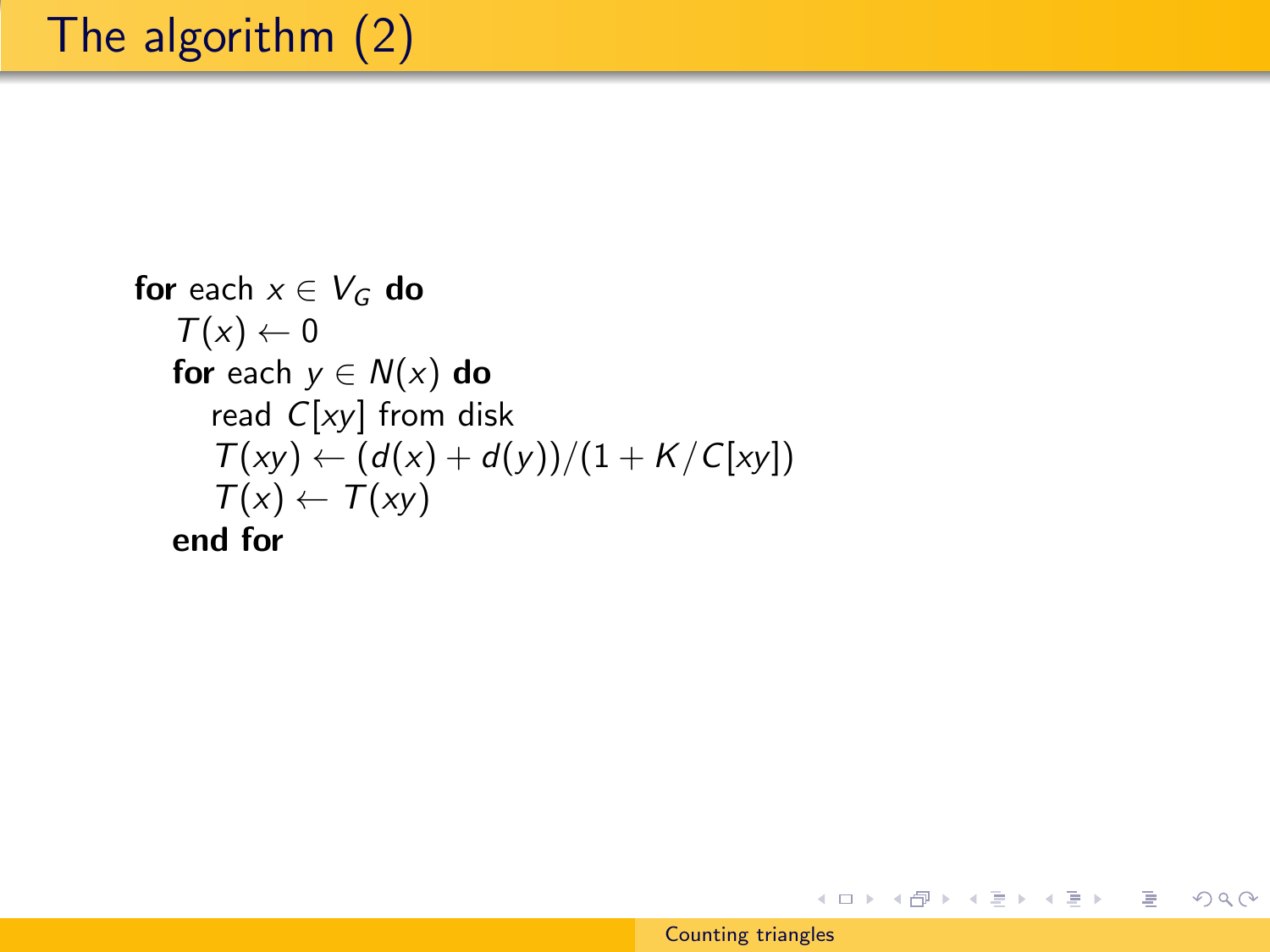\n
$$
\text{for each } x \in V_G \text{ do}
$$
\n

\n\n $T(x) \leftarrow 0$ \n

\n\n $\text{for each } y \in N(x) \text{ do}$ \n

\n\n $\text{read } C[xy] \text{ from disk}$ \n

\n\n $T(xy) \leftarrow \frac{d(x) + d(y)}{1 + K/C[xy]}$ \n

\n\n $T(x) \leftarrow T(xy)$ \n

\n\n $\text{end for}$ \n

\n\n $\text{cc}(x) \leftarrow T(x) / \left( \frac{d(x)^2 - d(x)}{x} \right)$ \n

\n\n $\text{end for}$ \n

メロメ メタメ メミメ メミメー

目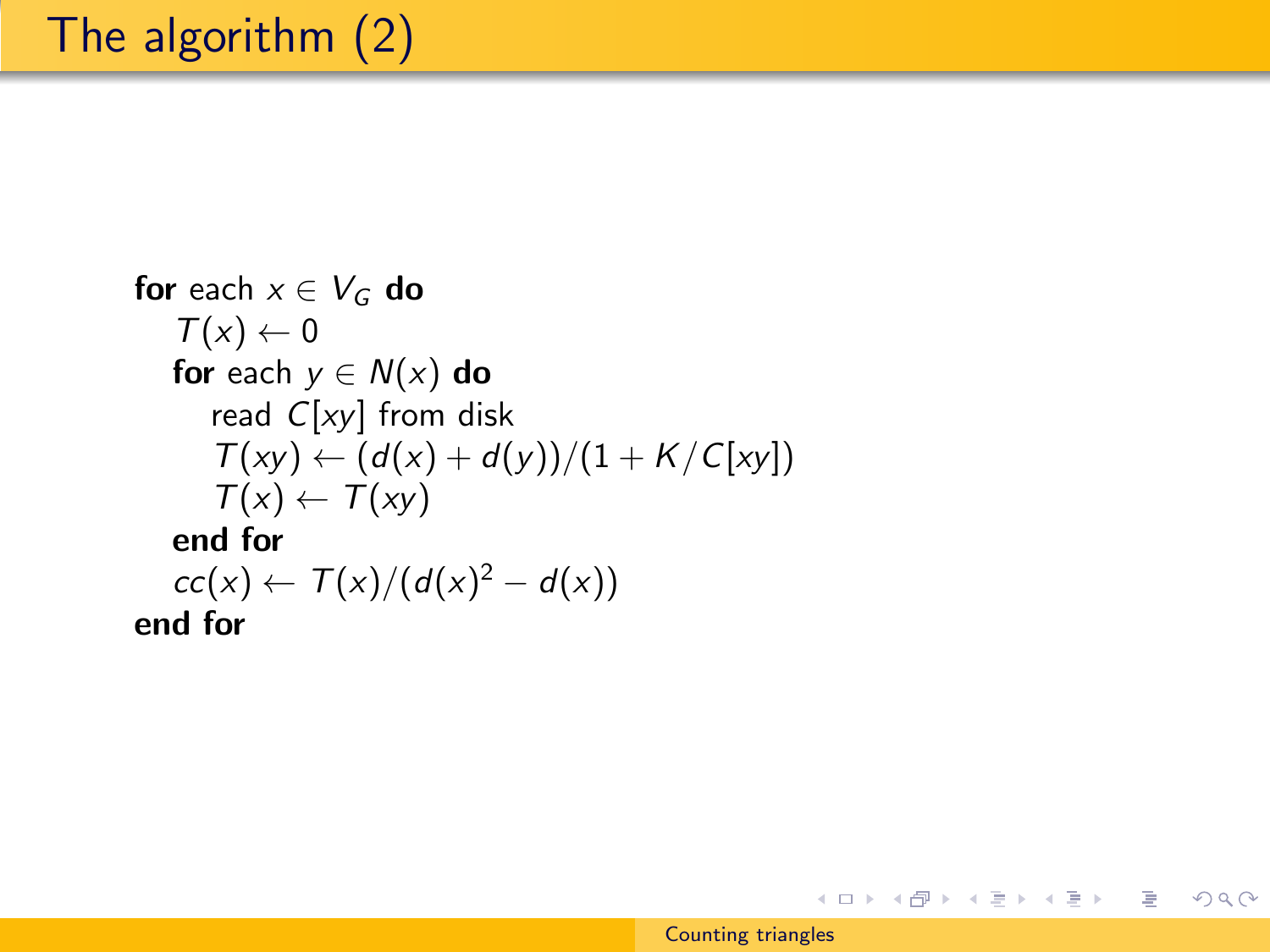#### An interlude: probabilistic counters

[An interlude: probabilistic counters](#page-0-0)

イロト イ団 トイモト イモト

 $2Q$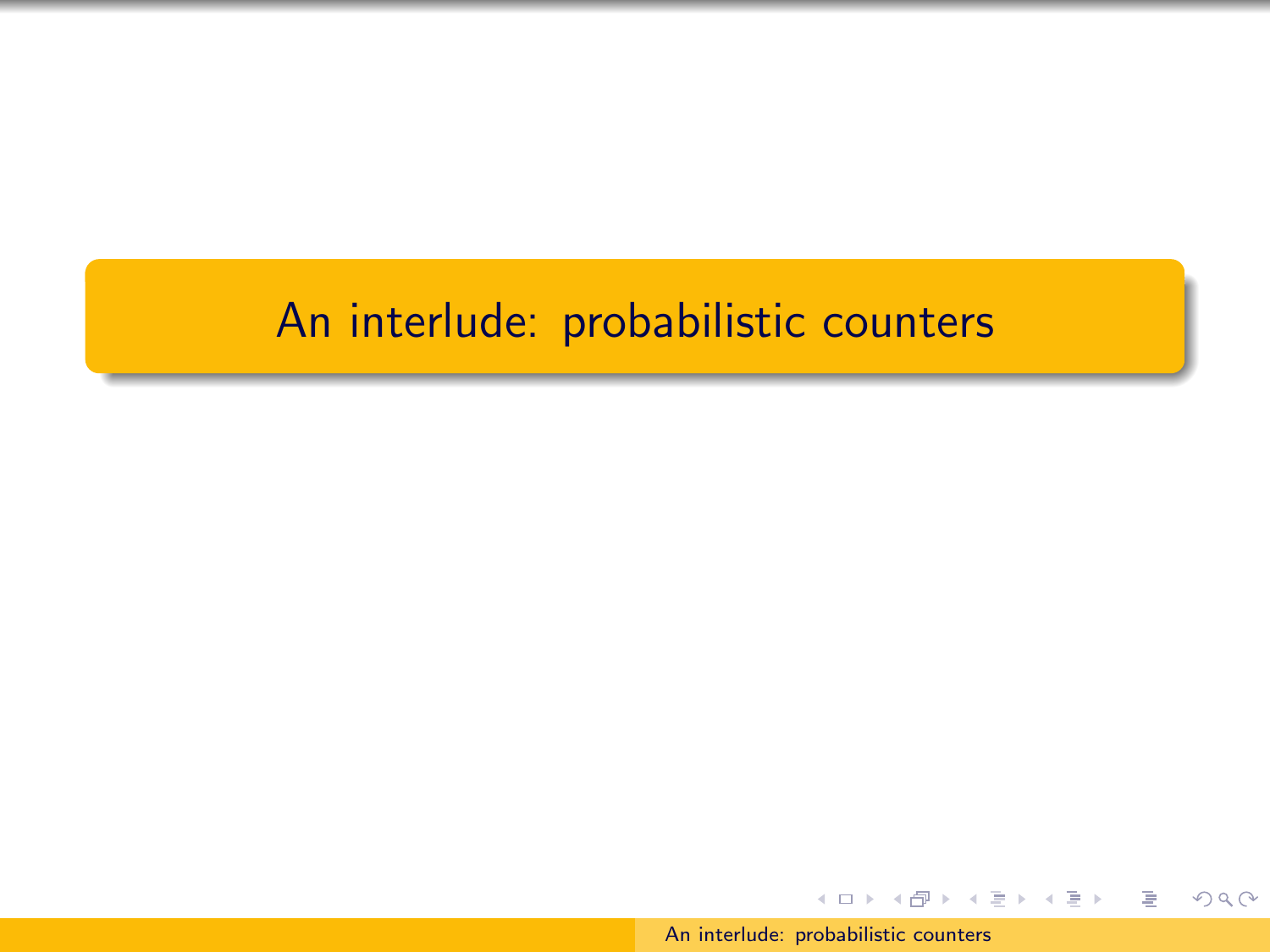イロト イ団 トイモト イモト

 $OQ$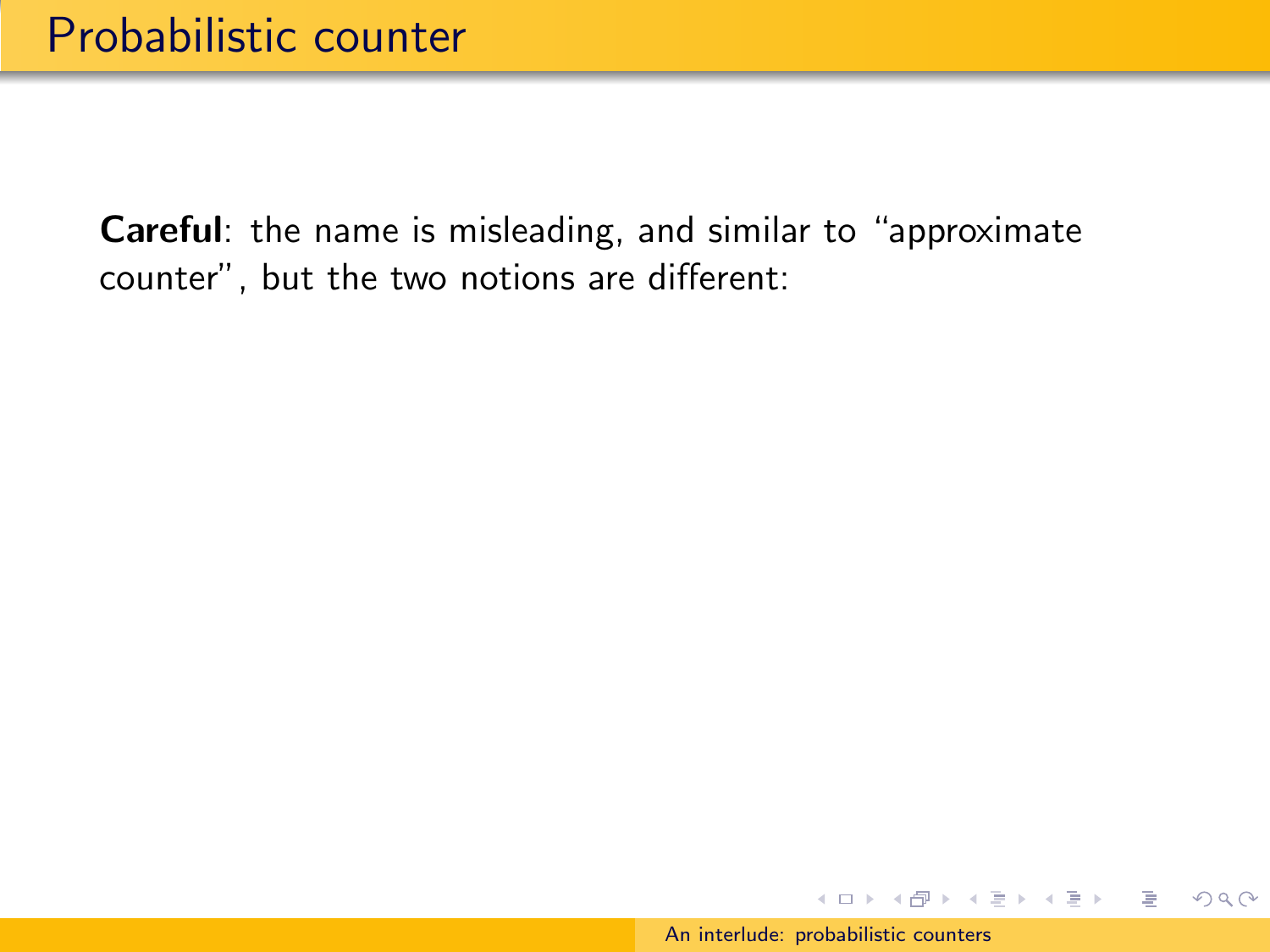• an *approximate counter* is like a counter (with primitives "increment()" and "value()") that uses exponentially less bits than a standard counter and returns only approximate values, with some probabilistic guarantee [pioneer: Morris 1978]

イロメ イ押メ イヨメ イヨメー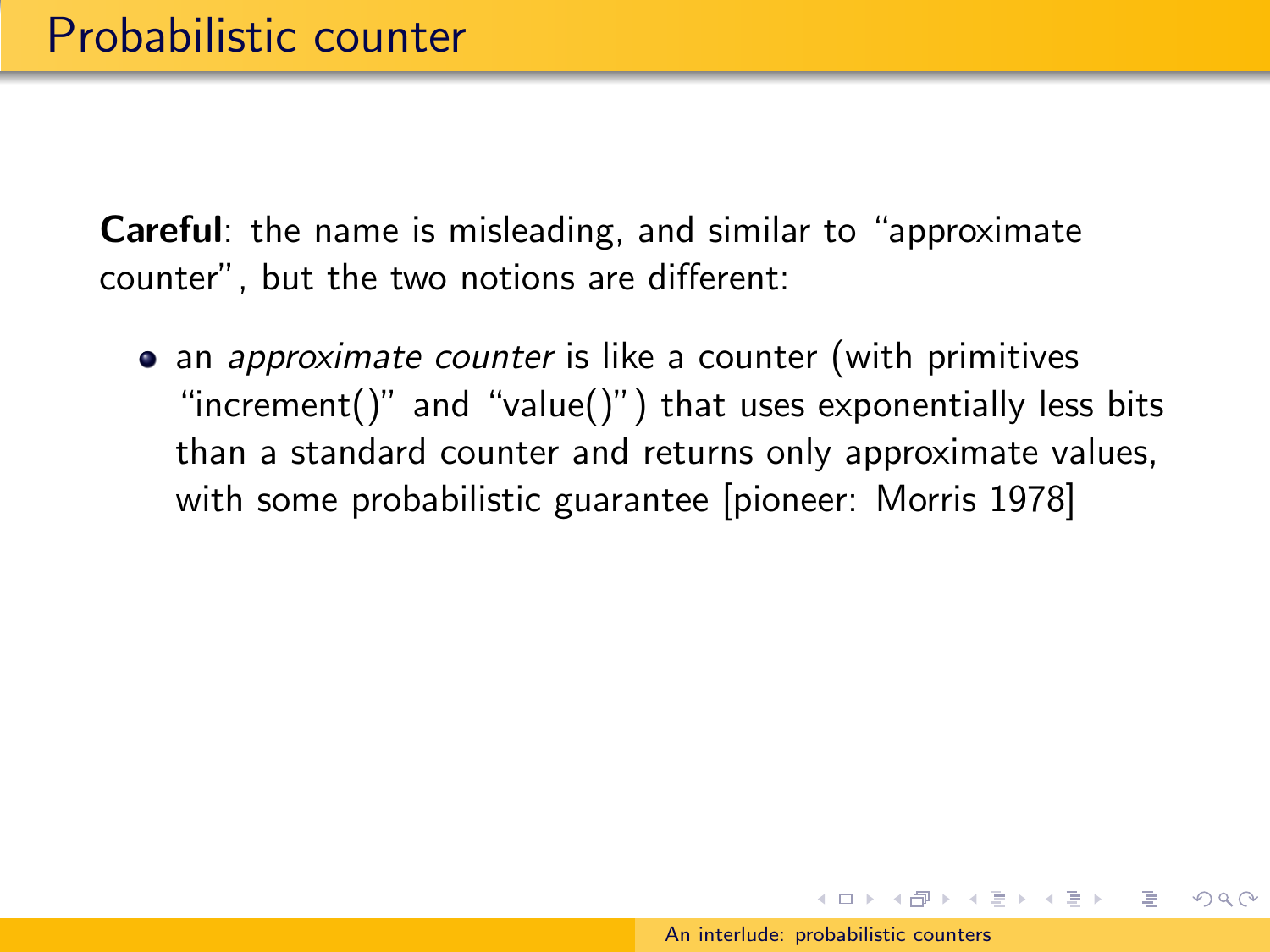- an *approximate counter* is like a counter (with primitives "increment()" and "value()") that uses exponentially less bits than a standard counter and returns only approximate values, with some probabilistic guarantee [pioneer: Morris 1978]
- a *probabilistic counter* is like a set (with primitives "add(x)" and "size $()$ "):

 $\left\{ \begin{array}{ccc} \square & \rightarrow & \left\langle \bigoplus \right\rangle & \left\langle \begin{array}{ccc} \square & \rightarrow & \left\langle \begin{array}{ccc} \square & \end{array} \right\rangle \end{array} \right. \end{array} \right.$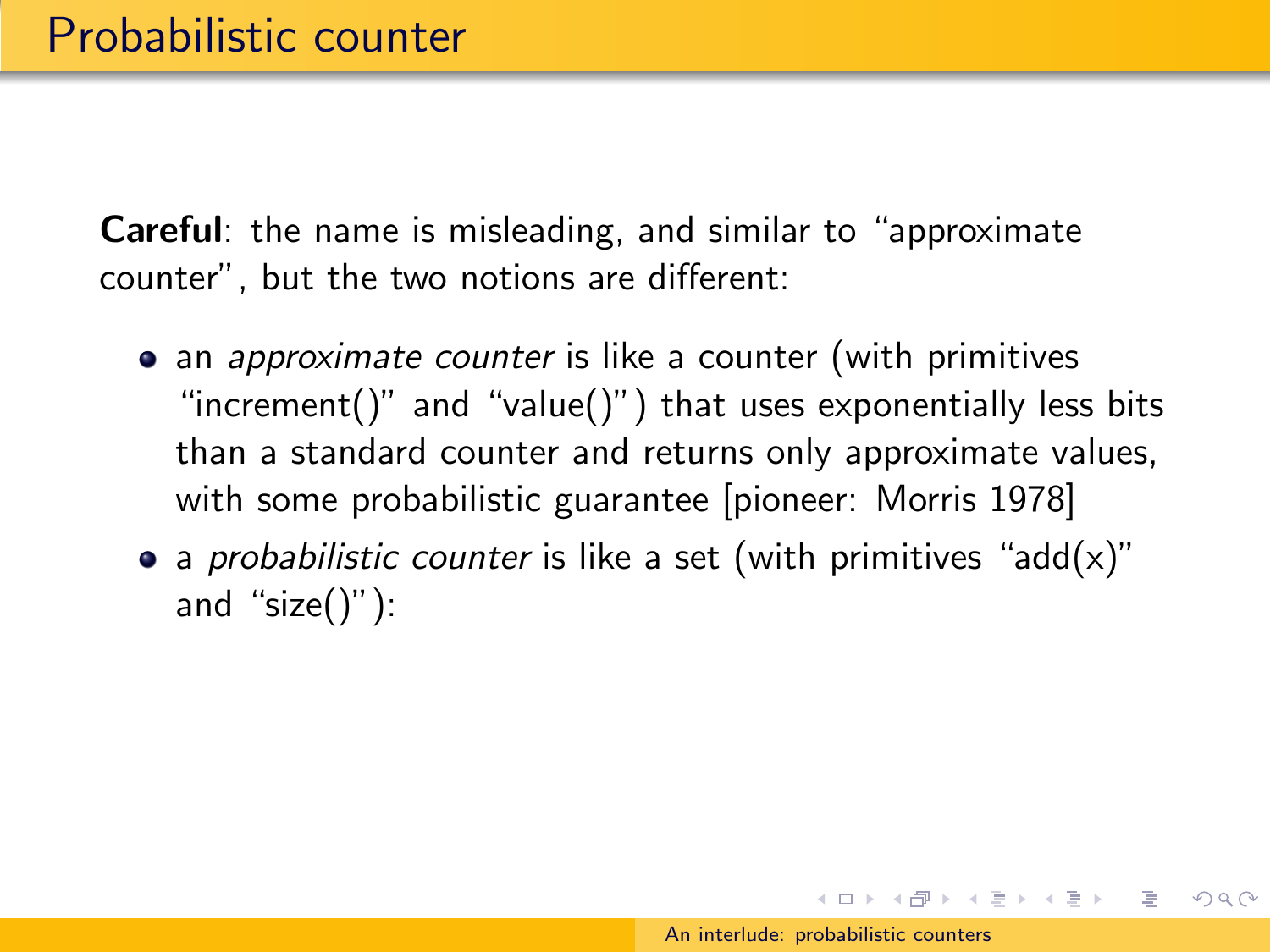- an *approximate counter* is like a counter (with primitives "increment()" and "value()") that uses exponentially less bits than a standard counter and returns only approximate values, with some probabilistic guarantee [pioneer: Morris 1978]
- a *probabilistic counter* is like a set (with primitives "add(x)" and "size()"): it is called a counter because it can be used to count the number of distinct elements in a stream [pioneer: Flajolet 1985].

 $\left\{ \begin{array}{ccc} \square & \rightarrow & \left\langle \bigoplus \right\rangle & \left\langle \begin{array}{ccc} \square & \rightarrow & \left\langle \begin{array}{ccc} \square & \end{array} \right\rangle \end{array} \right. \end{array} \right.$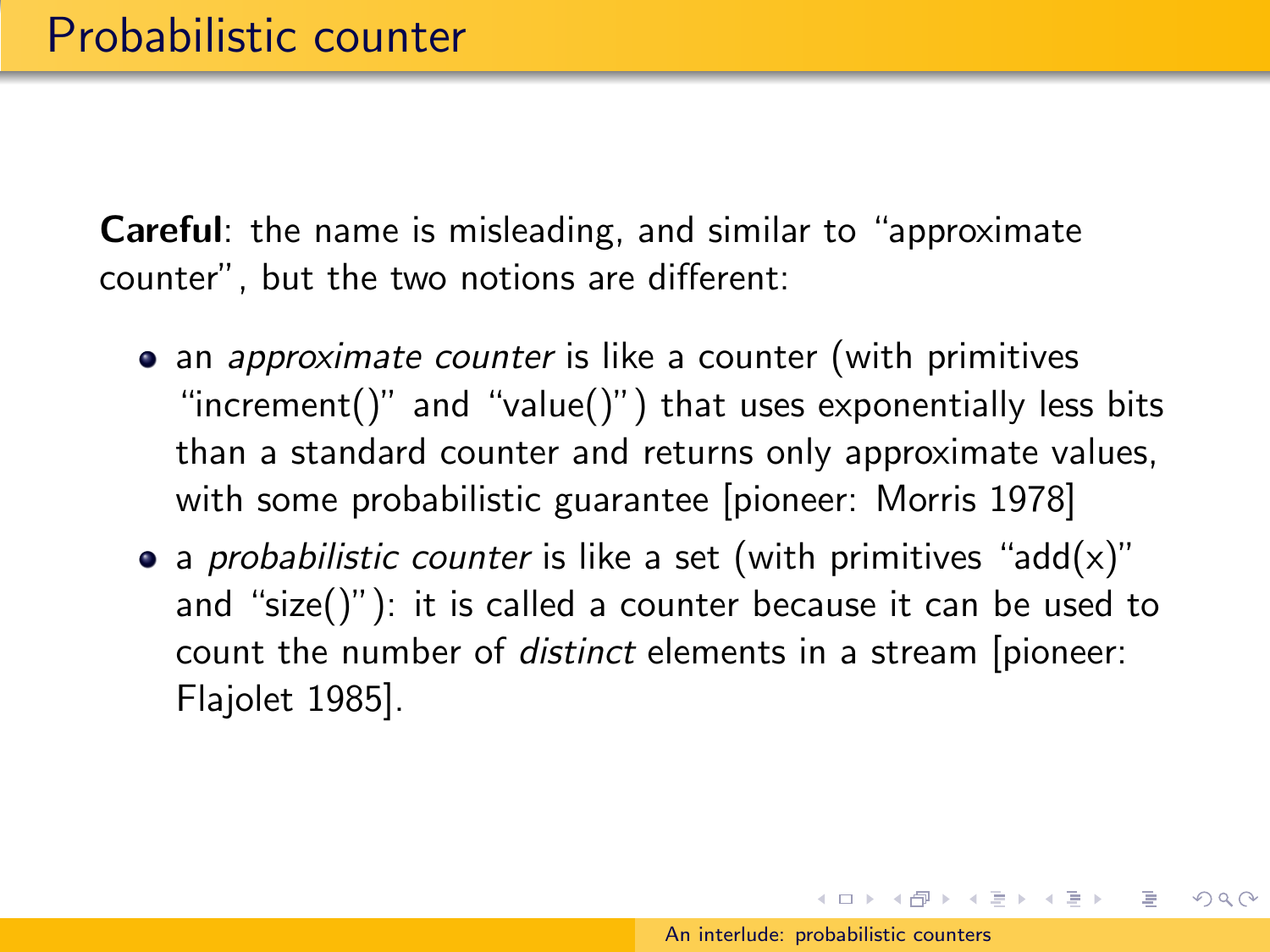イロメ イ団メ イモメ イモメー

 $OQ$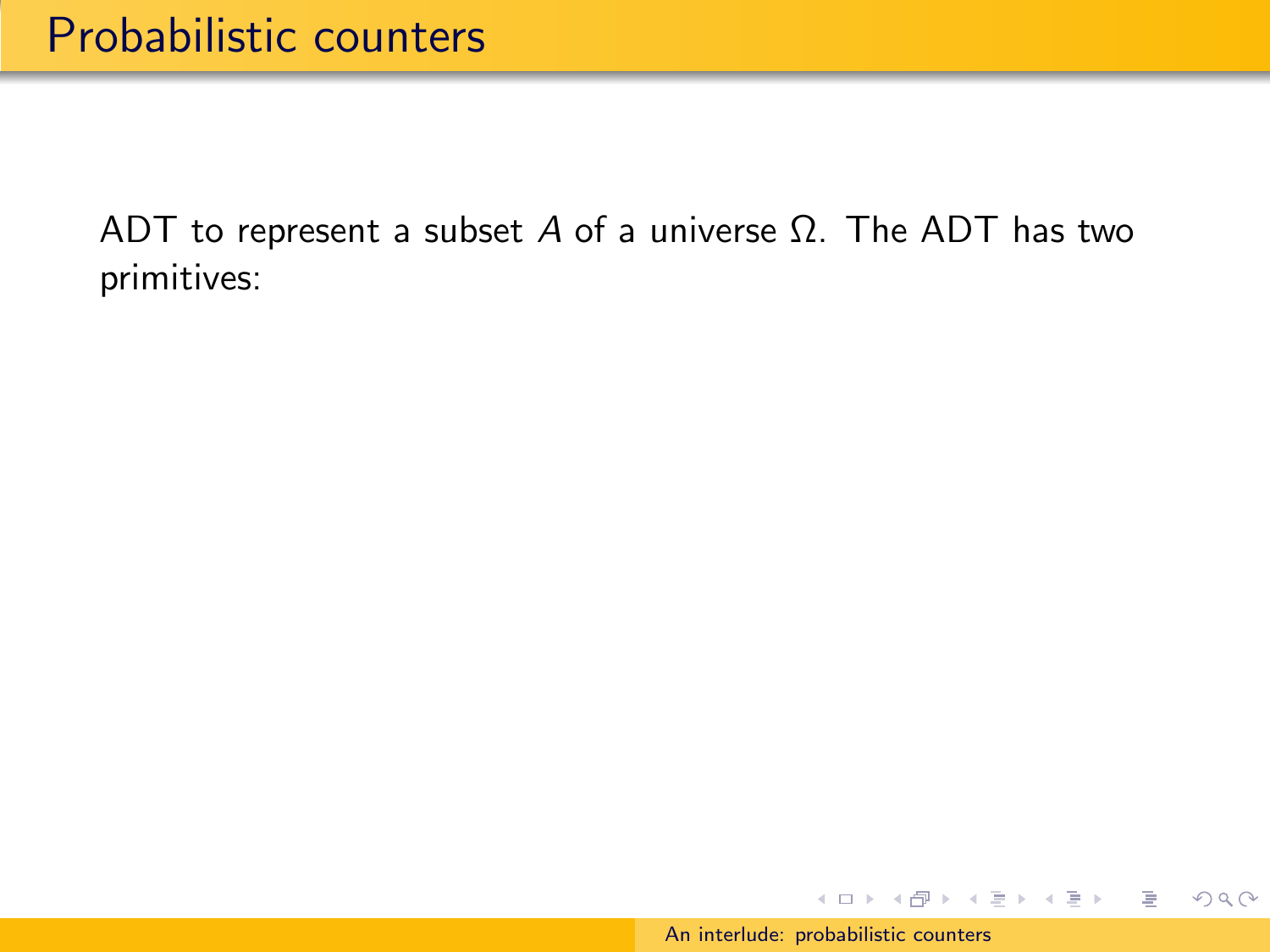• "add(x)" to add an element  $x \in \Omega$  to A

イロン イ団ン イミン イミン

 $OQ$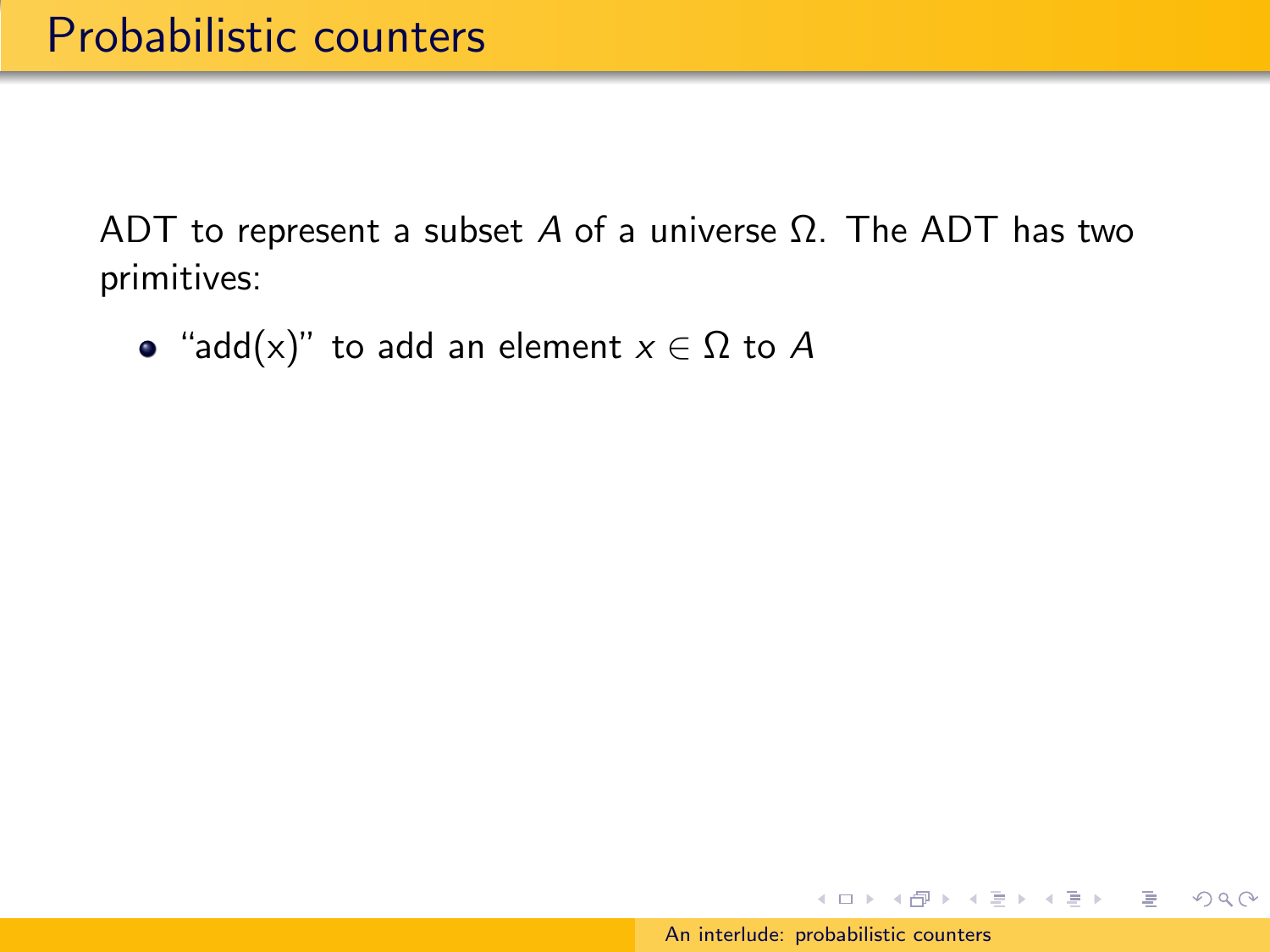- "add(x)" to add an element  $x \in \Omega$  to A
- "size()" to get the (approximate)  $|A|$

イロメ イ押メ イヨメ イヨメー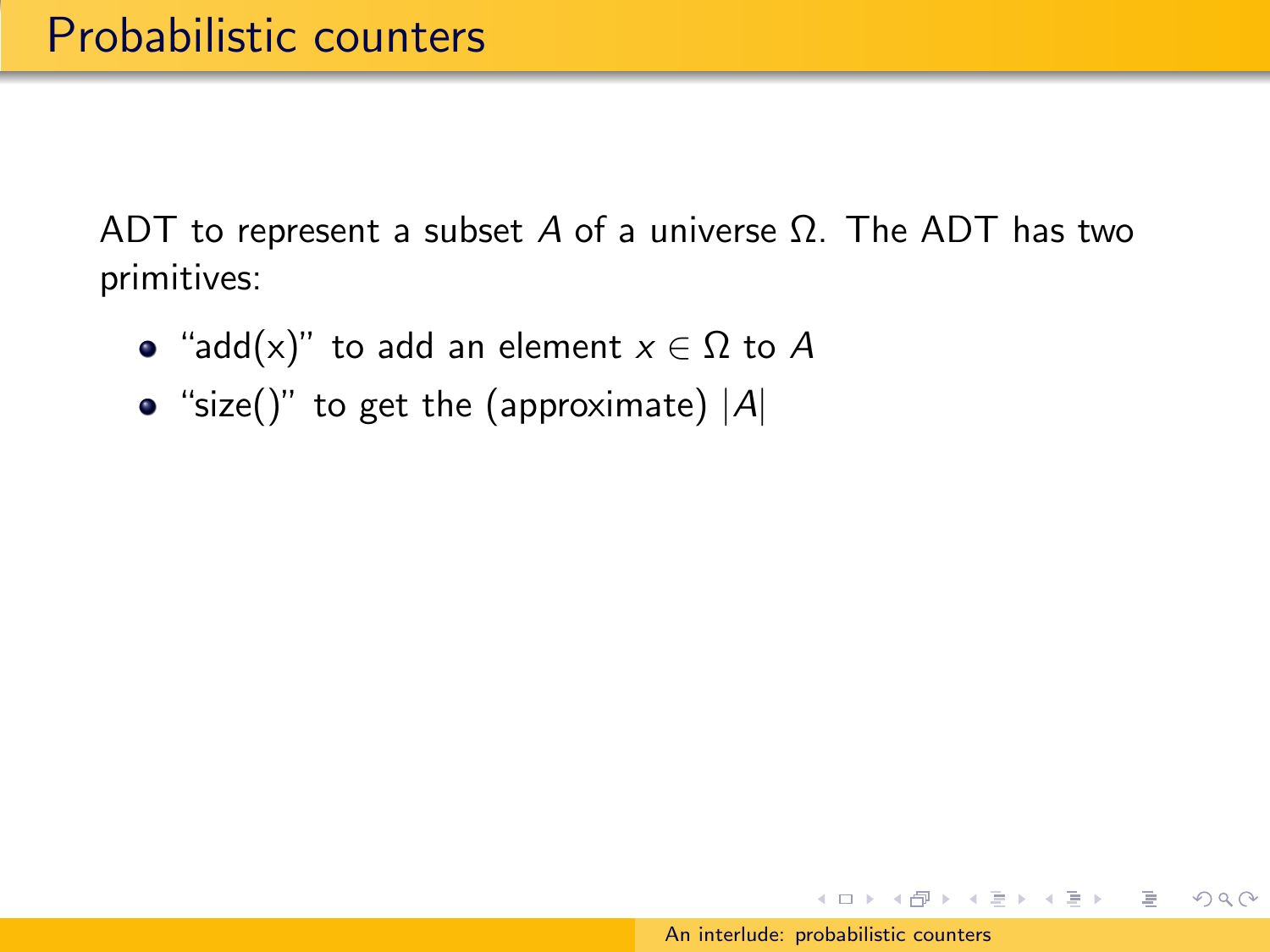- "add(x)" to add an element  $x \in \Omega$  to A
- "size()" to get the (approximate)  $|A|$

With  $|\Omega|$  bits you can realize an exact (non-approximate) version of this.

イロメ イ母メ イヨメ イヨメー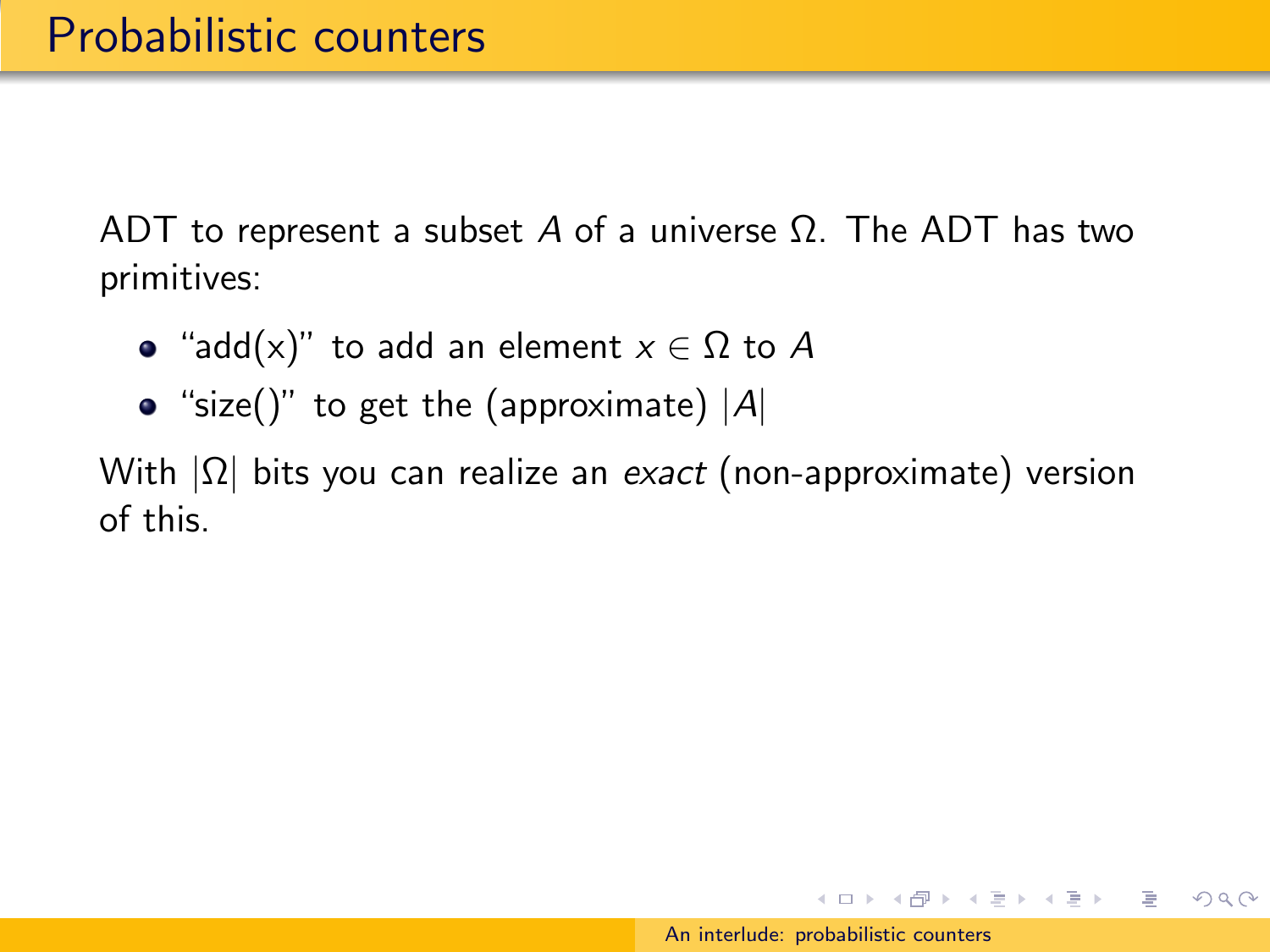- "add(x)" to add an element  $x \in \Omega$  to A
- "size()" to get the (approximate)  $|A|$

With  $|\Omega|$  bits you can realize an exact (non-approximate) version of this.

Probabilistic counters "in the marketplace" use much less (e.g.,  $log |\Omega|$  or log log  $|\Omega|$  bits), and give only probabilistic guarantees on the value ("the value differs from the real size more than  $\epsilon\%$  with probability not larger than. . . ")

 $\left\{ \begin{array}{ccc} \square & \rightarrow & \left\langle \bigoplus \right\rangle & \left\langle \begin{array}{ccc} \square & \rightarrow & \left\langle \begin{array}{ccc} \square & \end{array} \right\rangle \end{array} \right. \end{array} \right.$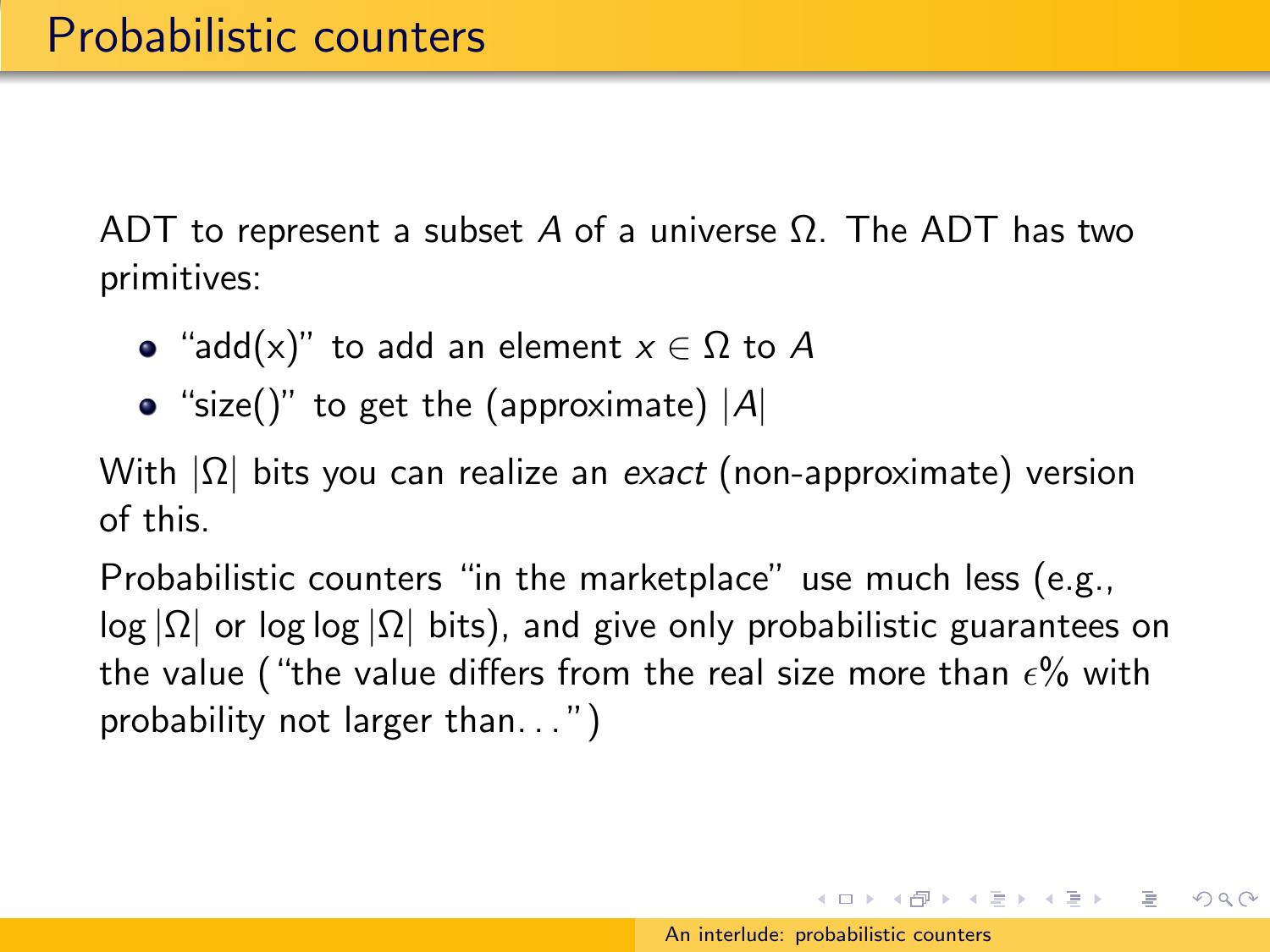イロン イ団ン イミン イミン

E.

 $2Q$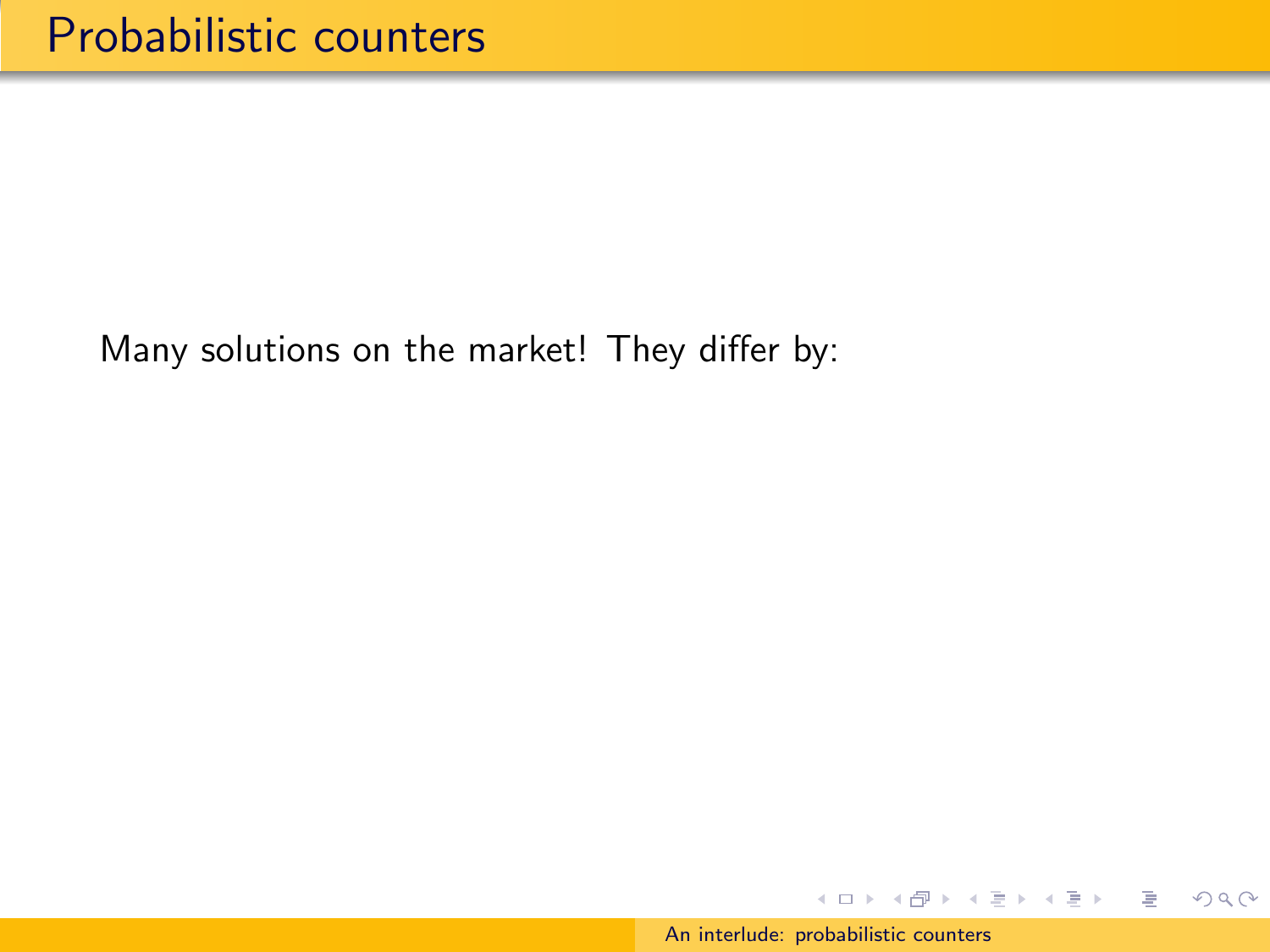• size vs. accuracy tradeoff

イロン イ団ン イミン イミン

Þ

 $OQ$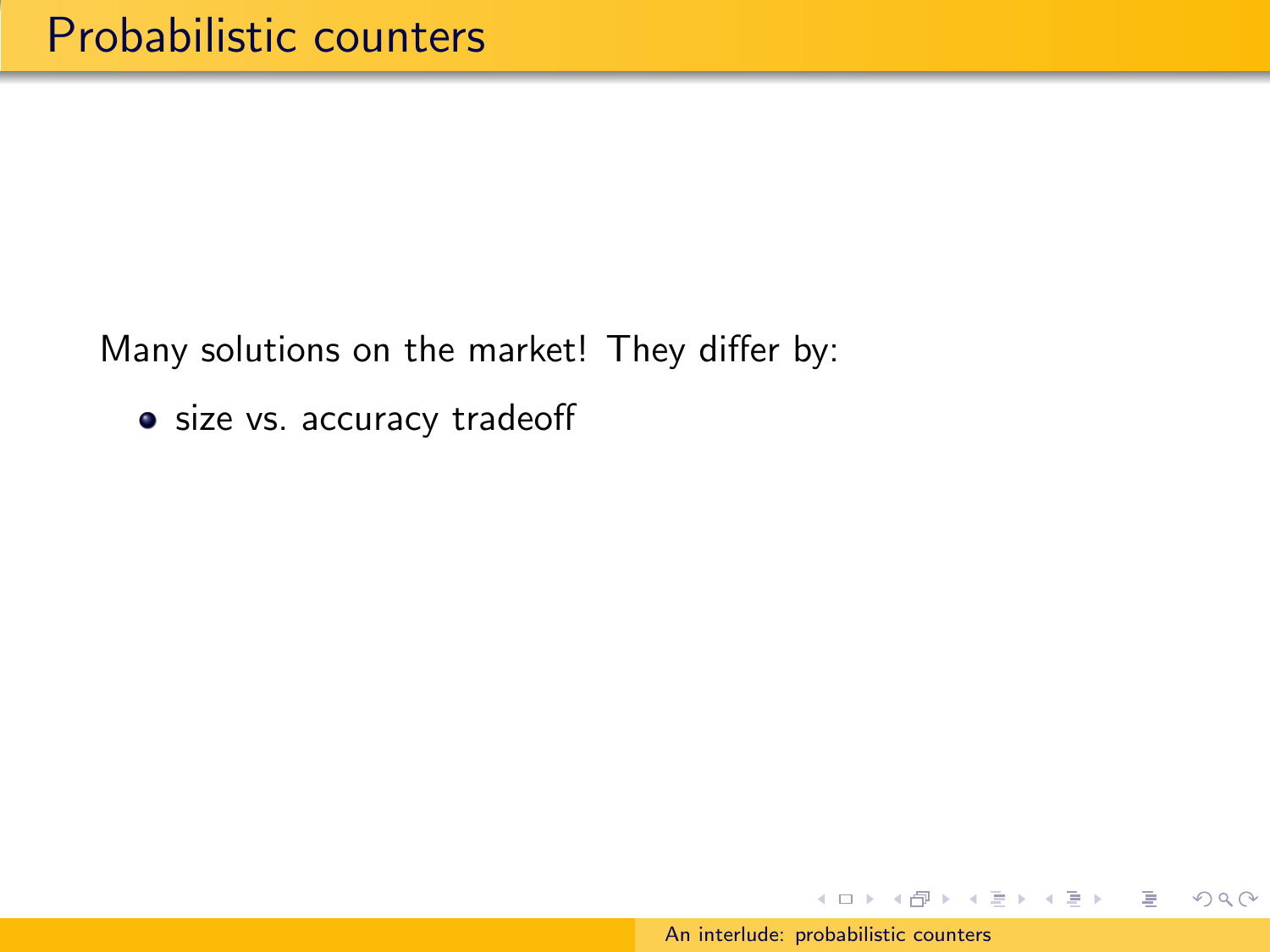- size vs. accuracy tradeoff
- "quantity" of randomness needed

イロン イ団ン イミン イミン

 $OQ$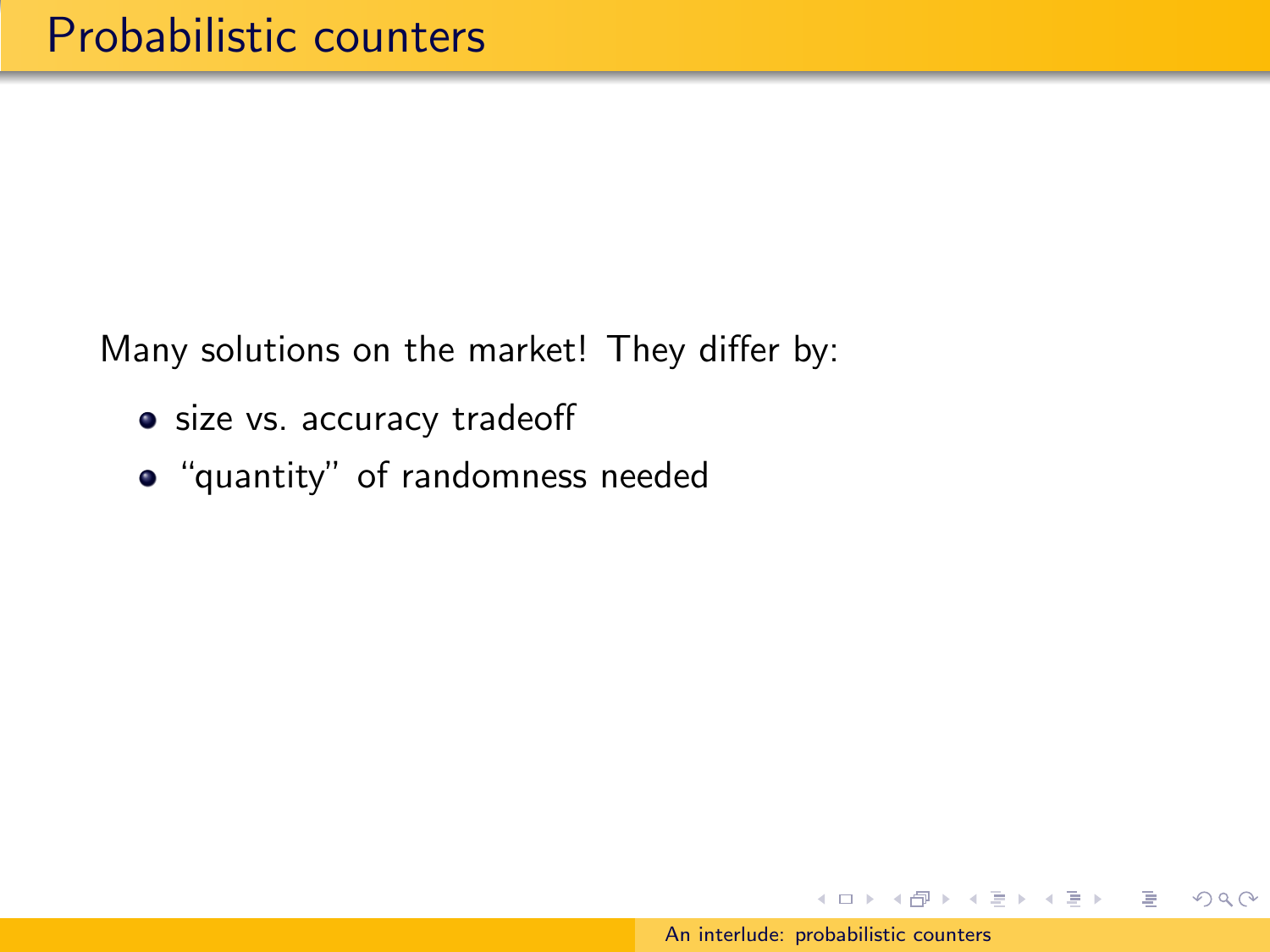- size vs. accuracy tradeoff
- "quantity" of randomness needed
- **•** simplifying assumptions they take for granted.

イロメ イ押メ イヨメ イヨメー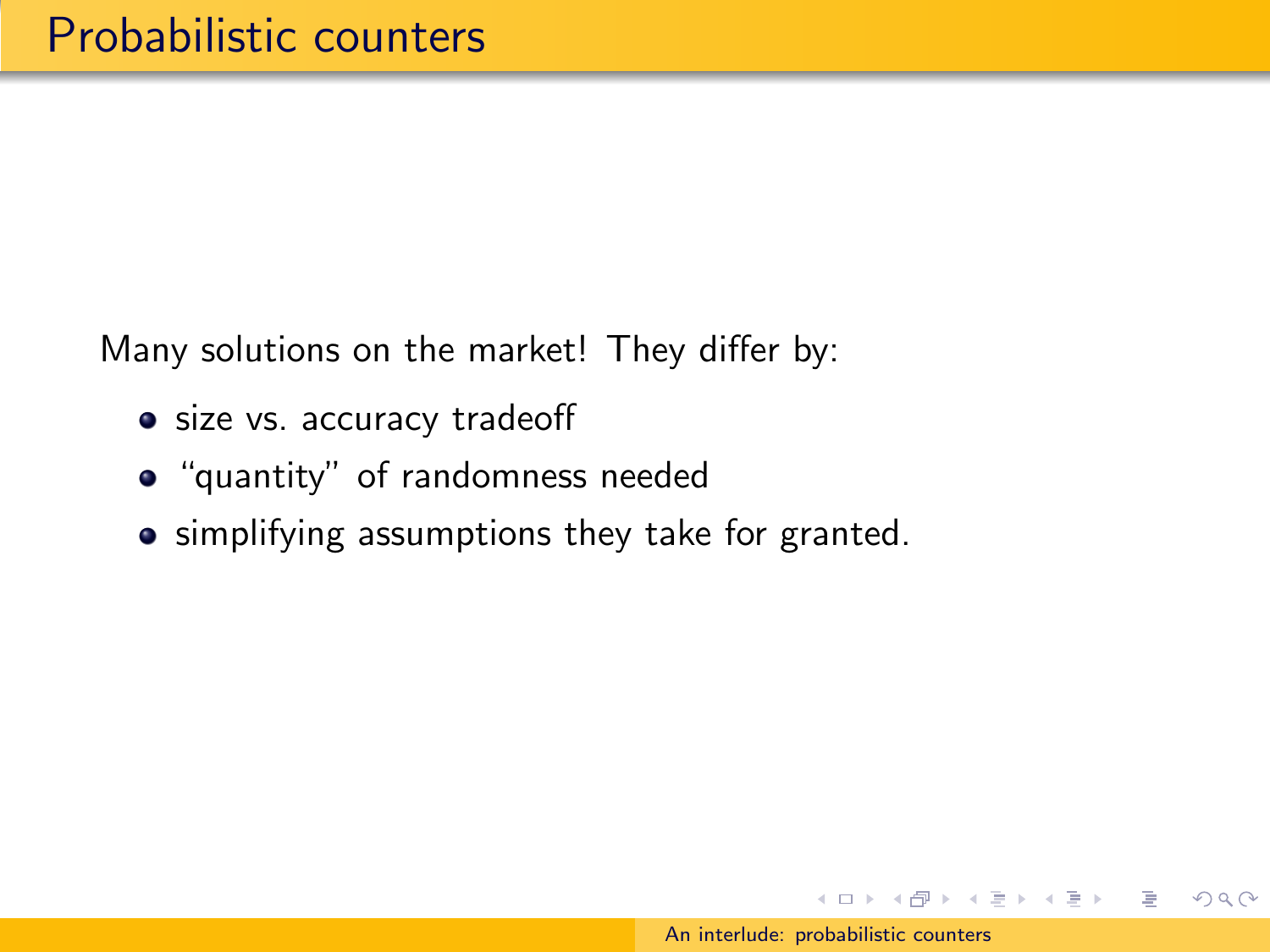[An interlude: probabilistic counters](#page-0-0)

イロメ イ団メ イモメ イモメー

Þ

 $2Q$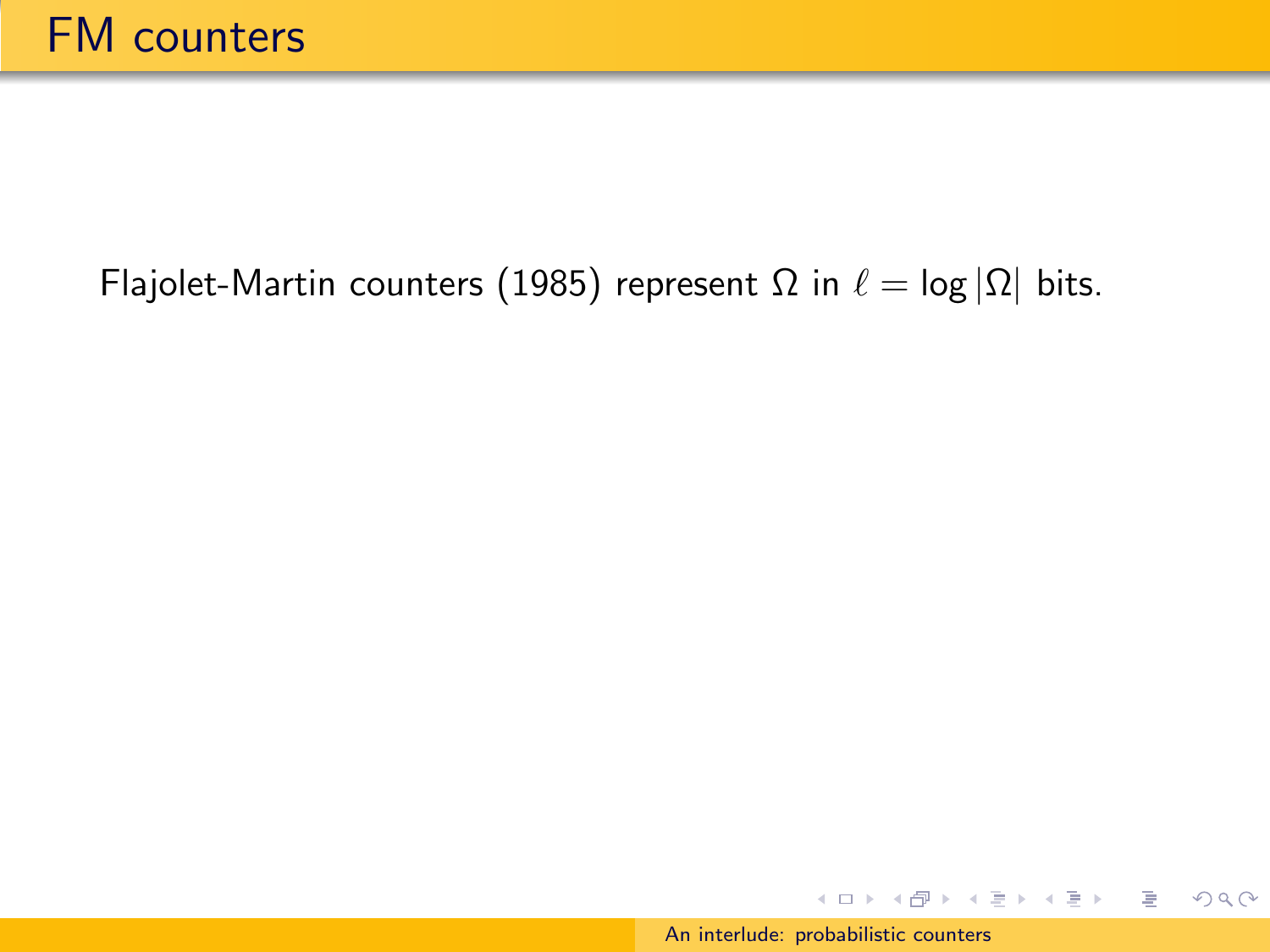We choose a hash function  $h:\Omega \rightarrow \{0,\ldots,2^\ell-1\}$ 

イロト イ団 トイモト イモト

 $OQ$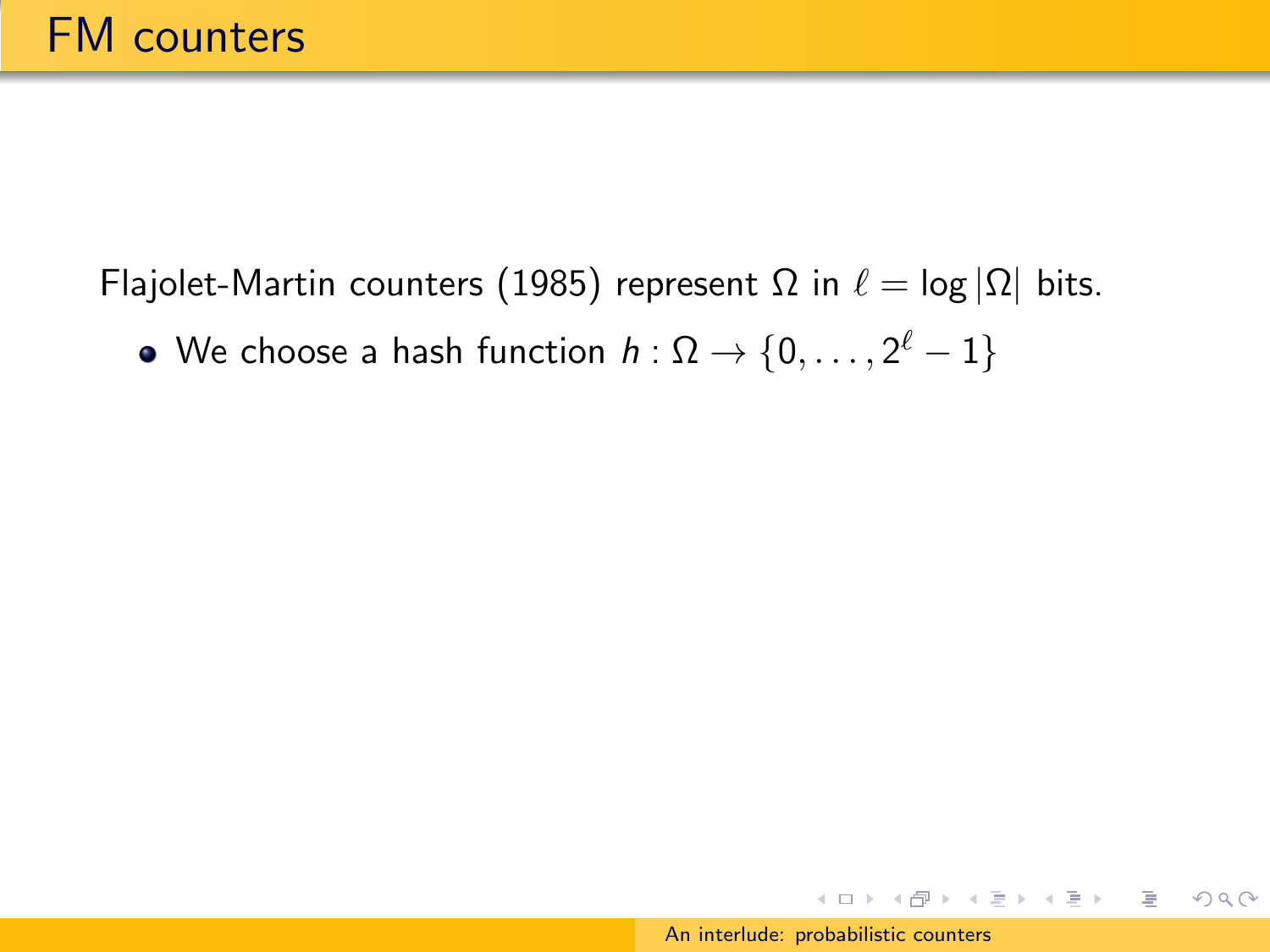- We choose a hash function  $h:\Omega \rightarrow \{0,\ldots,2^\ell-1\}$
- Assumption: elements of  $h(x)$  are uniformly distributed

 $\left\{ \begin{array}{ccc} \square & \rightarrow & \left\langle \bigoplus \right\rangle & \left\langle \begin{array}{ccc} \square & \rightarrow & \left\langle \begin{array}{ccc} \square & \end{array} \right\rangle \end{array} \right. \end{array} \right.$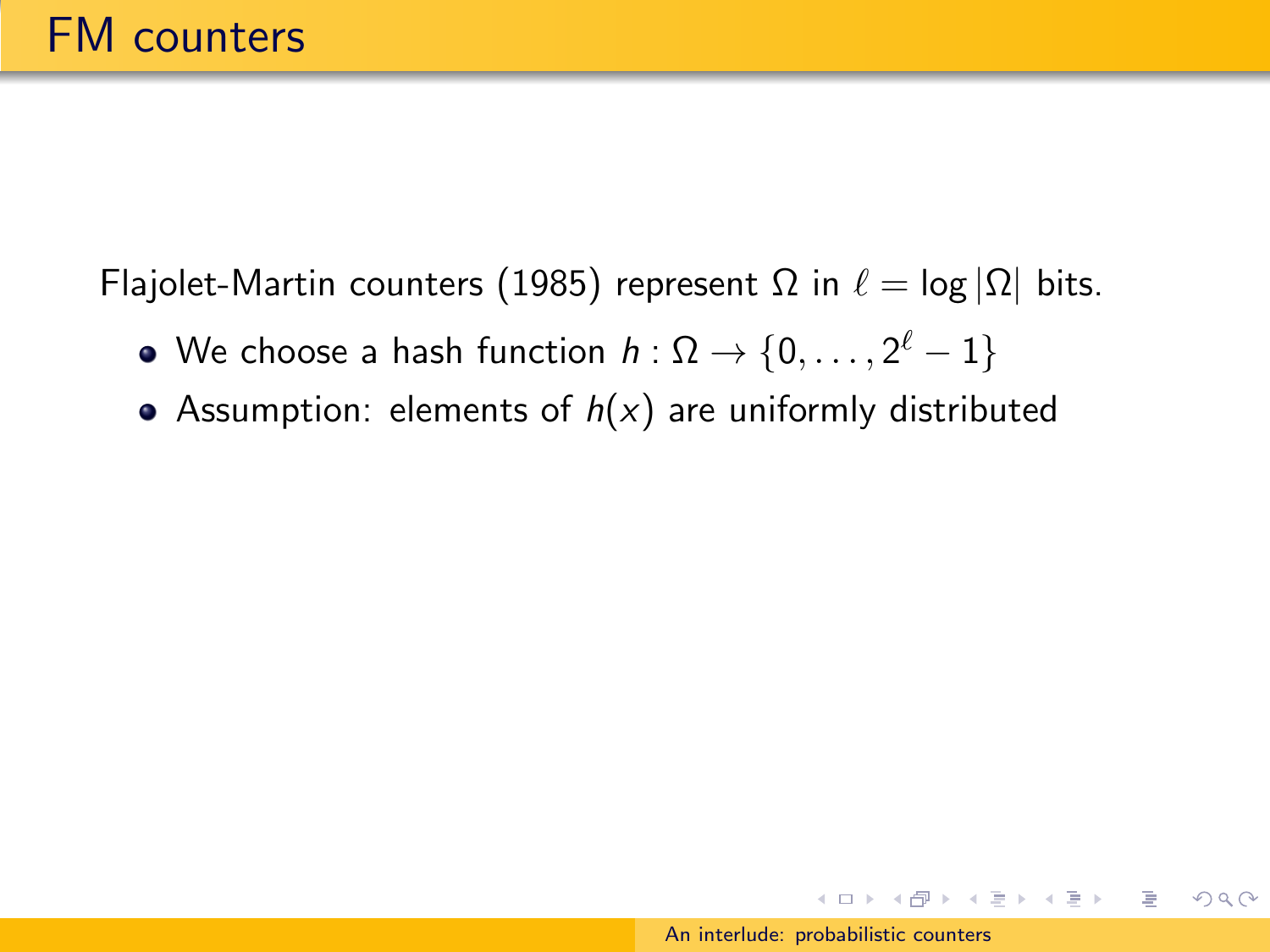- We choose a hash function  $h:\Omega \rightarrow \{0,\ldots,2^\ell-1\}$
- Assumption: elements of  $h(x)$  are uniformly distributed
- Use a counter with  $\ell$  bits (indices:  $0, 1, \ldots, \ell 1$ )

 $\left\{ \begin{array}{ccc} \square & \rightarrow & \left\langle \bigoplus \right\rangle & \left\langle \begin{array}{ccc} \square & \rightarrow & \left\langle \begin{array}{ccc} \square & \end{array} \right\rangle \end{array} \right. \end{array} \right.$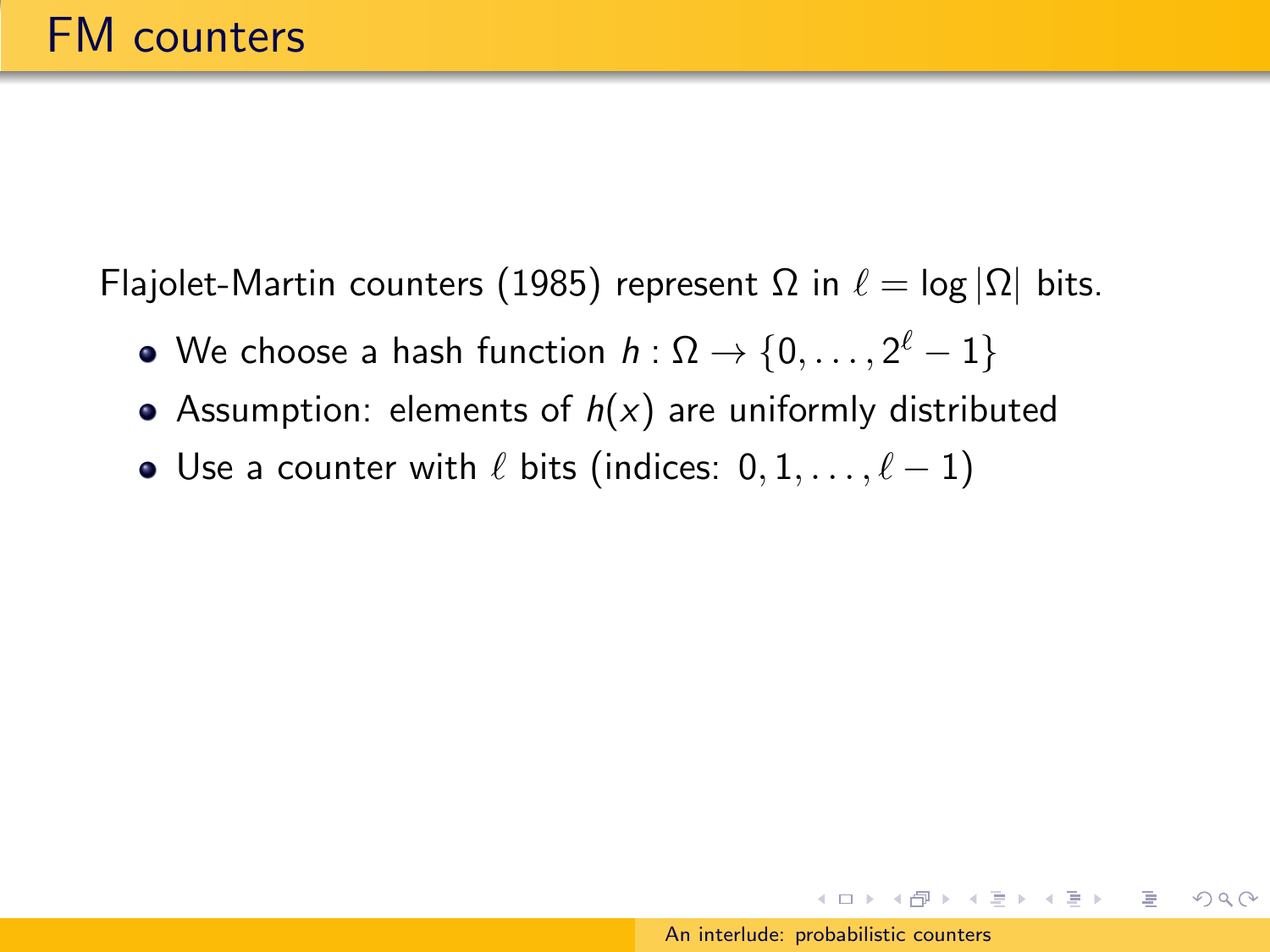- We choose a hash function  $h:\Omega \rightarrow \{0,\ldots,2^\ell-1\}$
- Assumption: elements of  $h(x)$  are uniformly distributed
- Use a counter with  $\ell$  bits (indices:  $0, 1, \ldots, \ell 1$ )
- "add(x)": set to 1 the bit of index k where k is the number of trailing zeroes in the binary representation of  $h(x)$

 $\left\{ \begin{array}{ccc} \square & \rightarrow & \left\langle \bigoplus \right\rangle & \left\langle \begin{array}{ccc} \square & \rightarrow & \left\langle \begin{array}{ccc} \square & \end{array} \right\rangle \end{array} \right. \end{array} \right.$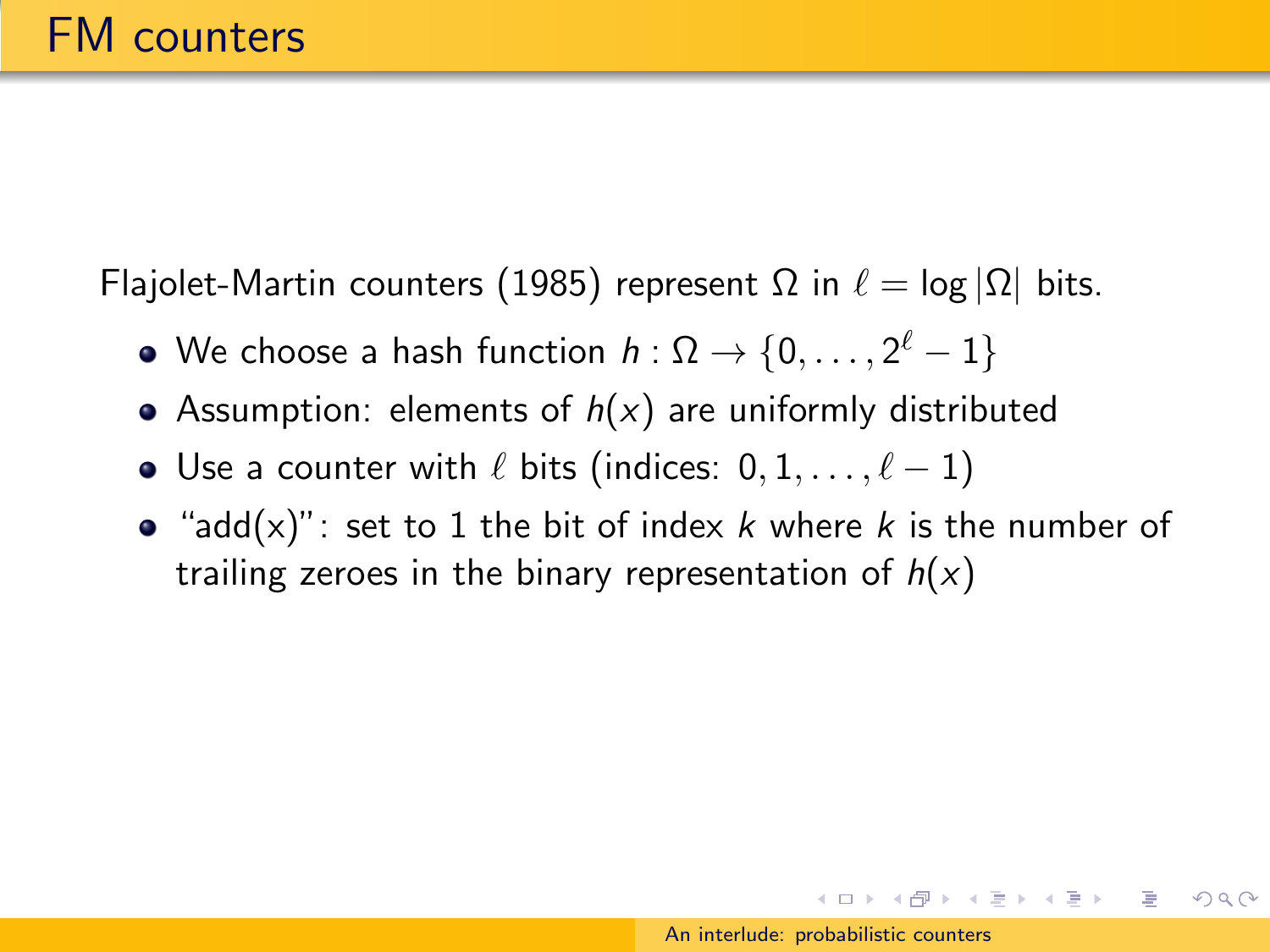- We choose a hash function  $h:\Omega \rightarrow \{0,\ldots,2^\ell-1\}$
- Assumption: elements of  $h(x)$  are uniformly distributed
- Use a counter with  $\ell$  bits (indices:  $0, 1, \ldots, \ell 1$ )
- "add(x)": set to 1 the bit of index  $k$  where  $k$  is the number of trailing zeroes in the binary representation of  $h(x)$
- $\bullet$  "size()": see below.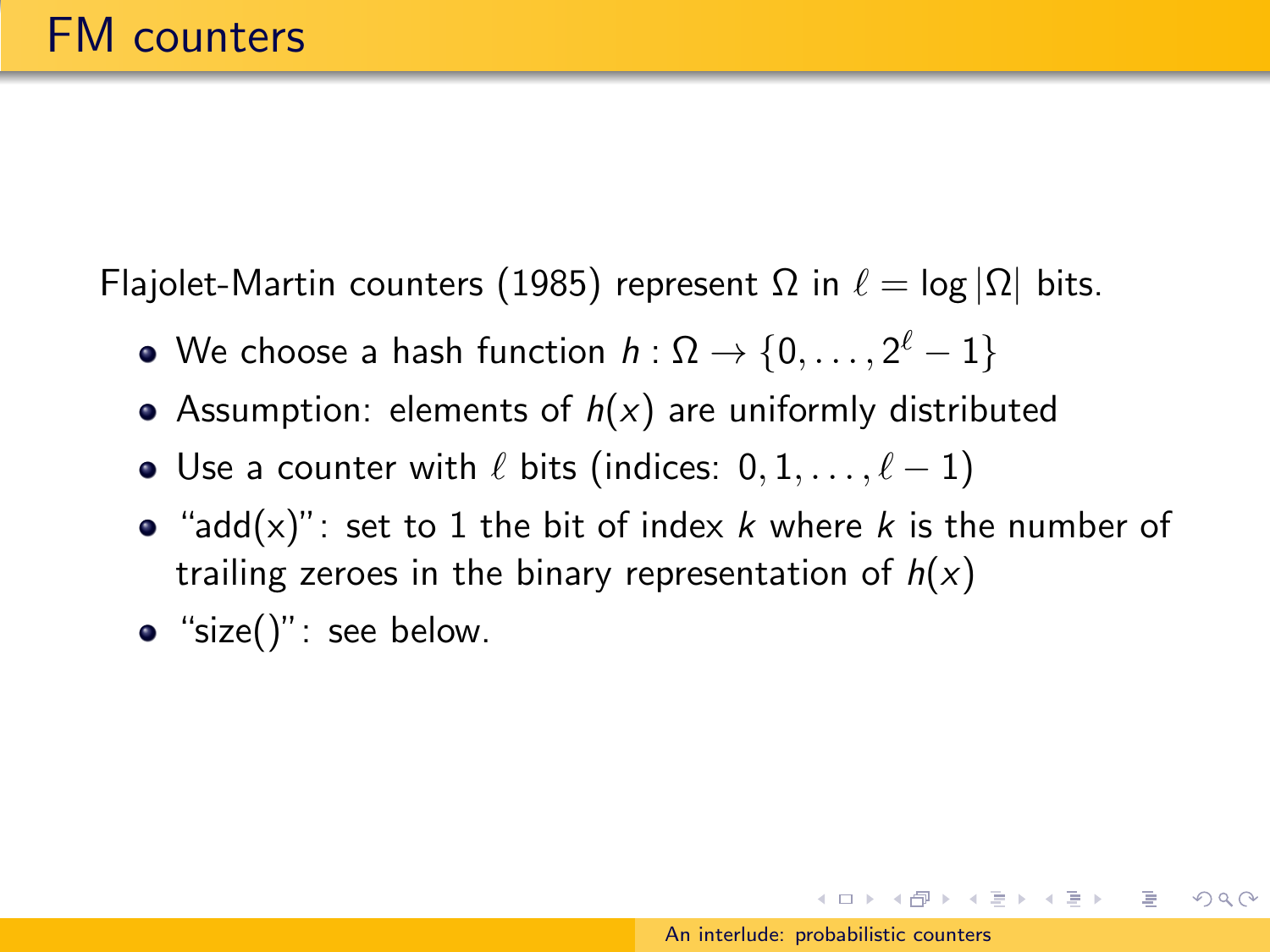イロメ イ母メ イヨメ イヨメー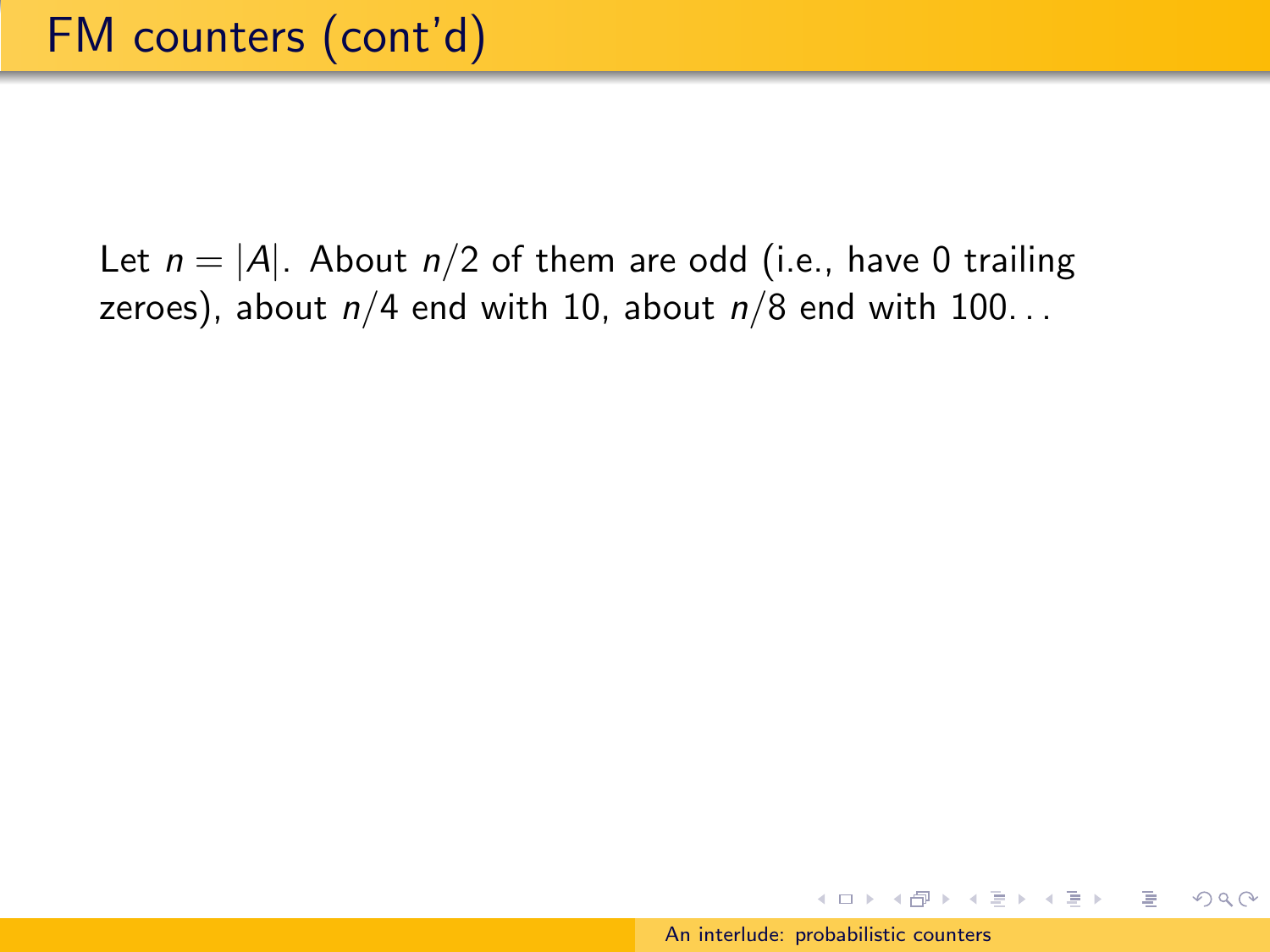if  $n/2^k$  is large enough, probably the *k*-th bit was set.

 $\mathcal{A} \oplus \mathcal{B} \rightarrow \mathcal{A} \oplus \mathcal{B} \rightarrow \mathcal{A} \oplus \mathcal{B}$ 

つくへ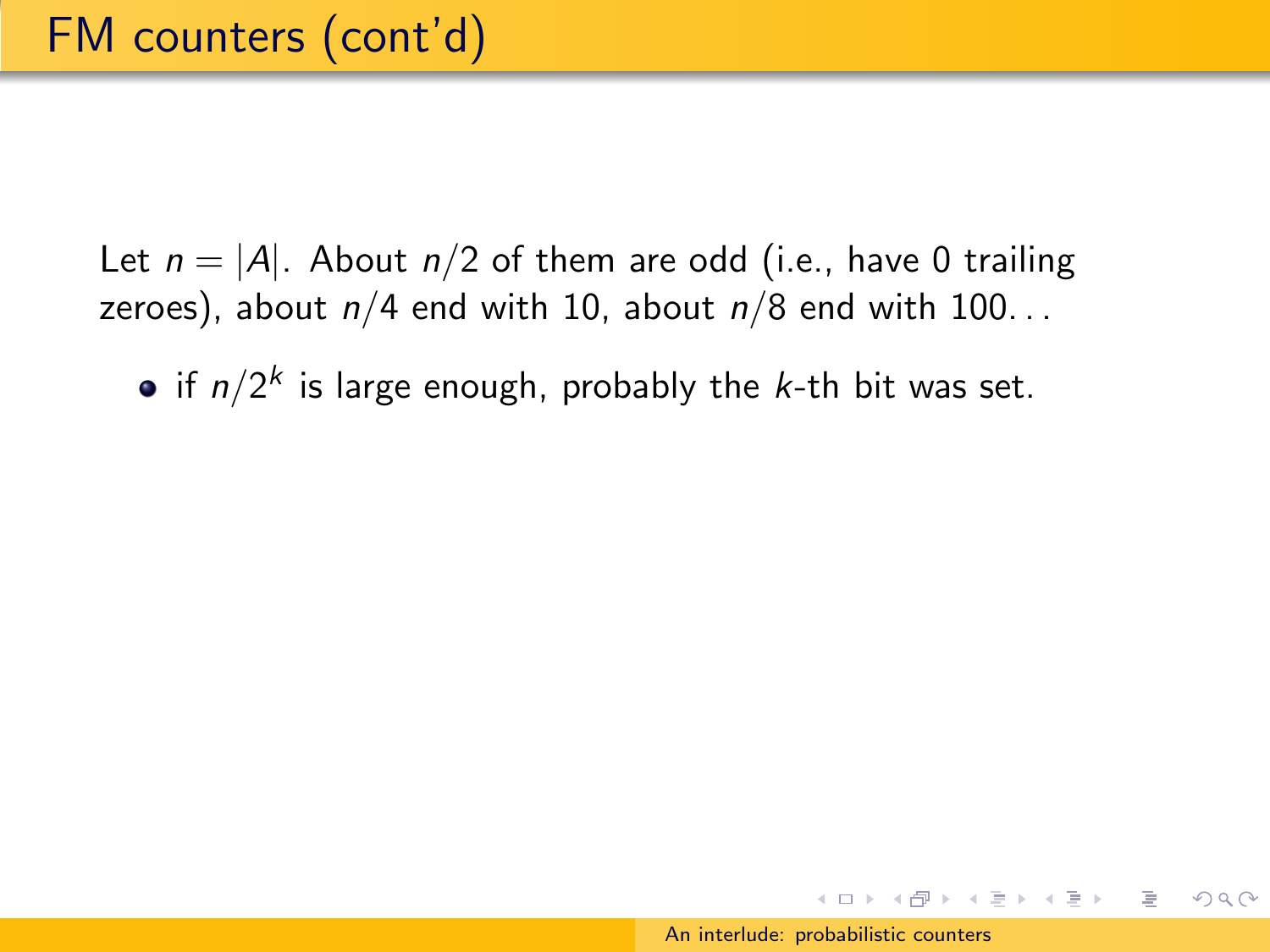- if  $n/2^k$  is large enough, probably the *k*-th bit was set.
- in other words, if  $k \ll \log_2 n$  it is very likely that k was set...

 $\mathbf{A} \equiv \mathbf{B} + \mathbf{A} \cdot \mathbf{B} + \mathbf{A} \cdot \mathbf{B} + \mathbf{A} \cdot \mathbf{B} + \mathbf{A}$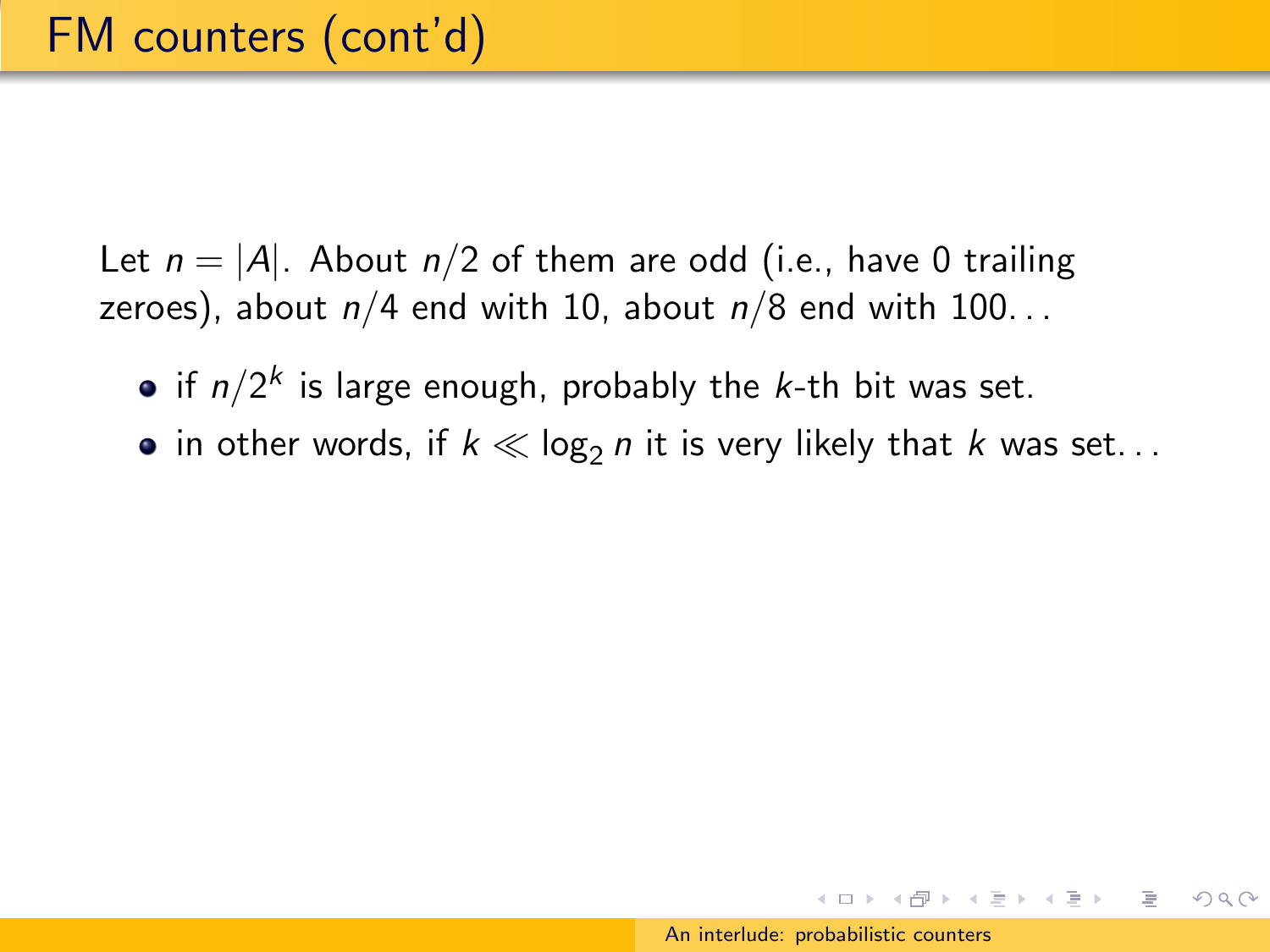- if  $n/2^k$  is large enough, probably the *k*-th bit was set.
- in other words, if  $k \ll \log_2 n$  it is very likely that k was set...
- $\bullet$  ... and, if  $k \gg \log_2 n$  it is very likely that k was not set.

 $\mathcal{A} \subseteq \mathcal{A} \text{ and } \mathcal{A} \subseteq \mathcal{A} \text{ and } \mathcal{A} \subseteq \mathcal{A} \text{ and } \mathcal{A} \subseteq \mathcal{A}$ 

つくへ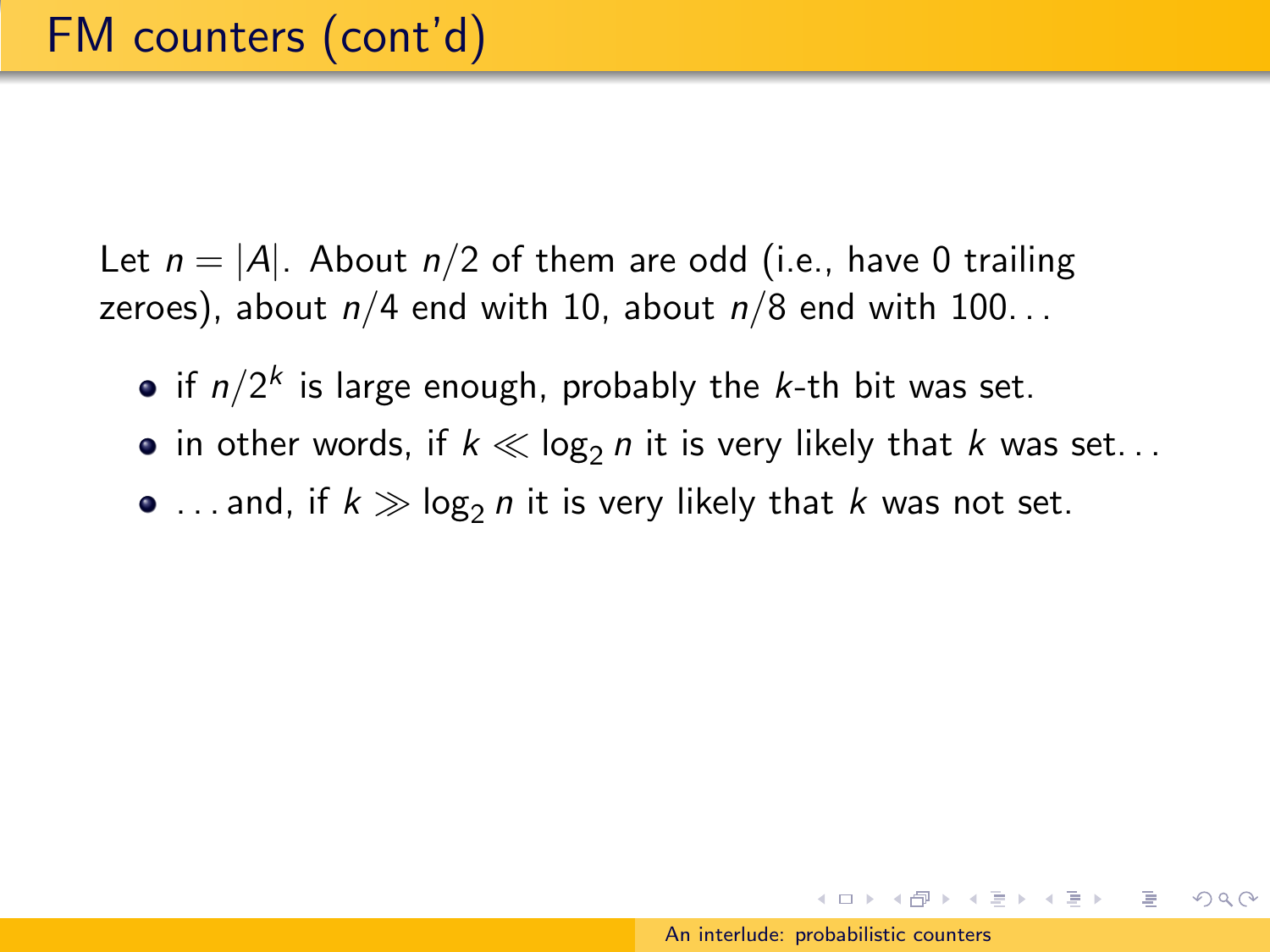Let  $n = |A|$ . About  $n/2$  of them are odd (i.e., have 0 trailing zeroes), about  $n/4$  end with 10, about  $n/8$  end with 100...

- if  $n/2^k$  is large enough, probably the *k*-th bit was set.
- in other words, if  $k \ll \log_2 n$  it is very likely that k was set...
- $\bullet$  ... and, if  $k \gg \log_2 n$  it is very likely that k was not set.

 $\implies$  "size()": Let k be the number of trailing 1's; return  $2^{k}/0.77351$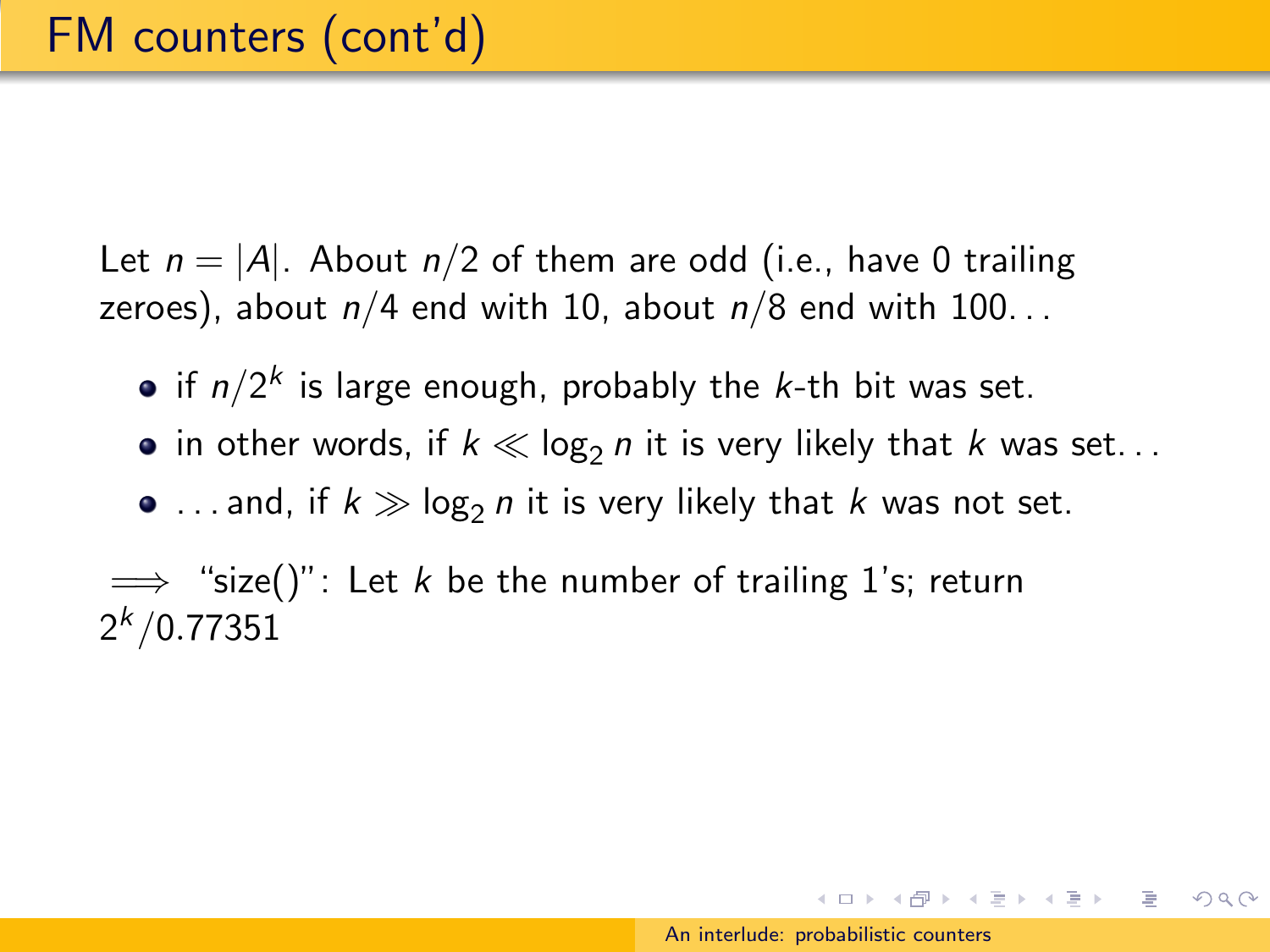Let  $n = |A|$ . About  $n/2$  of them are odd (i.e., have 0 trailing zeroes), about  $n/4$  end with 10, about  $n/8$  end with 100...

- if  $n/2^k$  is large enough, probably the *k*-th bit was set.
- in other words, if  $k \ll \log_2 n$  it is very likely that k was set...
- $\bullet$  ... and, if  $k \gg \log_2 n$  it is very likely that k was not set.

 $\implies$  "size()": Let k be the number of trailing 1's; return  $2^{k}/0.77351$ 

. . . Unbiased estimator.

イロト イ押 トイラト イラト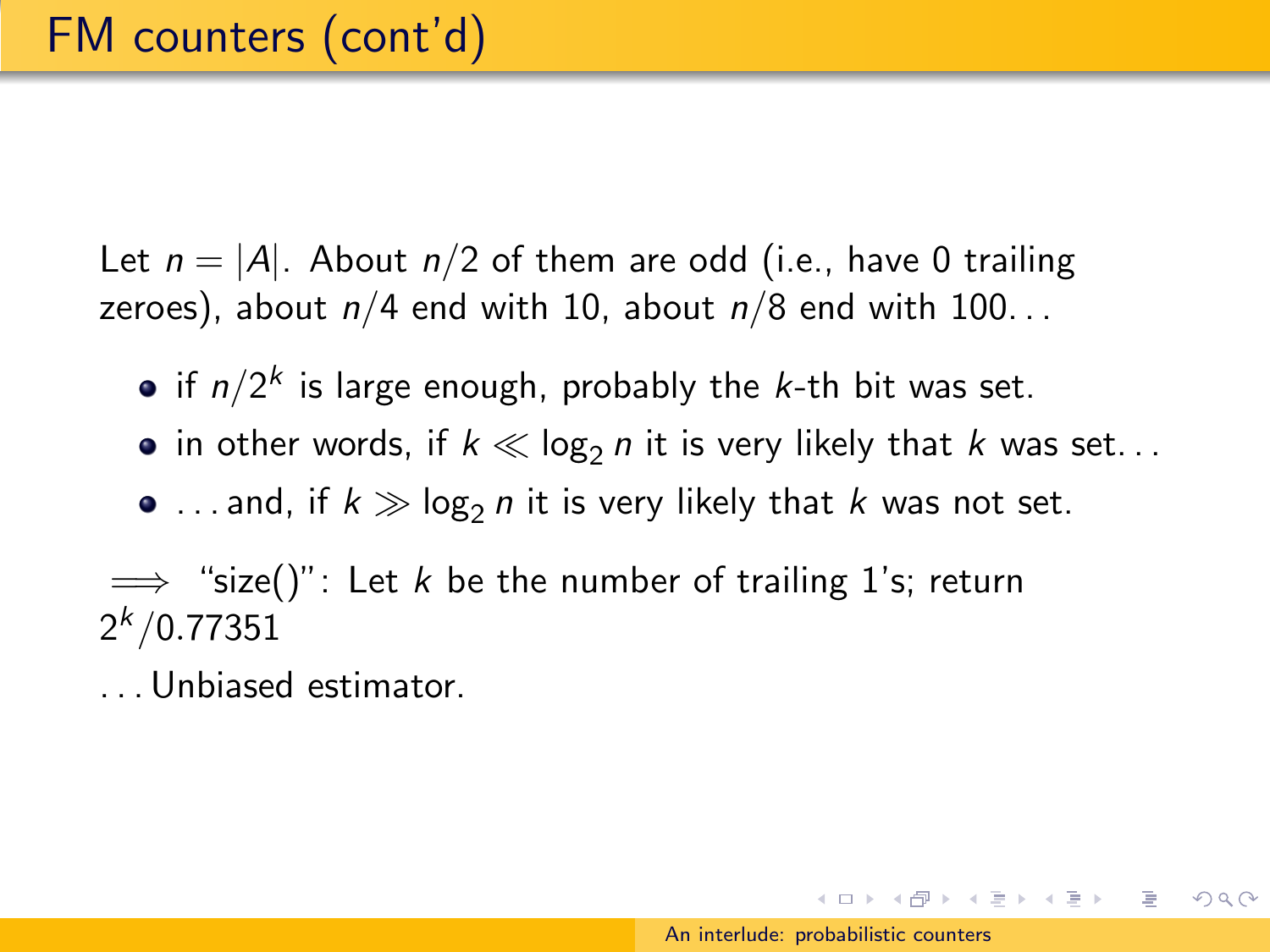イロン イ押ン イヨン イヨン

 $\equiv$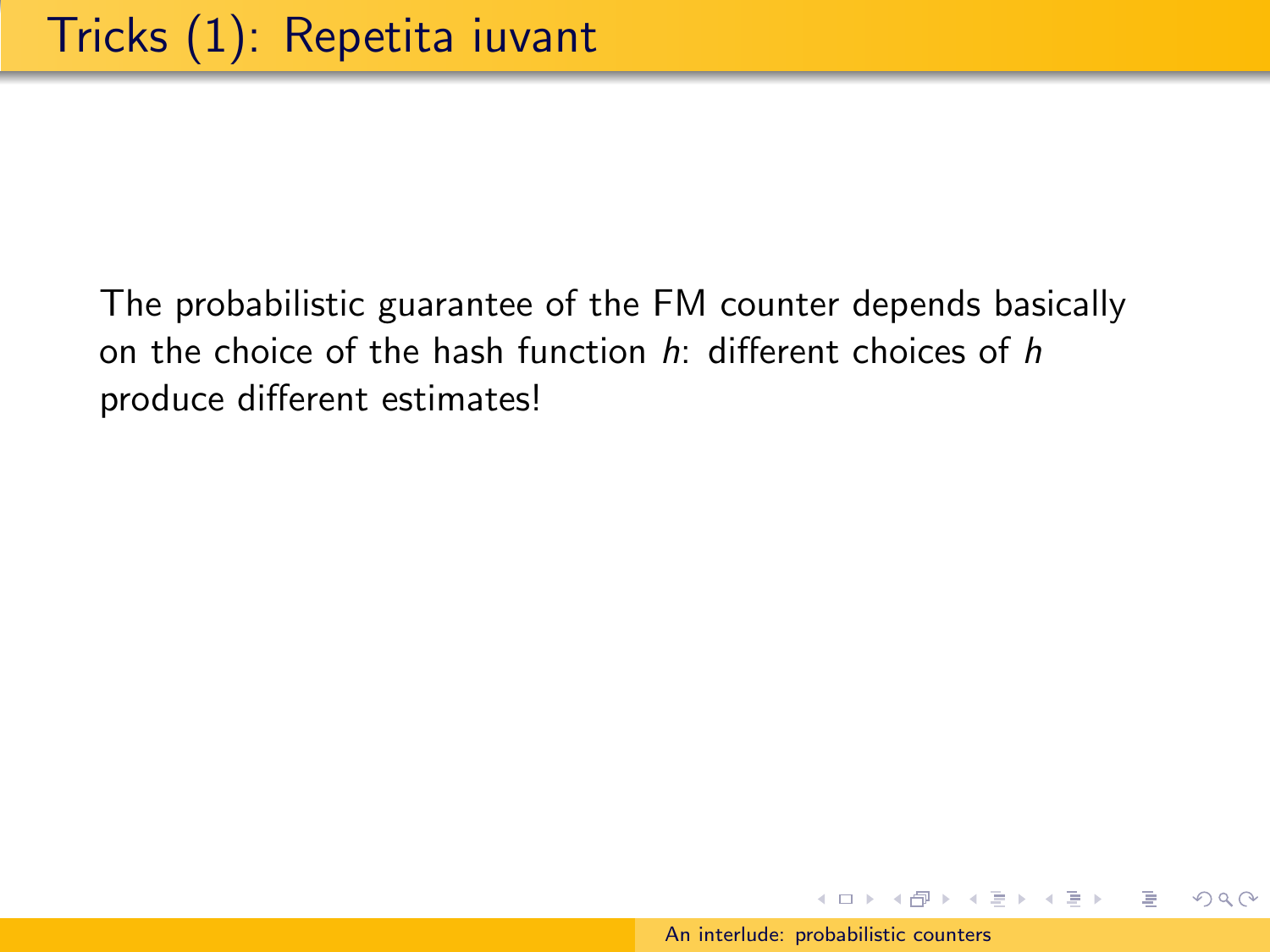Basic (standard) solution to improve concentration: make  $T$  runs (with different choices of  $h$ ), and average!

イロン イ押ン イヨン イヨン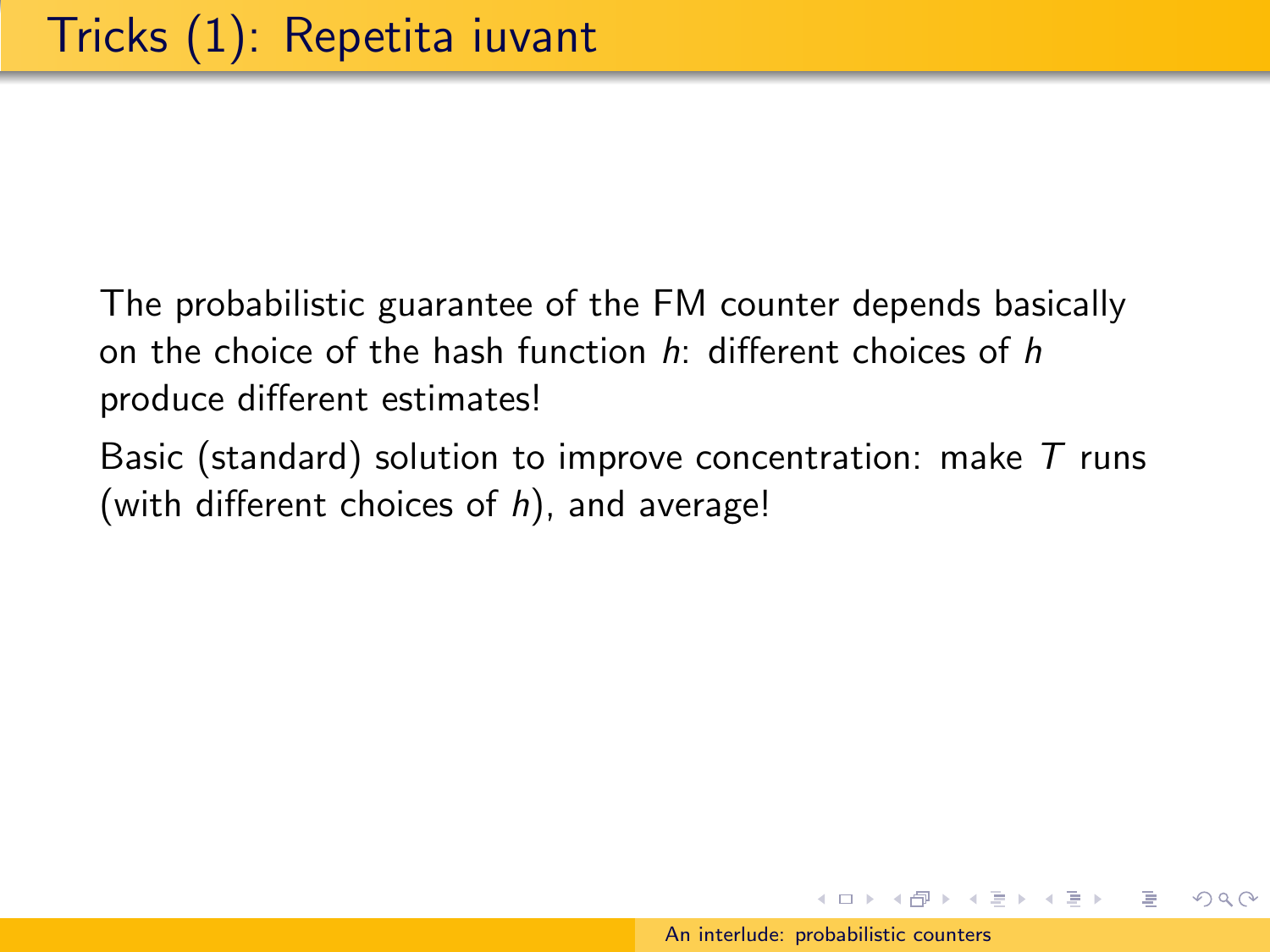Basic (standard) solution to improve concentration: make  $T$  runs (with different choices of  $h$ ), and average! Variance reduces from  $\sigma^2$  to  $\sigma^2/\mathcal{T}$ 

イロメ イ母メ イヨメ イヨメー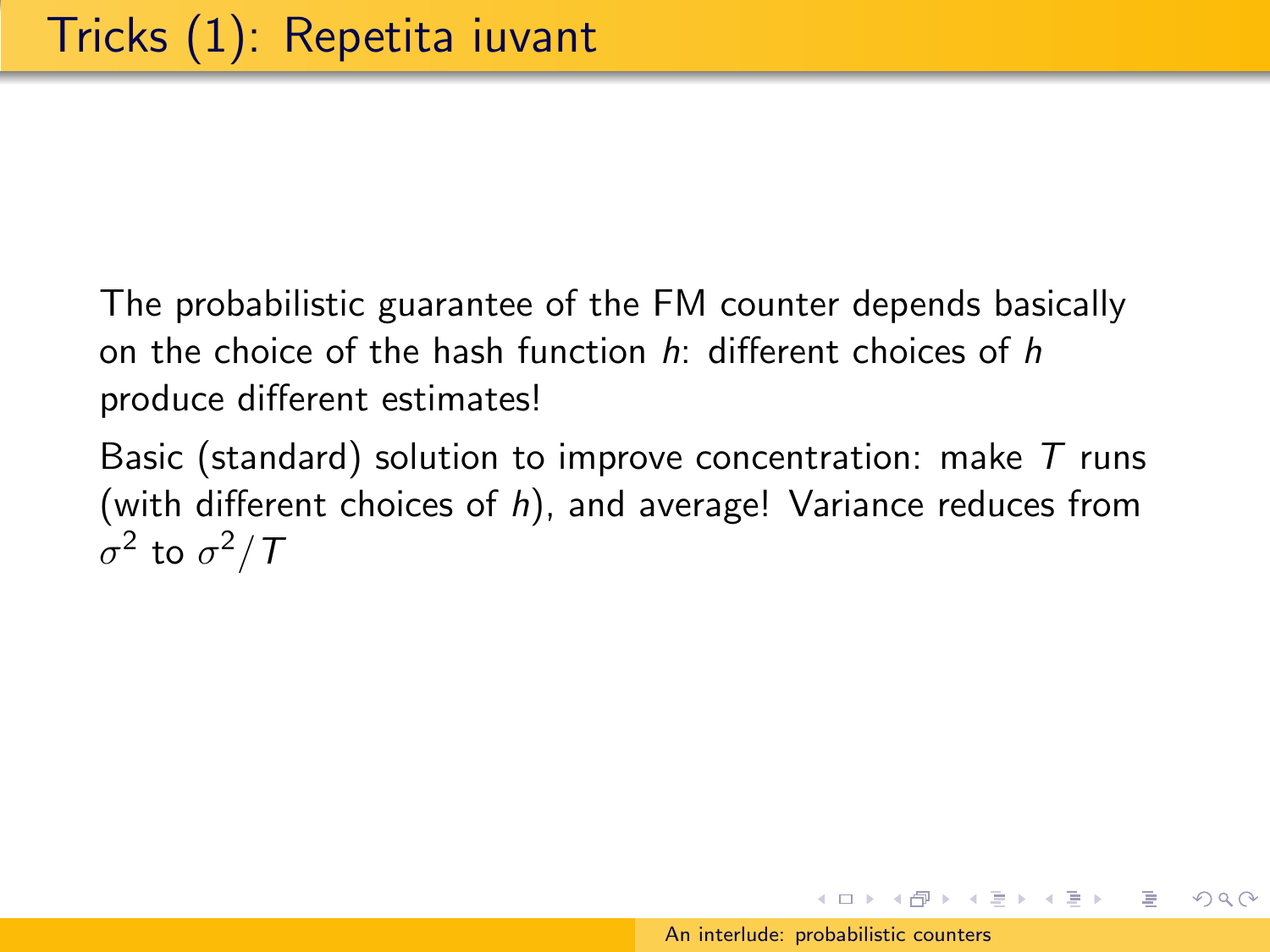Basic (standard) solution to improve concentration: make  $T$  runs (with different choices of  $h$ ), and average! Variance reduces from  $\sigma^2$  to  $\sigma^2/\mathcal{T}$ 

Accuracy vs. time! [Or space, if you run the  $T$  solutions in parallel]

イロメ イ母メ イヨメ イヨメー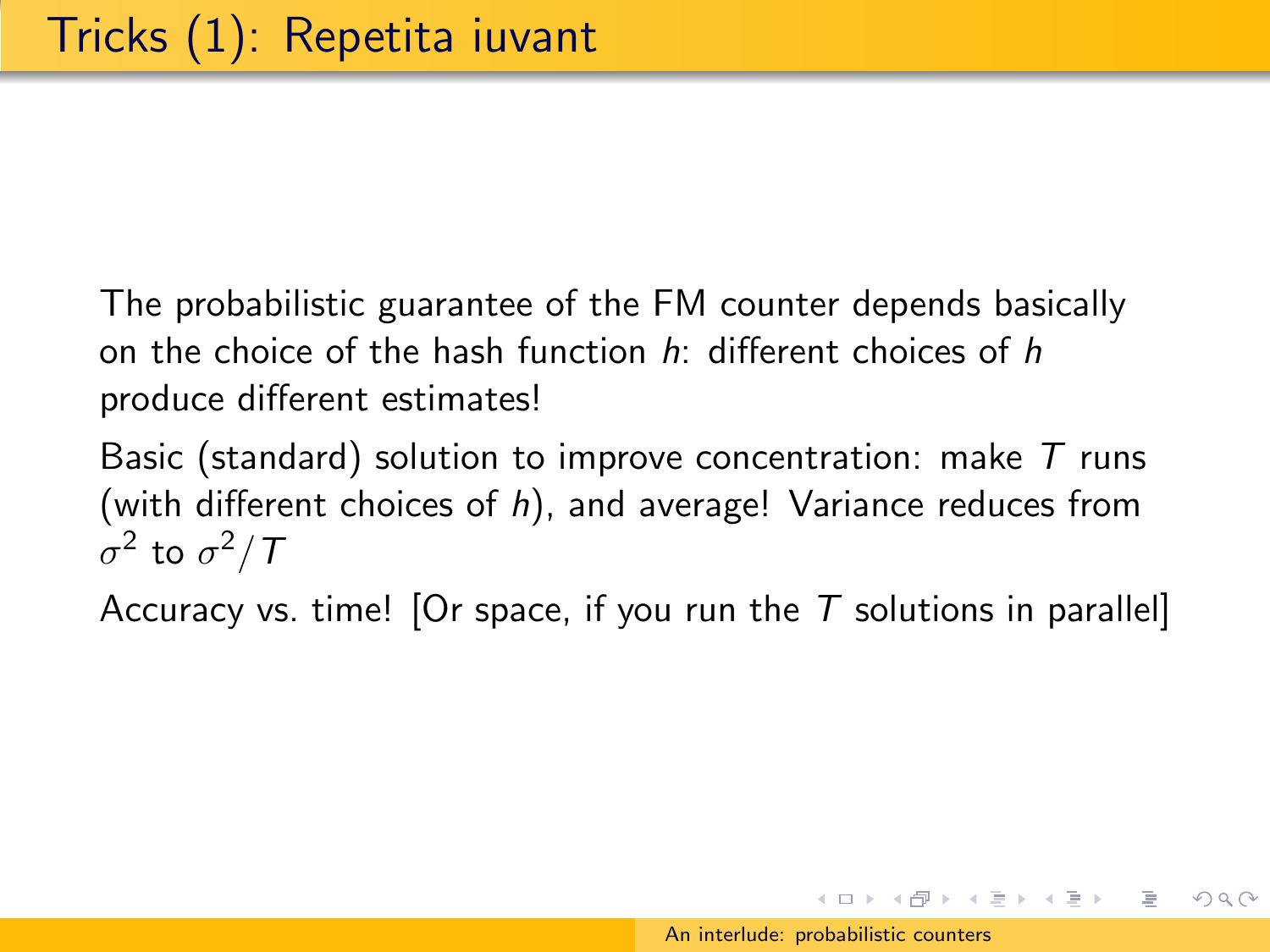## Tricks (2): Splitting trick

[An interlude: probabilistic counters](#page-0-0)

イロメ イ団メ イモメ イモメー

€.

 $2Q$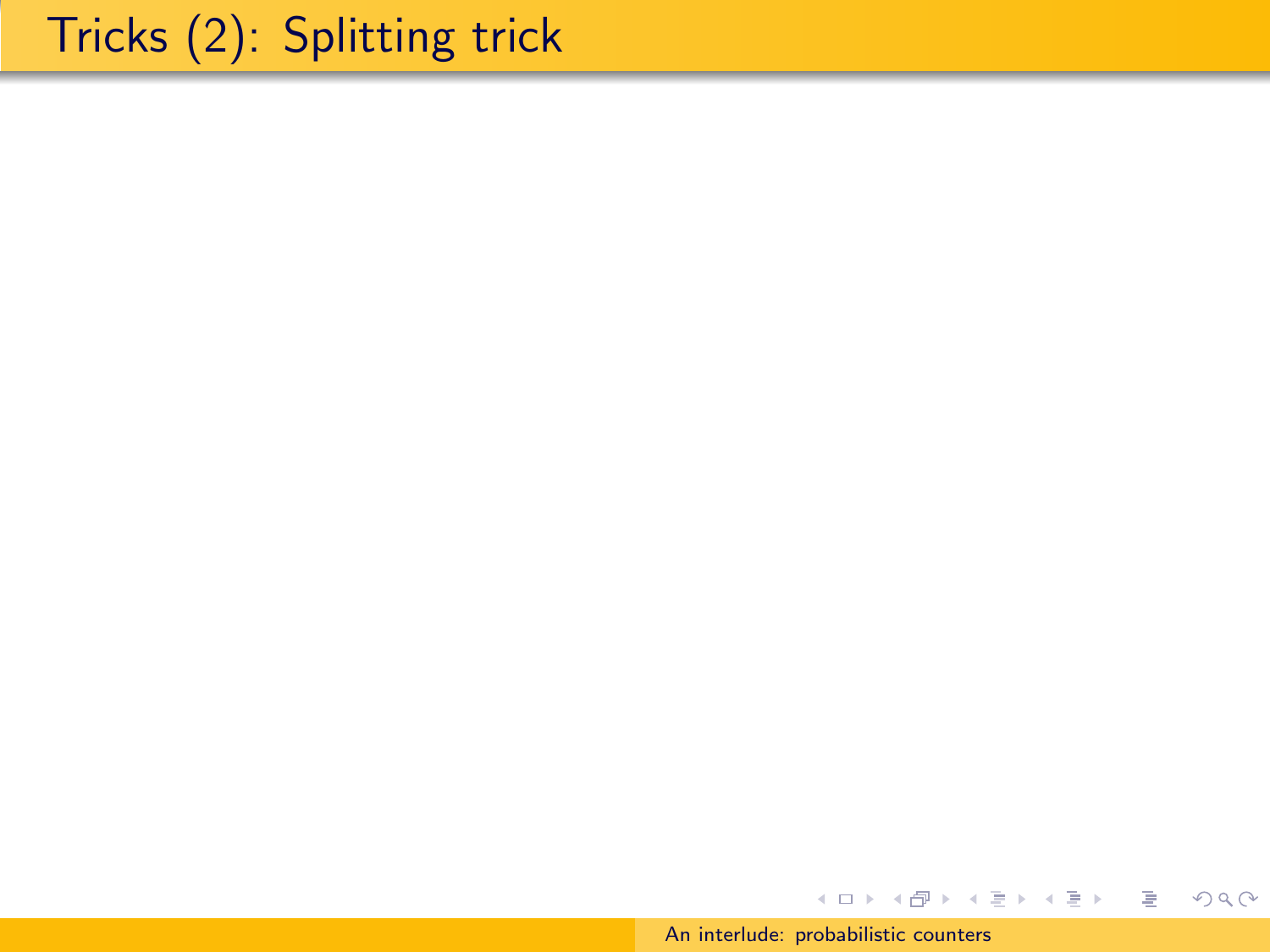• Fix a splitting (hash) function  $s : \Omega \to \{0, \ldots, k-1\}$  that divides the universe into  $k$  sub-universes of (approximately) equal size  $\Omega_0, \ldots, \Omega_{k-1}$ 

イロト イ押 トイラト イラト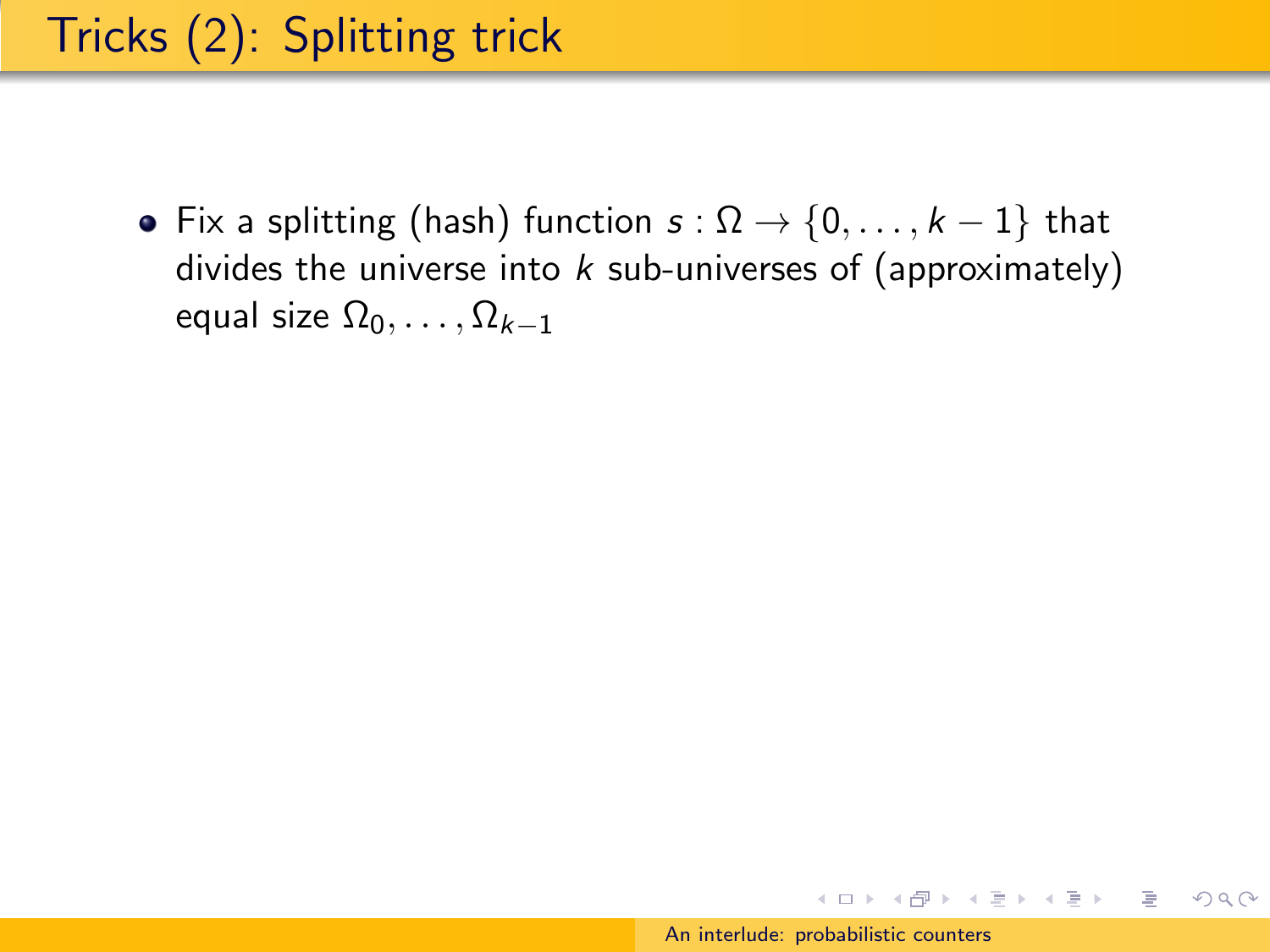- Fix a splitting (hash) function  $s : \Omega \to \{0, \ldots, k-1\}$  that divides the universe into  $k$  sub-universes of (approximately) equal size  $\Omega_0, \ldots, \Omega_{k-1}$
- $\bullet$   $\sigma$  can just use the first log k bits of the hash function h, leaving the remaining bits for the rest of the processing

イロト イ押 トイラト イラト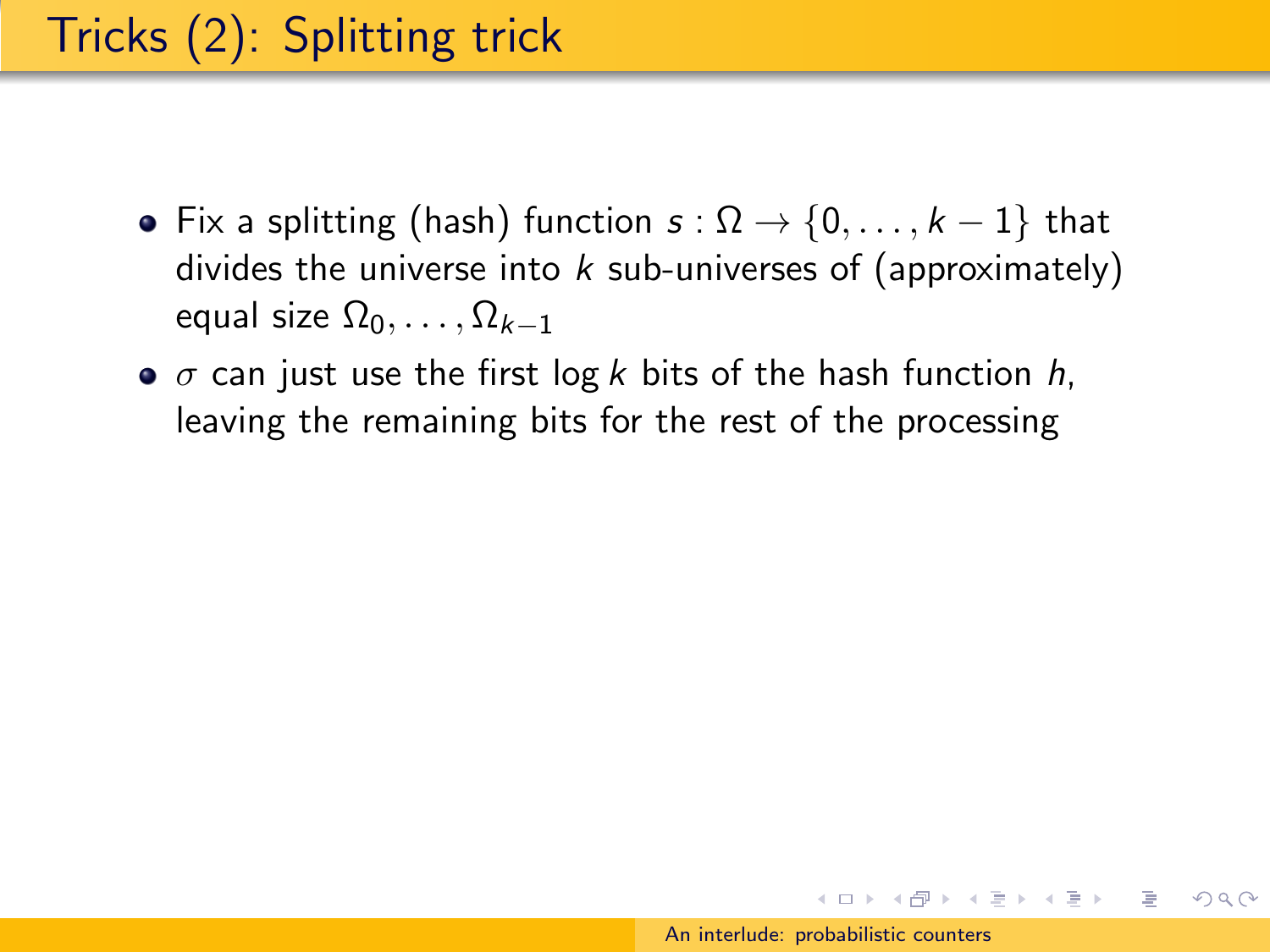- Fix a splitting (hash) function  $s : \Omega \to \{0, \ldots, k-1\}$  that divides the universe into  $k$  sub-universes of (approximately) equal size  $\Omega_0, \ldots, \Omega_{k-1}$
- $\bullet$   $\sigma$  can just use the first log k bits of the hash function h, leaving the remaining bits for the rest of the processing
- $\bullet$  Use k distinct counters for the k splits, applying the appropriate counter every time a new element comes in

 $\left\{ \begin{array}{ccc} \square & \rightarrow & \left\langle \bigoplus \right\rangle & \left\langle \begin{array}{ccc} \square & \rightarrow & \left\langle \begin{array}{ccc} \square & \end{array} \right\rangle \end{array} \right. \end{array} \right.$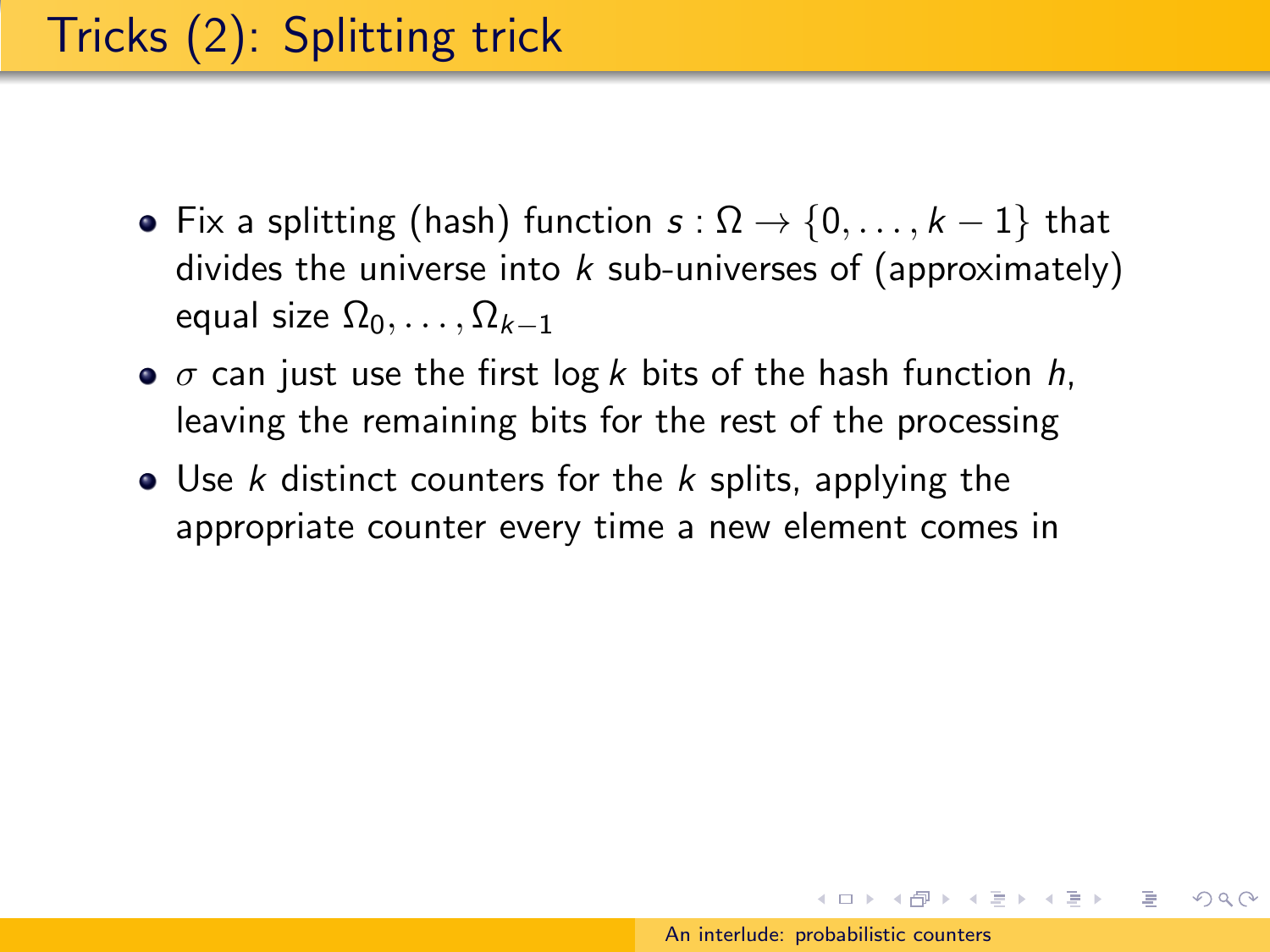- Fix a splitting (hash) function  $s : \Omega \to \{0, \ldots, k-1\}$  that divides the universe into  $k$  sub-universes of (approximately) equal size  $\Omega_0, \ldots, \Omega_{k-1}$
- $\bullet$   $\sigma$  can just use the first log k bits of the hash function h, leaving the remaining bits for the rest of the processing
- $\bullet$  Use k distinct counters for the k splits, applying the appropriate counter every time a new element comes in
- Space requirement  $k \log(|\Omega|/k)$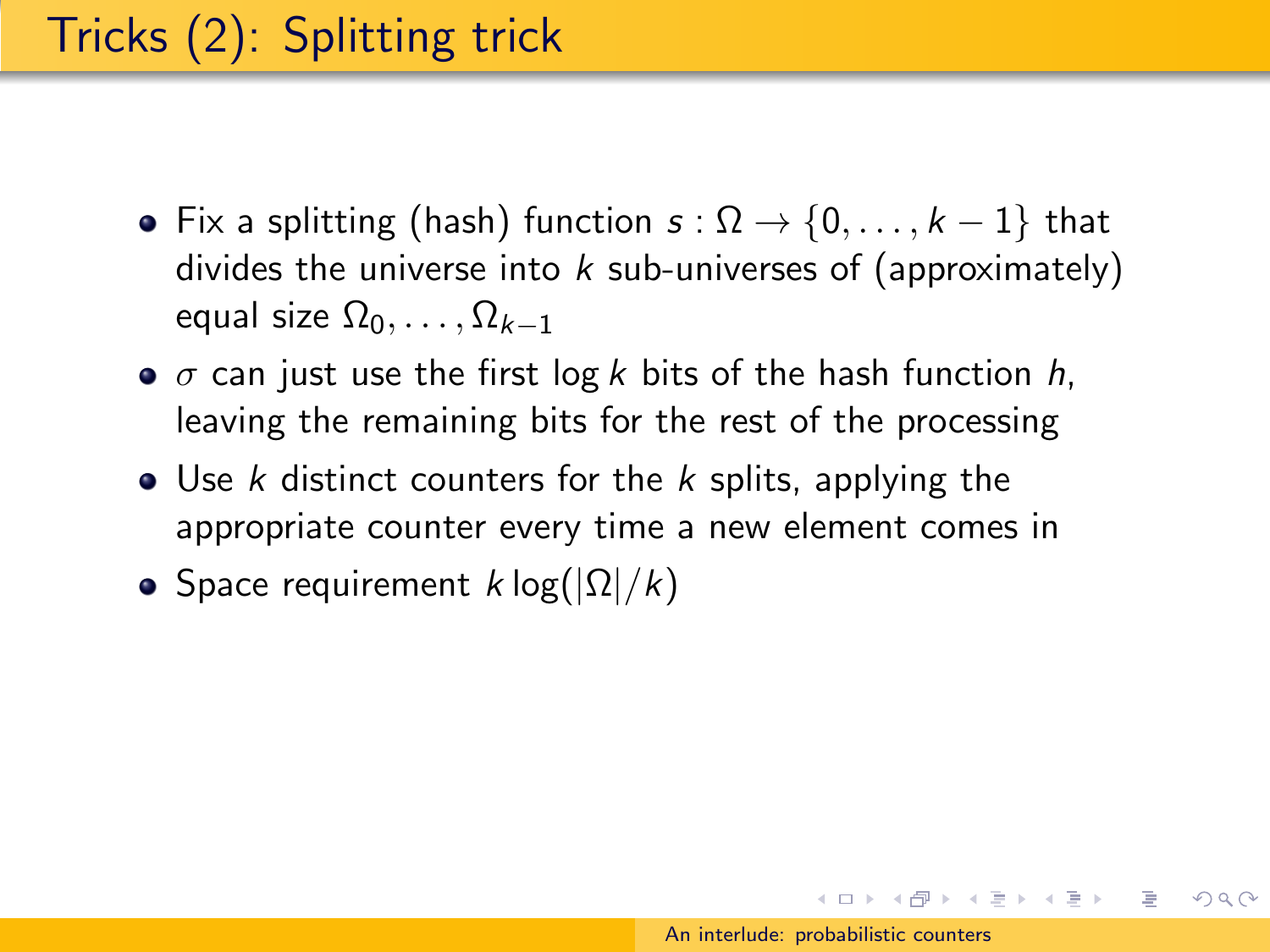- Fix a splitting (hash) function  $s : \Omega \to \{0, \ldots, k-1\}$  that divides the universe into  $k$  sub-universes of (approximately) equal size  $\Omega_0, \ldots, \Omega_{k-1}$
- $\bullet$   $\sigma$  can just use the first log k bits of the hash function h, leaving the remaining bits for the rest of the processing
- $\bullet$  Use k distinct counters for the k splits, applying the appropriate counter every time a new element comes in
- Space requirement  $k \log(|\Omega|/k)$
- Increasing k improves accuracy (in the limit,  $k = |\Omega|$  and the counter becomes exact!)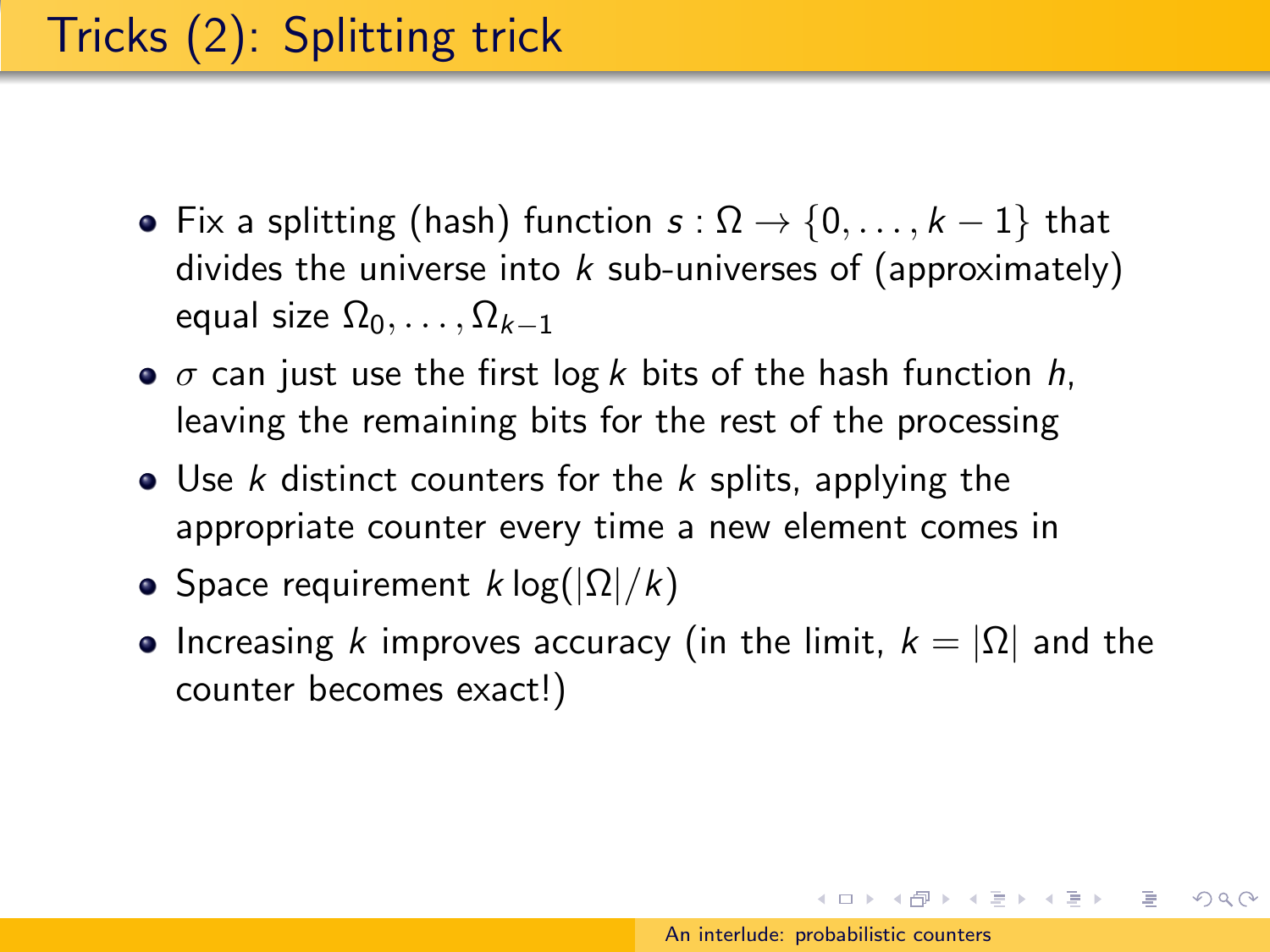- Fix a splitting (hash) function  $s : \Omega \to \{0, \ldots, k-1\}$  that divides the universe into  $k$  sub-universes of (approximately) equal size  $\Omega_0, \ldots, \Omega_{k-1}$
- $\bullet$   $\sigma$  can just use the first log k bits of the hash function h, leaving the remaining bits for the rest of the processing
- $\bullet$  Use k distinct counters for the k splits, applying the appropriate counter every time a new element comes in
- Space requirement  $k \log(|\Omega|/k)$
- Increasing k improves accuracy (in the limit,  $k = |\Omega|$  and the counter becomes exact!)
- Accuracy vs. space

 $(0 \times 0) \times 0$  ,  $(1 \times 0) \times 0$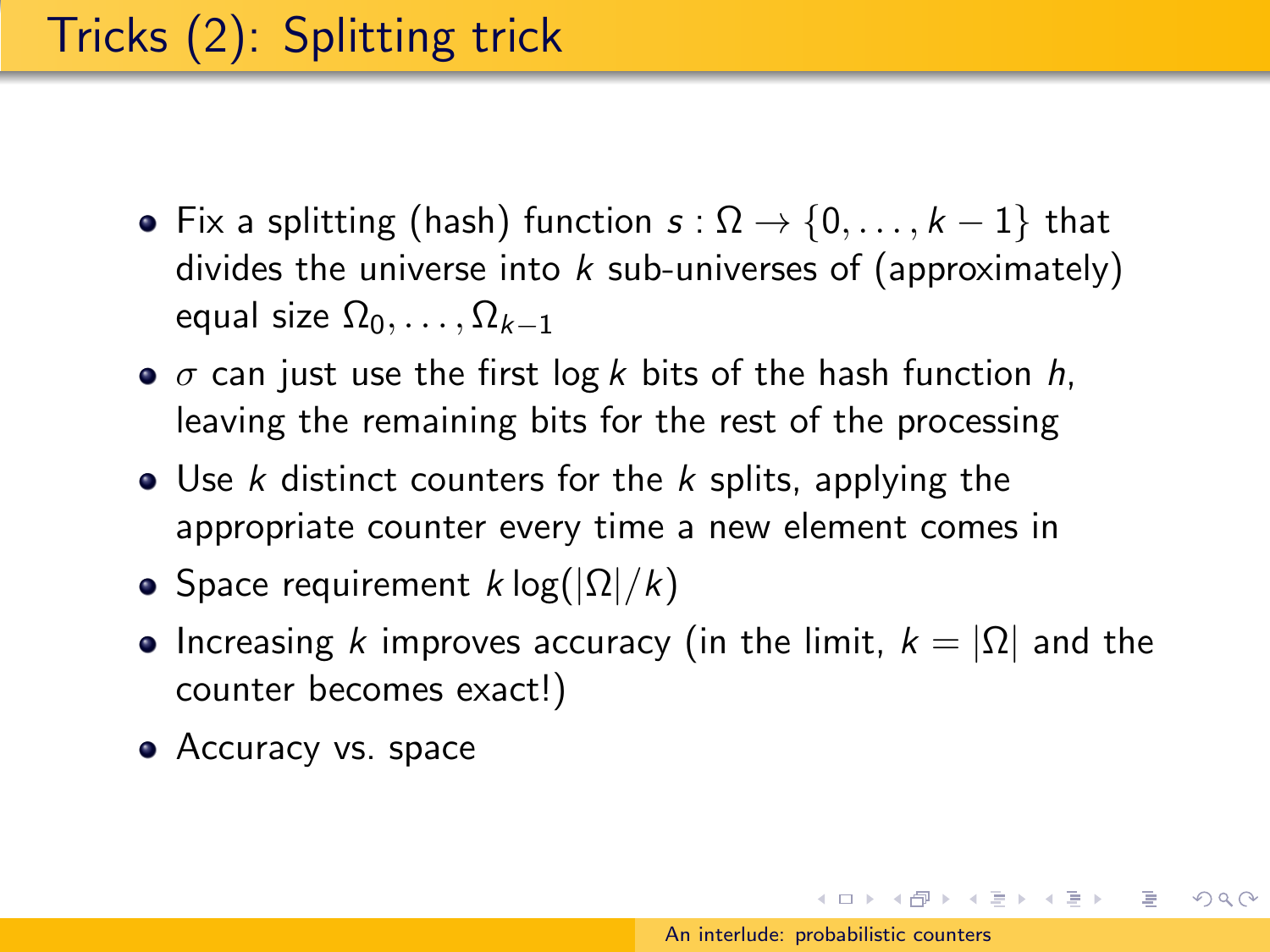$\left\{ \begin{array}{ccc} \square & \rightarrow & \left\langle \bigoplus \right\rangle & \left\langle \begin{array}{ccc} \square & \rightarrow & \left\langle \begin{array}{ccc} \square & \end{array} \right\rangle \end{array} \right. \end{array} \right.$ 

 $OQ$ 

∍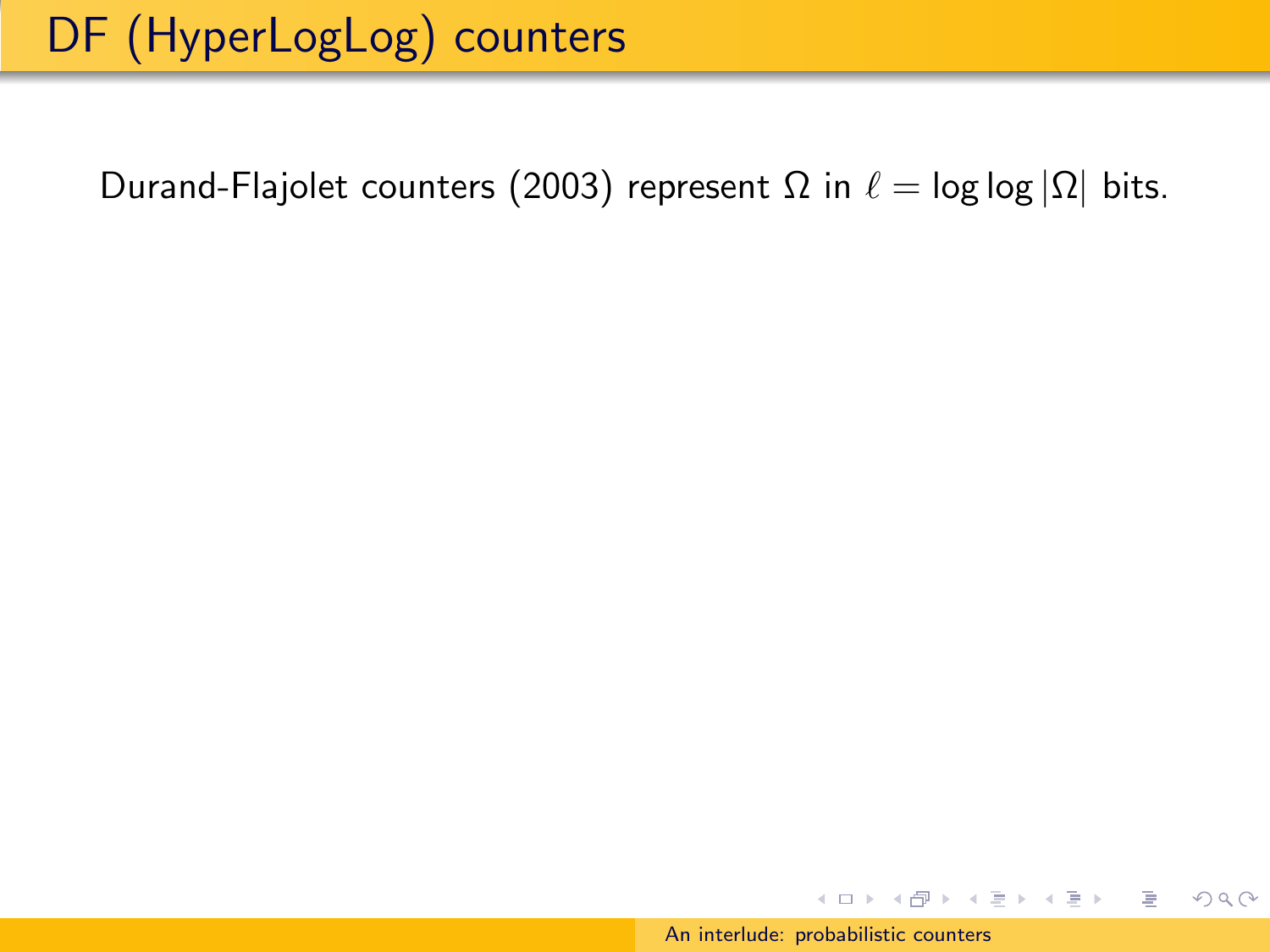## DF (HyperLogLog) counters

Durand-Flajolet counters (2003) represent  $\Omega$  in  $\ell = \log \log |\Omega|$  bits.

• It uses a  $log |\Omega|$  splitting...

 $OQ$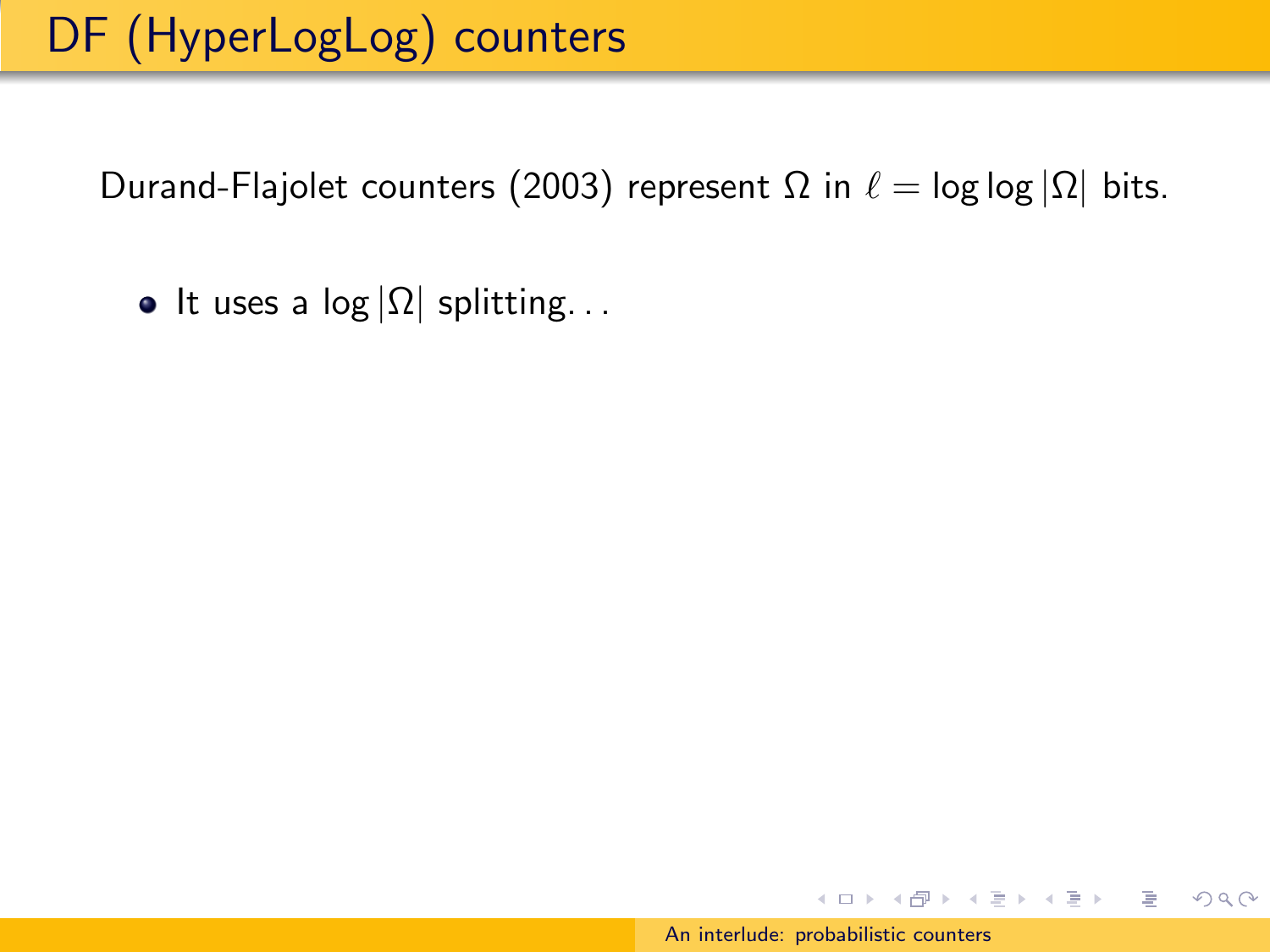- It uses a  $log |\Omega|$  splitting...
- ... followed by a count of the leading zeroes

イロメ イ母メ イヨメ イヨメー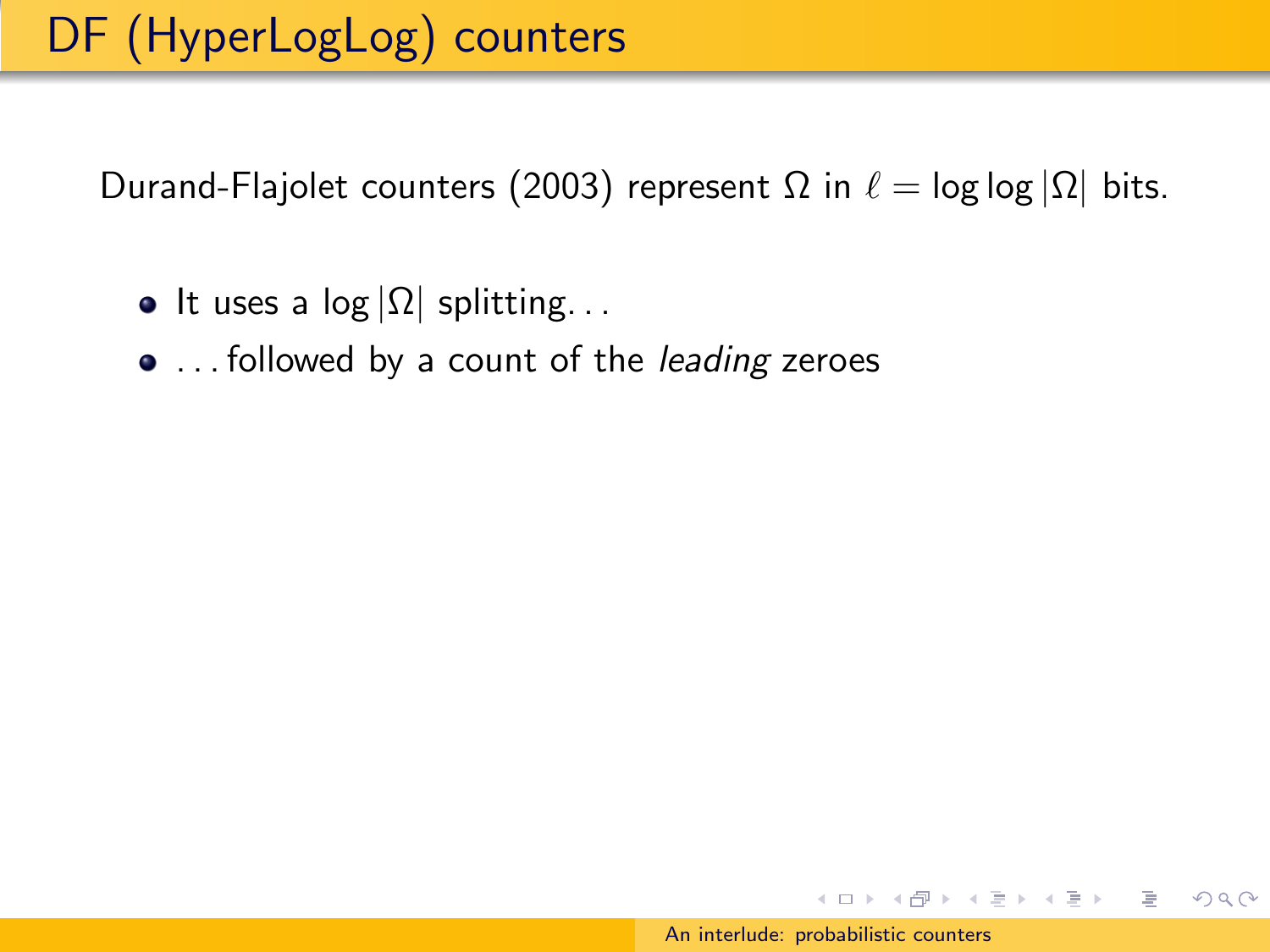- It uses a log  $|\Omega|$  splitting...
- ... followed by a count of the *leading* zeroes
- The maximum (splitwise) of such maxima is stored

イロメ イ母メ イヨメ イヨメー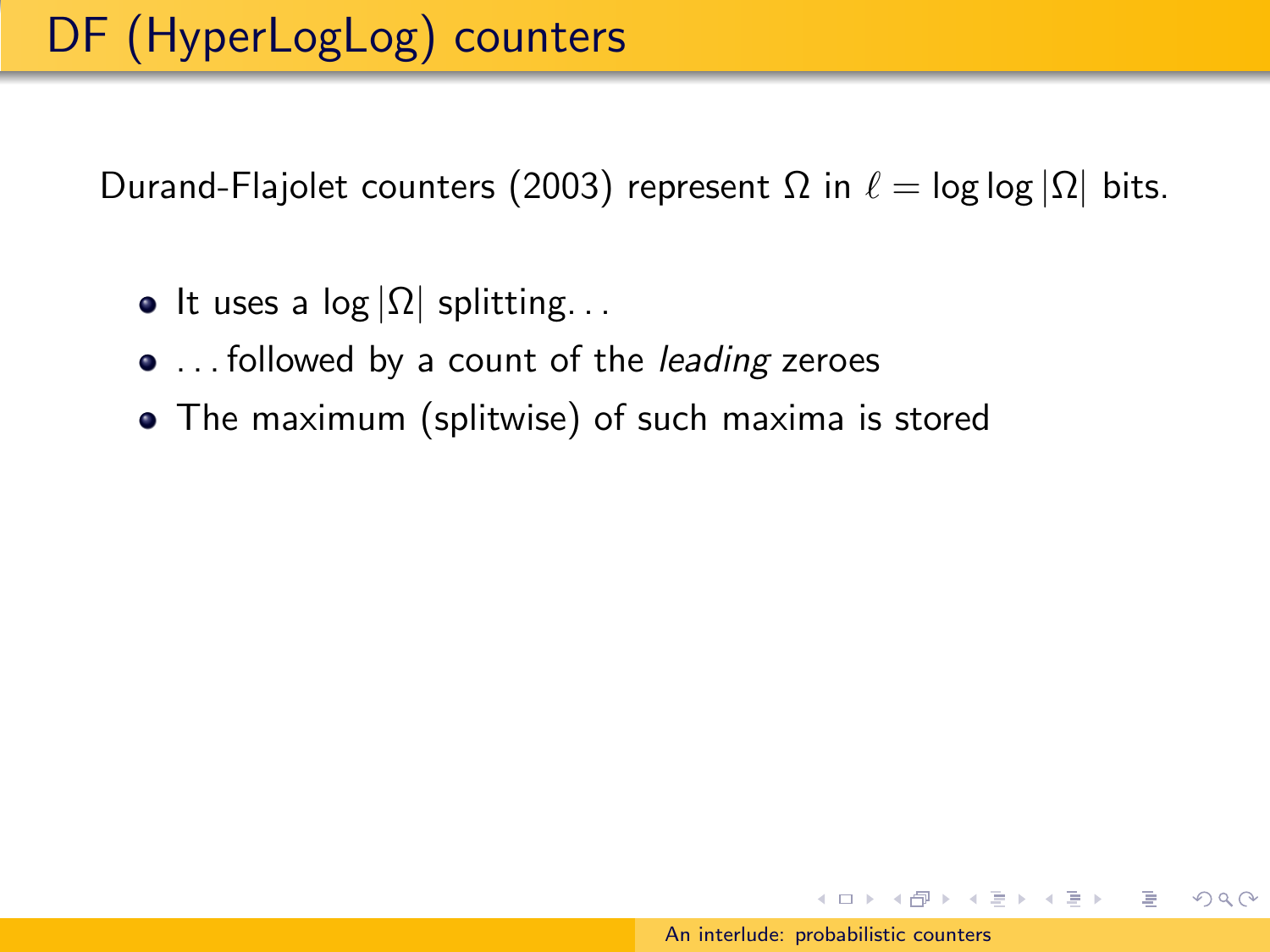- It uses a log  $|\Omega|$  splitting...
- ... followed by a count of the *leading* zeroes
- The maximum (splitwise) of such maxima is stored
- It is asymptotically almost unbiased with small error:

standard error 
$$
\approx \frac{1.30}{m}
$$

if  $\approx$  m log log  $|\Omega|$  bits are used

イロト イ押 トイヨ トイヨ トー